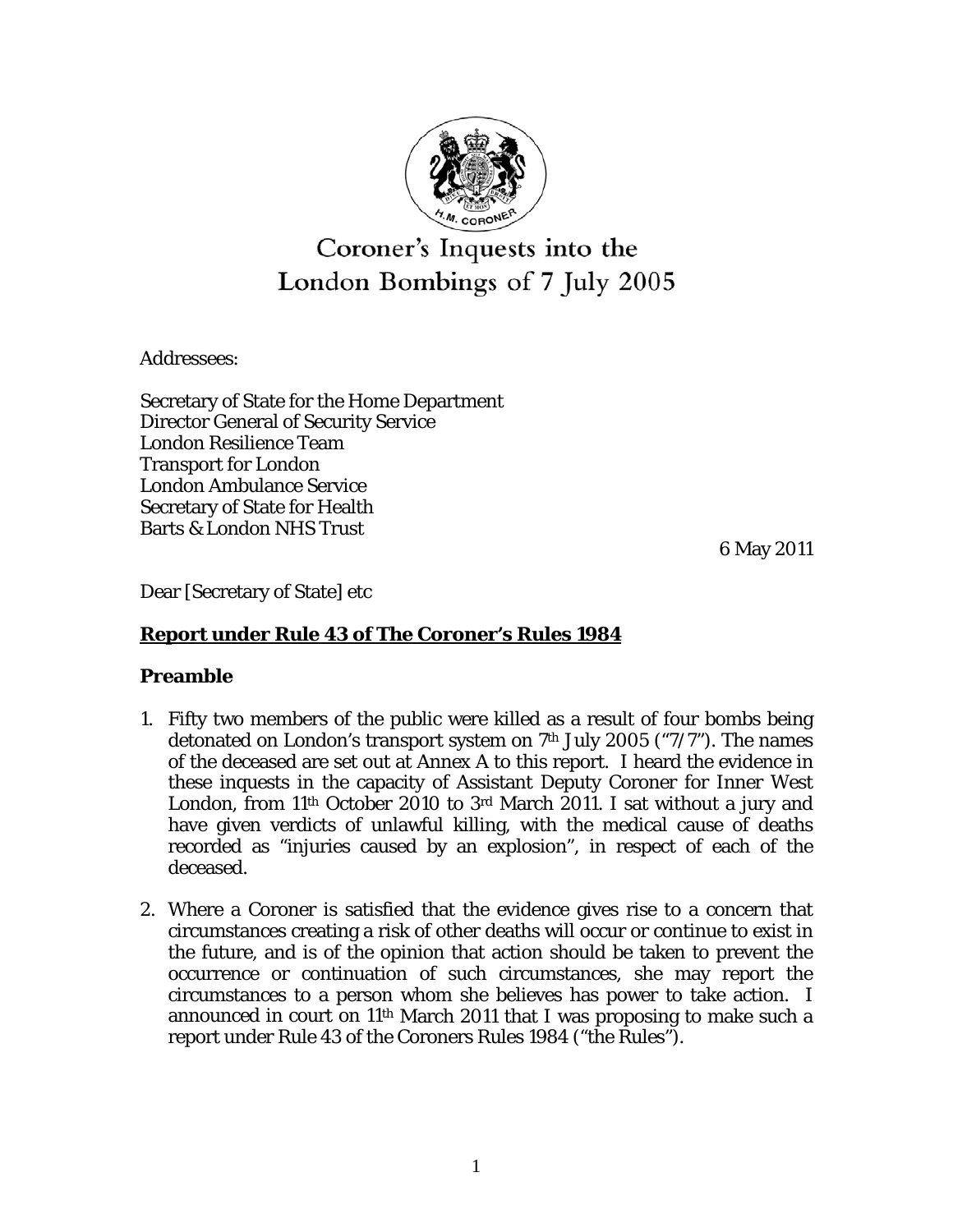- 3. I am satisfied that the criteria in Rule 43 (1) are met as far as some but not all of the recommendations put before me for consideration by the Interested Persons in these proceedings. This is my report.
- 4. It falls into two sections. For ease of reference, I shall continue to call them "Preventability" and "Emergency response", which were the headings under which I examined the issues. Not all of this report will be directly relevant to you, but I wished to make one report that would read as a consistent whole and reflected the wide ambit of my conduct of these inquests. I attach, therefore at Annex B, a schedule of the recommendations contained in this report together with a note of to whom they are addressed, in the hope that this will assist you in responding to the issues I address specifically to you.
- 5. Given the public interest in these Inquests, it is appropriate that I provide an overview of the facts and circumstances relating both to what was and was not known about the bombers prior to 7/7, and the emergency response to the bombings. This is essential properly to set the context for the recommendations that I make. In doing so, I can also explain in outline those improvements which have already been made since 7/7 and therefore do not require further intervention.
- 6. However, given the parameters of Rule 43, it is not appropriate to comment upon all the inquiries I have pursued concerning the bombings. Therefore I have not set out in detail all of the evidence which I have heard or the narrative which it establishes and informs. That evidence is now, in any event, a matter of public record contained on the Inquests' website which will be transferred to and maintained by The National Archives.

### **Preventability**

### *Introduction*

- 7. For the purposes of this report I can say without a shadow of a doubt that the four men who detonated the bombs and therefore murdered the fifty two innocent people were Mohammed Siddique Khan ("Khan"), Shehzad Tanweer, Jermaine Lindsay and Hasib Hussain.
- 8. It is not generally a proper function of an inquest to attribute blame or apportion guilt to individuals, nor is it a proper function of a Coroner to express opinions in the verdicts returned. The Rules are clear and I have not strayed from those restrictions in the verdicts I have delivered. However, the exceptional circumstances of these Inquests mean that it is appropriate to name the bombers within this Rule 43 report, which is not subject to the same constraints. There are three principal reasons: the bombers are dead. There can be no question of prejudicing any criminal or civil proceedings against them and I cannot defame them. Further, I cannot consider the issue of preventability, one of the most important of the issues I have set, without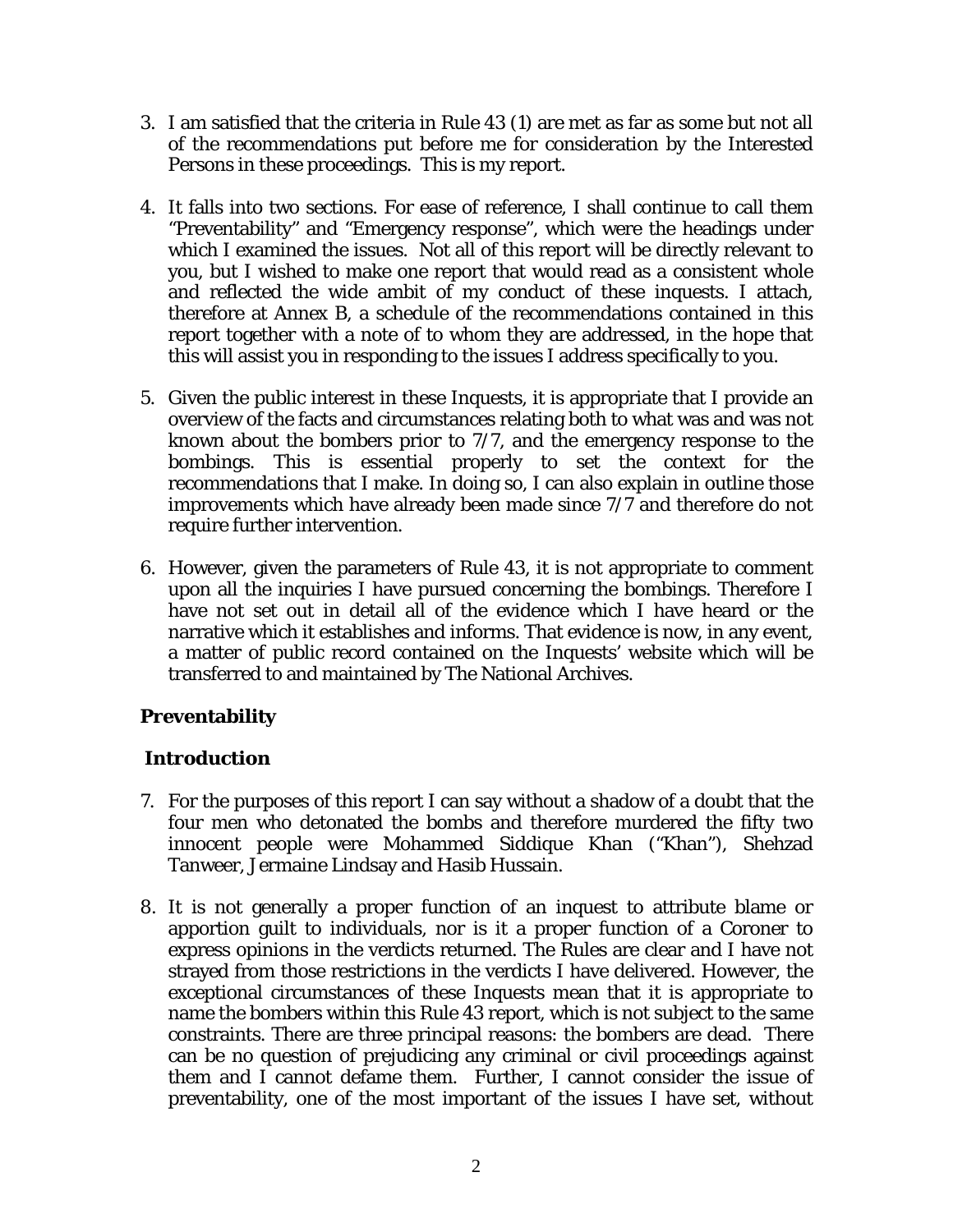stating in positive terms that they were the bombers. Finally, the evidence is utterly overwhelming.

- 9. To argue or find to the contrary would be irrational. It would be to ignore a huge body of evidence from a vast array of sources. Had there been a conspiracy falsely to implicate any of the four in the murder plot, as some have suggested, it would have been of such massive proportions as to be simply unthinkable in a democratic country. It would have involved hundreds of ordinary people, members of the bombers' families, their friends, their fellow terrorists, independent experts, scientists, as well as various police forces and the Security Service. It would have cost millions of pounds to fabricate the forensic evidence. Independent barristers and solicitors who have had access to the source material (for example the CCTV footage) during the criminal trials and these proceedings would have had to be involved. Just to state the proposition is to reveal its absurdity.
- 10. None of those involved in the inquests have come under any pressure to hide the truth. On the contrary, together we have done our very best to seek it out. I am not conscious of any obstacles being put in my way, despite the extremely heavy burdens upon the organisations represented before me and the limited resources available to them.
- 11. That brings me to the burdens on the Security Service. It is worth noting the huge task which confronts them on a daily basis. A glimpse at the challenges they face may be gleaned from the gists that have been prepared of the Quarterly Summaries for 2004/2005. I shall not repeat the detail. It is important to note, however, not just the large number of the threats to the UK from terrorists, but the nature of them. They cover everything from attack planning to radicalisation of individuals.
- 12. I should also record the conspicuous success that the officers of the Security Service have had in preventing many acts of terrorism in the UK and the inconspicuous success they have had, the precise details of which can never be made public. As the representatives of the bereaved families properly acknowledged, members of the Service work unsung and tirelessly on behalf of the British public. They gather, sift and analyse vast quantities of intelligence material each year and try desperately to focus their precious resources and efforts on preventing the kind of murderous attack that took place on 7/7. Mr James Eadie QC, on behalf of the Secretary of State for the Home Department and the Security Service, expressed more than once, as did Witness G (Chief of Staff to the Security Service's Director General) the profound regret of the Service that they were unable to prevent the bombings. The very fact that the Security Service has put forward someone as senior as Witness G is said to be a mark of their regret and their acceptance of the importance of these proceedings.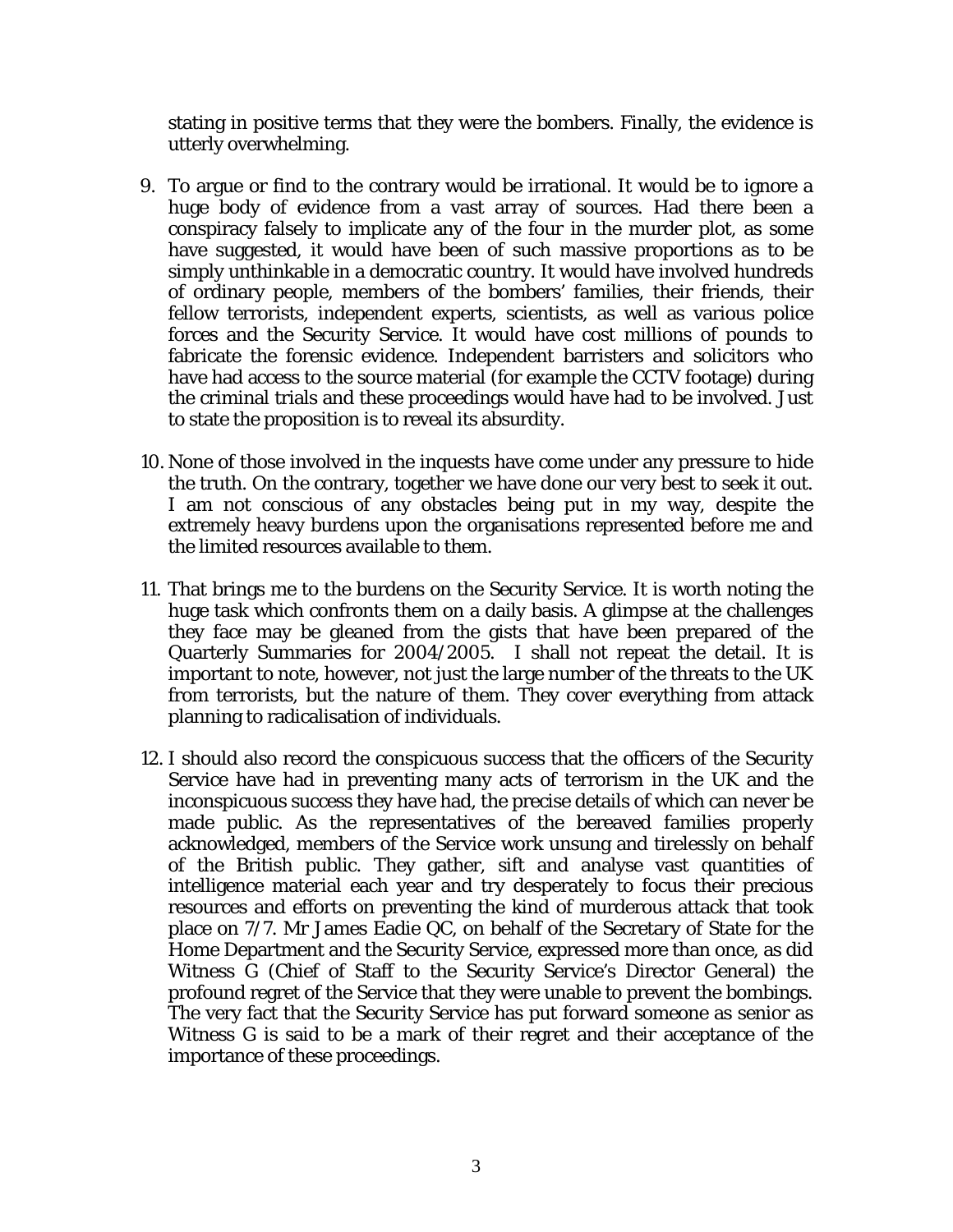- meet it at the expense of other investigations. 13. Mr Eadie rightly observed that any suggestion that the Security Service might have done more to prevent the attacks was inevitably based to a considerable extent on hindsight. I am sure Mr Patrick O'Connor QC, who made submissions on behalf of all the bereaved families represented on the issue of preventability, would accept a degree of hindsight is unavoidable. He was able to focus his submissions solely on what was known about Khan and Tanweer, because the huge quantity of material from the time has been filtered down to one lever arch file, a core bundle of material relating just to them and known links to them. However, one must never lose sight of the fact that the material confronting the Security Service at the time would have comprised literally thousands of strands of intelligence of varying degrees of quality, in relation to thousands of possible contacts and hundreds of possible targets. The desk officers must usually work at speed and in very difficult conditions. We do not know the precise details, but we know enough properly to infer that the sheer scale and number of the threats facing the UK was immense. If one plot is discovered to involve an imminent threat to life resources must be diverted to
- 14. Accordingly, I remind myself of the wise words of Megarry J (in a different context) in the case of Duchess of Argyll v Beuselinck [1972] 2 Lloyd's Rep 172. At page 185 (col. 1) he said this:

"In this world there are few things that could not have been better done if done with hindsight. The advantages of hindsight include the benefit of having a sufficient indication of which of the many factors present are important and which are unimportant. But hindsight is no touchstone of negligence"

15. In any analysis, therefore, of what we now know about the background of the bombers and of the lead up to the bombings, it is important to emphasise that much of it was not known to the police and the Security Service before 7/7, and *could not* have been known to them. I should add that the bereaved families represented before me accepted, rightly, that the evidence called disclosed no failings by the Security Service that could properly be reflected in the verdicts as a contributory cause of the deaths (although that is not to say that they remain uncritical of some of the actions that the Security Service did or did not take at that time). I should also make it clear that there is no suggestion by anyone before me, and there is simply no evidence at all, that the Security Service knew of, and therefore failed to prevent, the bombings on 7/7.

### *Background*

16. The story as far as this issue is concerned begins with a man called Martin McDaid. He was known to the Security Service and West Yorkshire Police ("WYP") from about 1998. He was suspected of being an Islamist extremist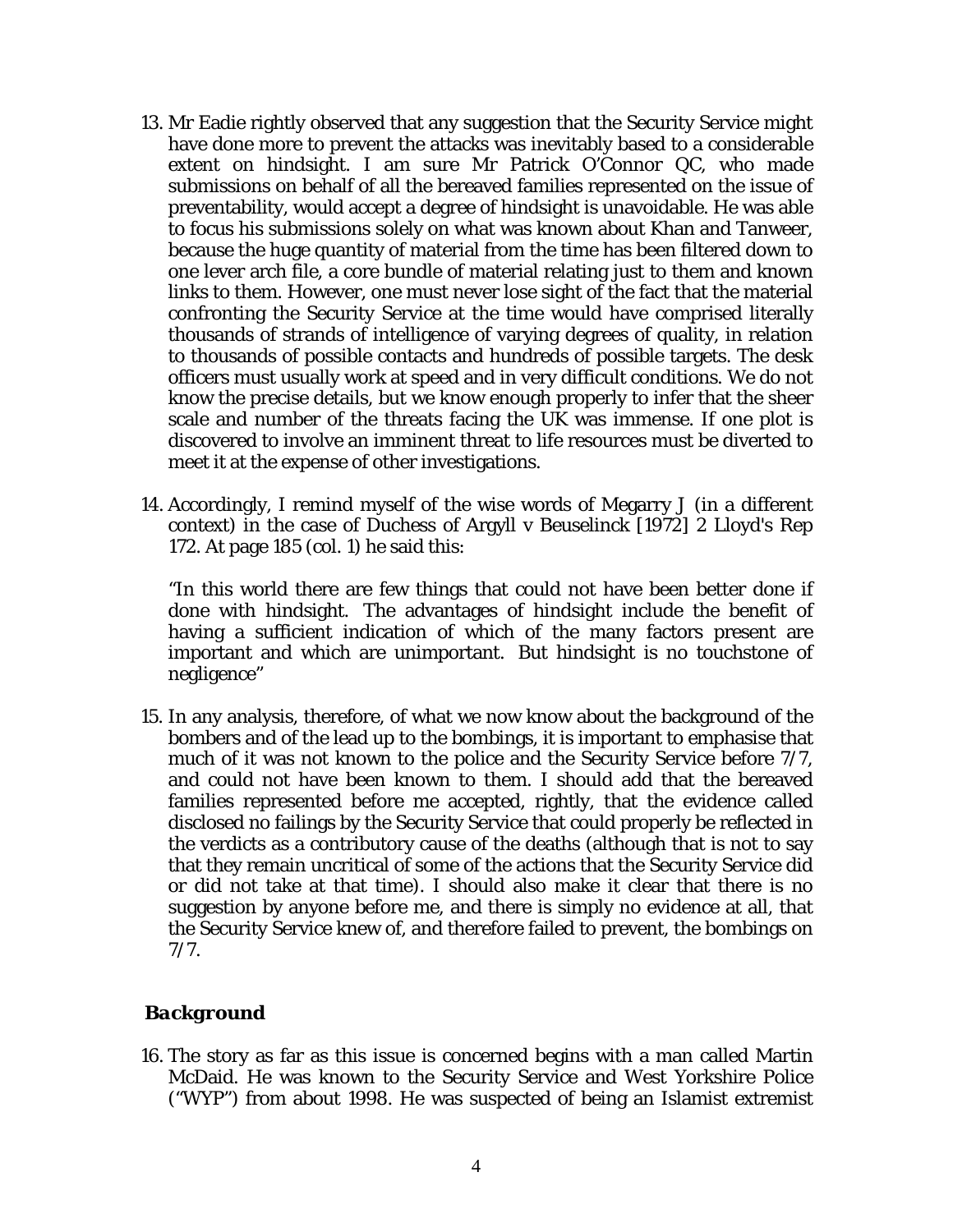and of possible involvement in Jihad training. In January 2001, a group of about forty men were observed by WYP attending a training camp organised by known extremists, one of whom was McDaid. This was one of a number of such camps which did not apparently involve illegal activity. Although the significance of such camps was not as well appreciated then as it is now, the Security Service were nevertheless interested in them and particularly in those who attended regularly. Stills were taken from video footage of the surveillance (at least one of which included a clear shot of Khan) and shown to a number of sources. Nine of the men were identified including a "Tafalal Mohammed", later identified as Tafazal Mohammed. Khan was, however, not identified until after 7/7. None of the vehicle registration numbers taken was traced to Khan.

- 17. Between July and September 2001 we know now that Khan travelled to Pakistan with Waheed Ali (also known as Shippon Ullah). Ali admitted at his trial for conspiring with the 7/7 bombers, many years later, that they had received terrorist training while there.
- 18. McDaid remained of interest to the Security Service and WYP. On 14th April 2003, he was given a lift for a very short distance (the journey took about 3 minutes) in a BMW car that was subsequently discovered to be registered to a Mr Sidique Khan of 11 Gregory Street Batley West Yorkshire. The driver was unknown. The only other record relating to Sidique Khan of Gregory Street was a caution, and the lift was not, therefore, considered significant. Despite the surveillance being carried out under a joint investigation between WYP and the Security Service, it seems that neither the surveillance report nor the record of the BMW was passed by WYP to the Security Service. Given the reference to Sidique Khan, Witness G accepted that, in hindsight, this had been unfortunate.
- and 24<sup>th</sup> July, and on 15<sup>th</sup> August 2003 (not 17<sup>th</sup> August, as the ISC reported) 19. Another extremist was also under investigation at this time. Mohammed Qayam Khan ("MQK") was the suspected leader of an Al Qaeda facilitation network in Luton. Operation Crevice began in the early part of 2003 as an investigation into the activities of the network. Calls were made on 13th, 19th between a mobile phone associated with him and two mobile phones, one of which was registered to a Sidique Khan of 49a Bude Rd, Leeds. There had earlier been contact between the number registered to 49a Bude Rd and another number believed to be connected to MQK. The calls, amongst many, were not regarded as particularly significant. Calls were also made between two other 'pay as you go' mobile phones and another member of the network, Omar Khyam. A link between these two mobile phones and Khan was only established after 7/7 (one of the SIM cards was found at his address) and only an unjustified amount of intrusive investigative work would have led to the discovery of the link before that time.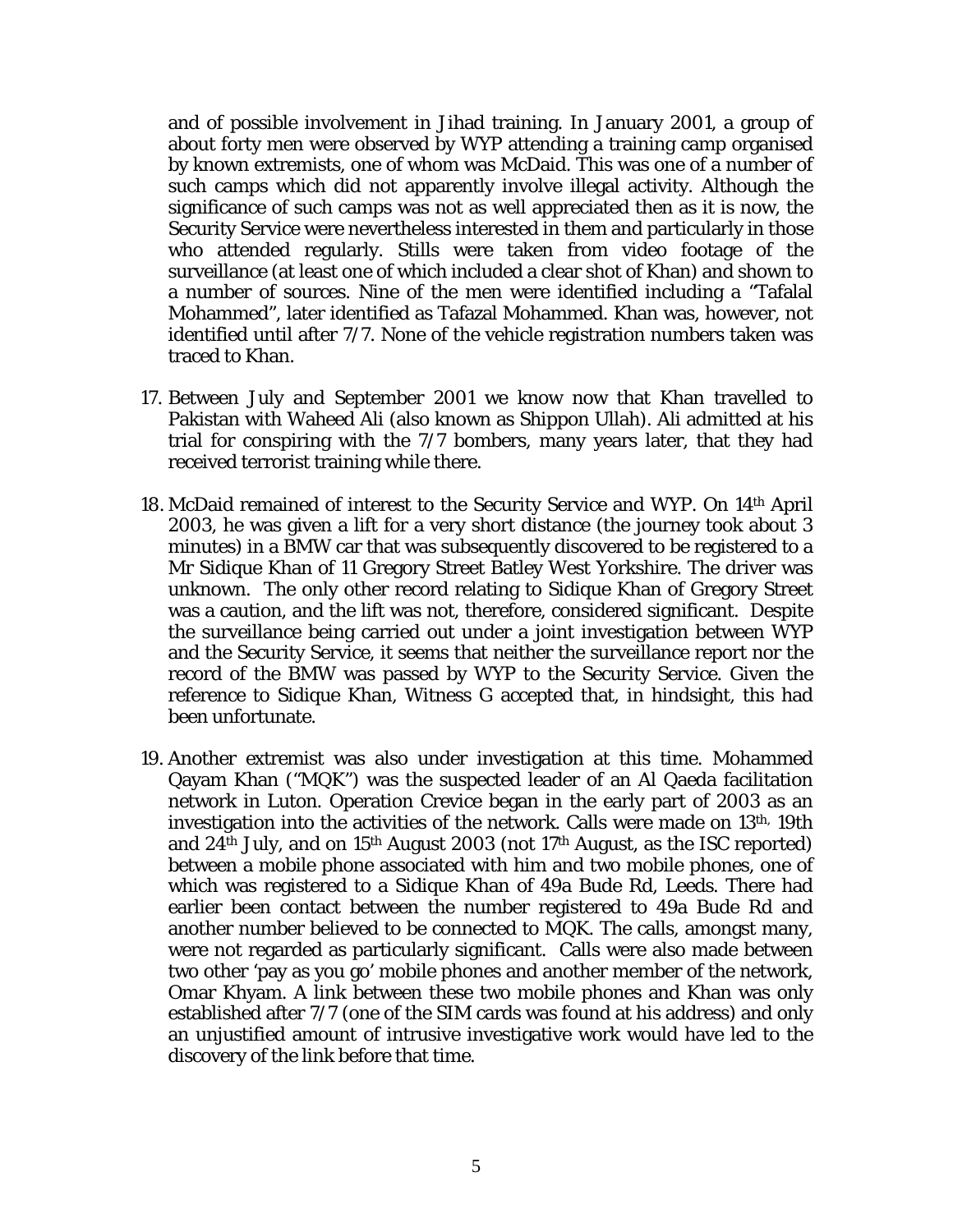- 20.During 2003, WYP investigated the Iqra bookshop which was based in Bude Road. It was conceived as a learning and community centre and registered as a charity. However, we now know extremists were involved with it to varying degrees. Khan and Tanweer were trustees for a short time and other suspected terrorist sympathisers visited (some of whom were also trustees). They included Tafazal Mohammed, McDaid, Khalid Khaliq (who was convicted in 2008 of possessing an Al Qaeda training manual), Waheed Ali and Mohammed Shakil. The last two were convicted in 2009 of conspiring to attend a training camp, but acquitted of conspiring with the London bombers. Another trustee, Sadeer Saleem, was also acquitted of conspiring with Khan and the others. There was some evidence of a regular transfer of extremist literature and records between the Iqra bookshop and the Leeds Community School and elsewhere by Khan and others. However, there was also evidence that Khan withdrew from the bookshop (probably in early 2003) after a dispute about a man called Hamza Yusuf. Mr Yusuf condemned suicide bombings. Khan, it seems, did not wish the bookshop to continue selling his work.
- 21. The bookshop was closed following the events of 7/7. The police have never recovered any material which tends to suggest the Iqra bookshop was a base for unlawful activity as opposed to somewhere that was visited by men with extremist views. There is a world of difference in law between those who promote terrorism and violence and those who simply promote their religion. On the evidence, therefore, I cannot legitimately conclude either that the Iqra bookshop was a hotbed of violent and unlawful extremism or that it should have been recognised as such by the authorities.
- 22.The radicalisation of suicide bombers is an extremely complex subject. I am conscious that the previous Government implemented a PREVENT strategy to address radicalisation of vulnerable members of the public and that the current Government is seeking to refine that strategy. The only evidence on the wider issue of prevention, before me, came from a member of the public, Mr Sarwar Khan, who lived in the Beeston area. He believed fervently that the way to dilute the message of the proselytisers and prevent radicalisation of the impressionable was far more community-based activity and better communication between the elders of a community and the young. He may well be right, but it is beyond my remit to consider this issue further.
- 23. There was also evidence about radicalisation from Mr Mark Hargreaves and Mr Martin Gilbertson. Mr Hargreaves described his meeting McDaid and others during the course of his youth work in the area and their attempts to radicalise the local youth. Mr Gilbertson suggested that he too encountered extremism during the course of his work for the Iqra bookshop. Further, he claimed to have alerted the WYP to that extremism before 7/7. However, to rely upon anything Mr Gilbertson told me, I would require verification by objective evidence. He was not an accurate or reliable witness. His accounts of how and when he claims to have contacted the police have varied, not just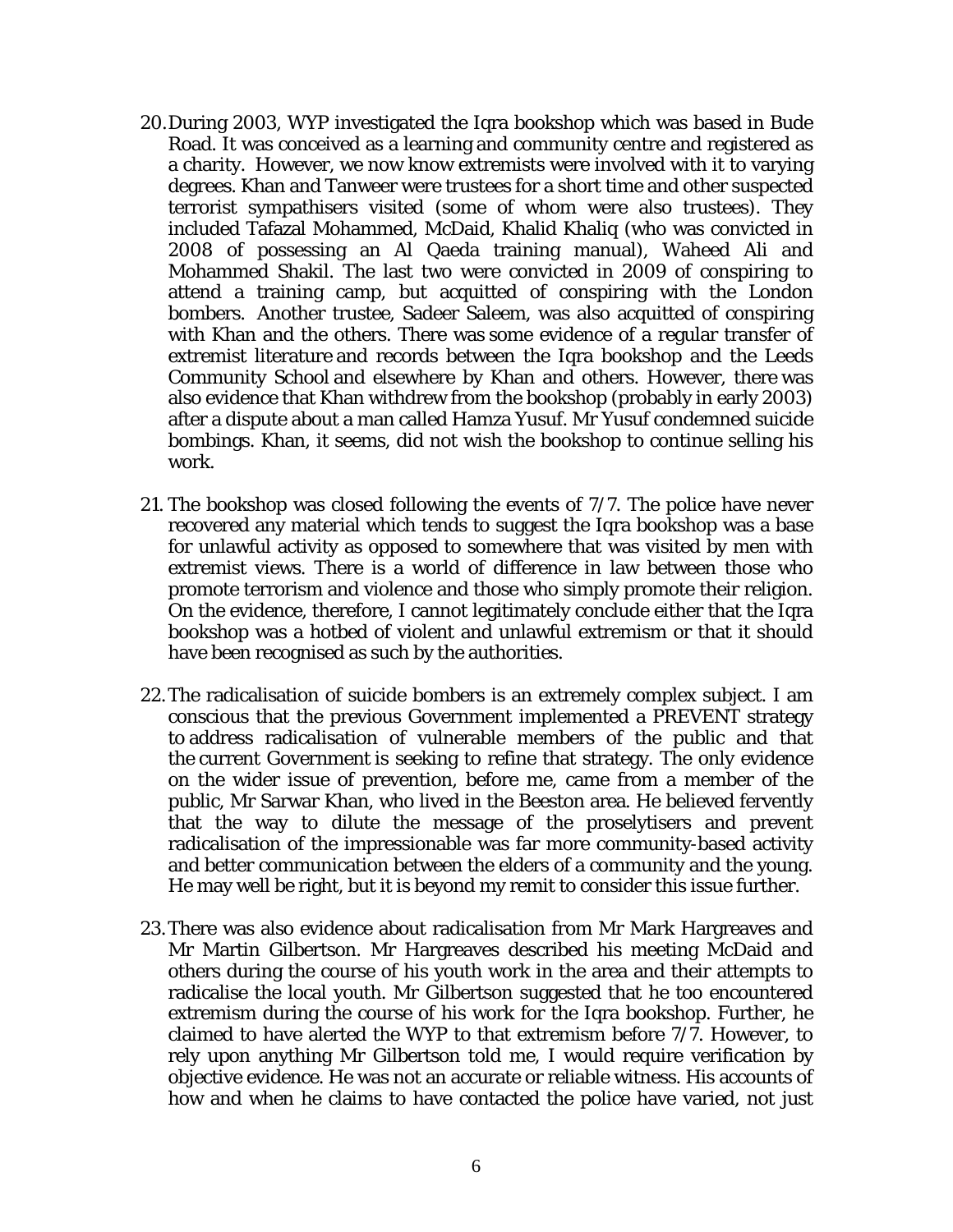with time, but quite radically during his short stay in the witness box. Despite a very thorough police investigation there is absolutely nothing to support his allegations and I do not accept them. Unfortunately, his claims have been widely publicised and have caused some of the families and survivors unnecessary distress. They have impacted upon the vital relationship between WYP and local communities. Various investigations into his claims have wasted a considerable amount of hard pressed public money and resources. I do not intend to waste any more upon them. I return to what we know.

- 24.At his trial after 7/7, Mohammed Shakil said he travelled to Pakistan with Khan in July 2003. During that trip, Khan used the pseudonym 'Ibrahim', and Shakil used the name 'Zubair'. In Pakistan they met Omar Khyam and a man called Mohammed Junaid Babar. Babar later gave evidence to the effect that both Khan and Omar Khyam had attended a terrorist training camp in Malakand in Pakistan.
- 25. Of course, the Security Service knew none of this in 2003 but they were subsequently alerted to the possible significance of Omar Khyam during Operation Crevice. The Security Service received intelligence in 2004 that Omar Khyam and others were engaged in "attack planning", in other words they posed an immediate threat to life. He and his fellow plotters became, therefore, the highest category of target in the UK. The sheer scale of Operation Crevice was such that almost all the key resources of the Security Service were directed towards disrupting a major threat to life. Omar Khyam was put under surveillance in February and March 2004. It is worth noting here that surveillance is a very intrusive, resource intensive measure. Given the limited resources available to any security service in a democratic state, for both practical and legal reasons, its use must be strictly controlled and always proportionate to the threat.
- 26.During the period they were watching Omar Khyam, the Security Service observed his meeting, amongst others, three then unidentified men. They were later discovered to be Waheed Ali, Tanweer and Khan (known at the time as Unidentified Males C, D and E).
- 27. On 2nd February 2004, Omar Khyam was seen to get into a green Honda Civic which had driven to Crawley and parked alongside his car. Two men got out of the Honda, and one remained to drive up and down the A23 with Khyam in what was plainly a meeting. Their visit lasted about forty five minutes in all. The Honda Civic, with its original three occupants on board (C, D and E), was then followed from Crawley to Leeds, where its journey ended. Its two passengers alighted at Lodge Road and at Tempest Road, Leeds, and the driver at 10 Thornhill Park Avenue, the address of the registered keeper of the car, Hasina Patel. Covert photographs were taken at Toddington Service station during the journey. WYP were asked by the Security Service for any details that they had on the Thornhill Park Avenue address. Hasina Patel's name, date of birth and record came to light, but not the fact that she had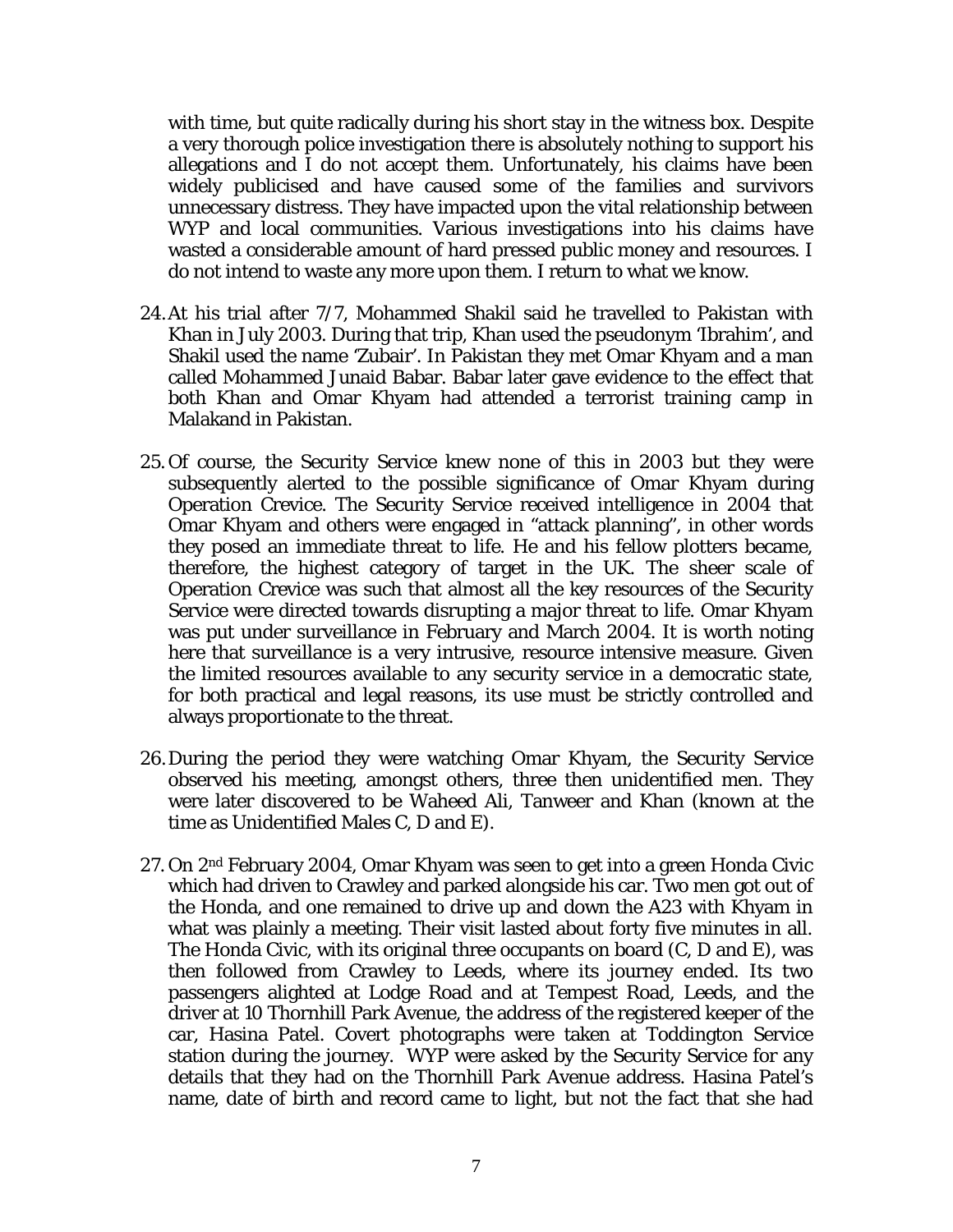married Khan in a Muslim ceremony in October 2001, maybe because their marriage was not registered with the civil authorities.

- 28.On 20th February 2004, two very significant things happened. The authorities were alerted by a call to the anti-terrorist hotline to the fact that 600 kilos of fertiliser were being stored in a depot. The fertiliser was to be used by the Crevice plotters to make bombs. Whoever was responsible for the call is to be highly commended for their action. Their call may well have saved dozens of lives. The same day an electronics bomb expert called Khawaja arrived in the UK to meet key Crevice plotters. Conversations took place at Omar Khyam's home address, during which there was discussion of bomb making, but, based on fairly complete surveillance and eavesdropping coverage, the Security Service did not believe D and E were present during such conversations.
- 29.On 21st February 2004, a 'farewell' meal was held for Khawaja. Surveillance of the meal was difficult. Omar Khyam and another man, thought to be Shujah Mahmood, left the house in which the meal was held and, after having bought a kebab nearby, were seen to be sitting in Omar Khyam's Suzuki Vitara talking. Those conducting surveillance thought there were only two people in the car. Those monitoring the conversation (there was a bugging device in the car) thought that were possibly three individuals present. They heard possible references to 'brothers' arriving but not being ready, travel to Pakistan, 'operation', and to fraud. About 21.30 the occupants went back inside the house. A number of individuals left the area sometime after midnight in a variety of vehicles, including an unidentified Toyota Avensis.
- 30.Thereafter, the eavesdropping tapes were subjected to repeated and detailed analysis, initially by the Security Service and then by the Metropolitan Police Service both before and after the Crevice arrests on 30th March 2004. It was soon realised that there were at least three people in the car.
- 31. One version of the transcript, prepared much later by the police in February 2008 for the purposes of the Theseus trial (the trial of those alleged to have conspired with the London bombers), revealed that there were in fact five people in the car: Omar Khyam, Waheed Ali, Mahmood, Khan and, possibly, Tanweer. It is also possible that Khan and Tanweer attended the farewell meal for Khawaja. After 7/7, based upon a credit card in Khan's name found at the scene of the Aldgate bomb, inquiries revealed that Khan had hired the Toyota Avensis earlier that day, 21<sup>st</sup> February. He gave his name on the hire documents as Sidique Khan and his address as 11 Gregory Street, Batley, Leeds, and provided a copy of his driving licence and credit card.
- 32. One of the earlier versions of the eavesdropping transcript of the  $21<sup>st</sup>$  February meeting requires, however, further mention. A transcript, prepared in March 2004, referred to NM1 and NM2. Witness G's evidence was that Security Service officers reading this transcript would have taken these references to mean Nominal Male 1 and Nominal Male 2. During the inquests I was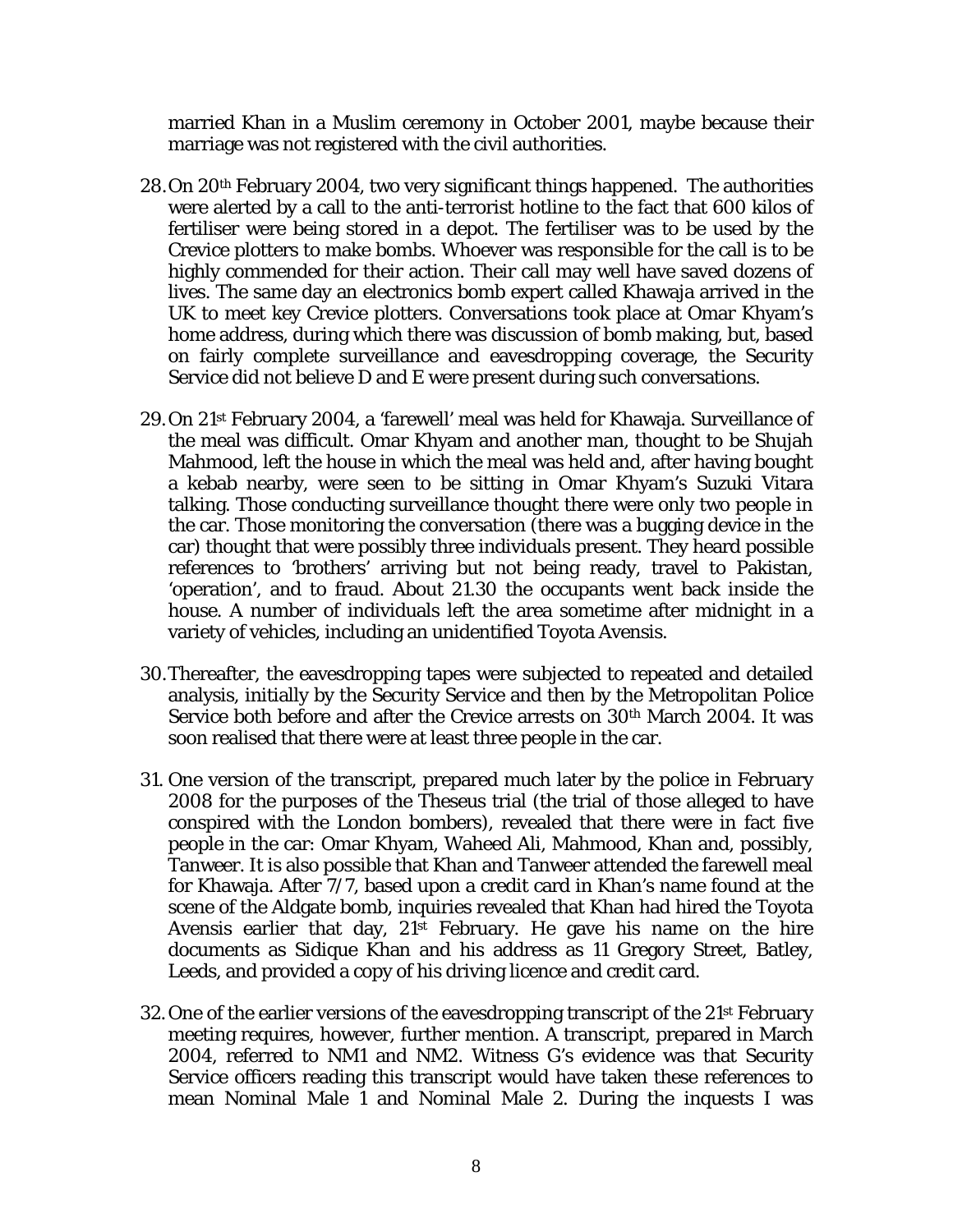informed that NM1 and NM2 in fact stood for Northern Male 1 and Northern Male 2. I was asked to note the significance of the northern accents and other details which tended to show that the participants were indeed visitors from the north (as of course they were), and invited to conclude that this should have been picked up at the time. Had it been, it was argued, a link to the unidentified males C, D and E who had visited on  $2<sup>nd</sup>$  February might have been established. It should be emphasised, however, that no-one now suggests that the Security Service could reasonably have identified Khan as a participant in the conversation or at the meal, before 7/7. In any event, as Witness G observed, the conversation did not reveal Khan to be a Crevice attack planner, only as a possible fighter in Pakistan or Afghanistan.

- 33. On 28th February 2004, C D and E again met Omar Khyam in the Honda Civic, stayed with him all day, attended a meeting and visited a number of builders merchants and were followed back to Tempest Road, Lodge Lane and Pickles Field, Batley, near Leeds. The round trip of about 500 miles was taking them about 9 hours each time. Checks on the Honda this time revealed it to be registered to a new keeper: 'Sidique Khan' of 11 Gregory St, Batley. Details of Sidique Khan's car insurance were located which included his date of birth.
- 34. Checks also revealed that this Sidique Khan was linked to two other addresses: 10 Thornhill Park Avenue and also 99 Stratford St Leeds (where, according to the voters register, a 'Mohammad Sadikue Khan' was said to reside). There were, however, no other traces of Sidique Khan in the WYP systems, or recorded in Special Branch records. By this stage Omar Khyam was known to be plotting an imminent attack and the fact there was no detected discussion with D and E about an attack was judged significant in relation to the prioritisation of D and E as targets.
- 35. In the early hours of the morning of 21st March 2004, a green Vauxhall Corsa was seen leaving the near vicinity of Omar Khyam's address. Checks revealed that the car was registered to Lombard Vehicle Management of the West Midlands who in turn had leased it to Just Car Clinic of Wakefield as a "pool car", but no further steps were taken at that time to identify to whom the car had been lent.
- 36. Two days later, on 23rd March 2004, the green Vauxhall Corsa was seen again at a meeting with Khyam. Khyam's Vitara and the Corsa then travelled to a number of different locations in and around Slough. Surveillance officers recognised the driver and, on 24th March, he was assessed to have been the same person as the driver of the Honda Civic, i.e. unidentified male E. A passenger in the Corsa was also recognised as having been unidentified male D. Unidentified male E and Khyam also visited an internet café.
- 37. Seen written on the side of the car on this occasion were the words: "Just Car Clinic" and a telephone number. Inquiries in February 2005 revealed that the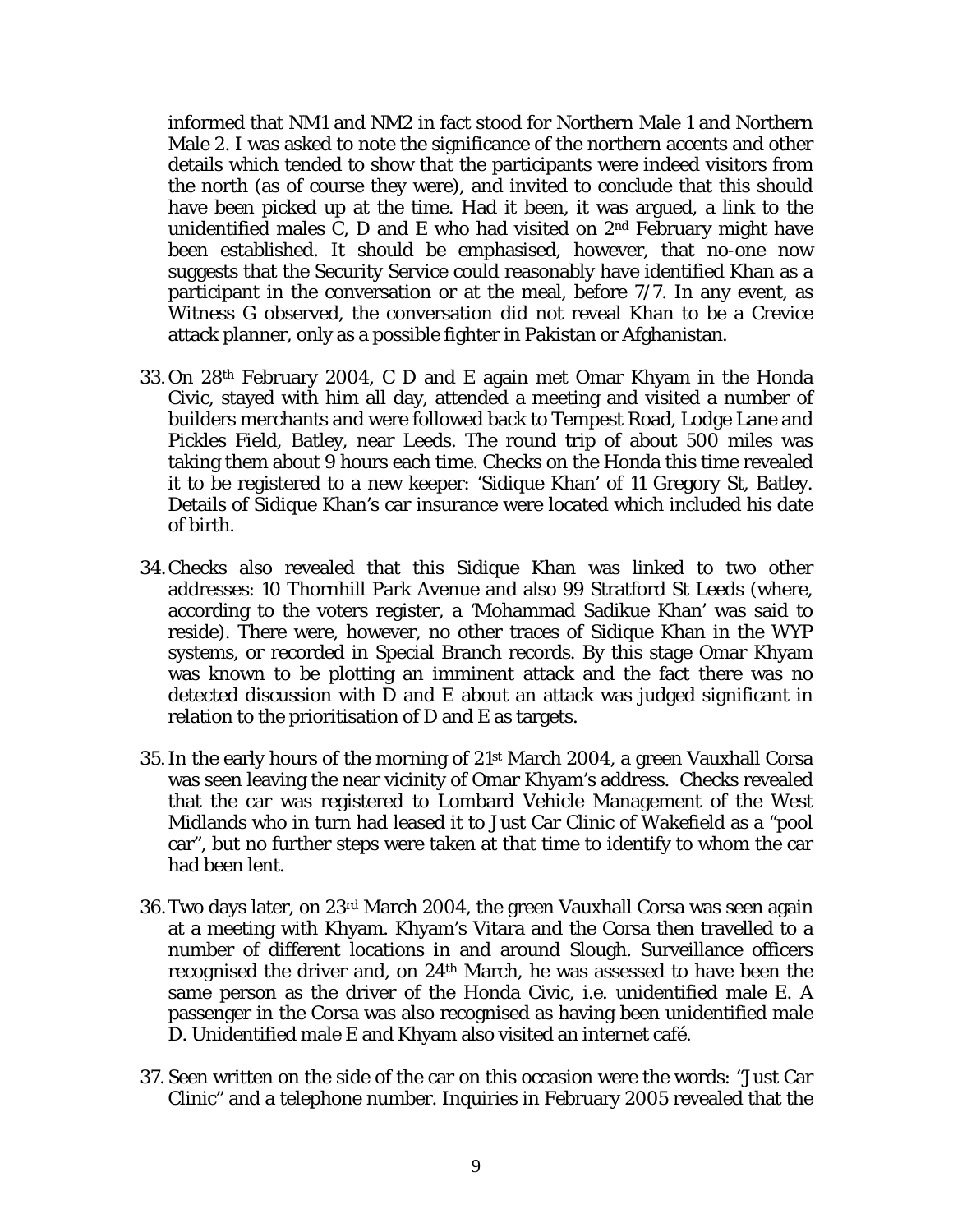car had been given by Just Car Clinic to a Mr S Khan of 11 Gregory St, Batley as a courtesy car on 18th March 2004 whilst his own green Honda Civic was being repaired (the courtesy car had been delivered to 10 Thornhill Park Avenue). This was significant because although the Security Service was aware that the drivers of the Honda and the Vauxhall were one and the same, they had not in fact assumed that the driver of the Honda (unidentified male E) was in fact its registered keeper, Sidique Khan.

- 38.During a conversation in Khyam's car, when a man with a Northern accent (possibly unidentified male D, namely Tanweer) is recorded as having been present, Khyam is heard to be discussing the recent Madrid bombings and financial fraud. Again, there was no reference to a planned attack. Others including Omar Khyam and a man called Akbar had been detected discussing targets, but never when D and E were present.
- 39. After the arrest of Omar Khyam and the main Crevice plotters on 30th March 2004, and once the immediate threat to life had been dealt with, all those whom Omar Khyam had met and to whom he had spoken were assessed to see if they were involved in some way in terrorist activity. There were over four thousand telephone contacts alone to be reassessed. Operation Scraw began in April 2004. This initially involved examining the cases of twelve main targets considered to be closely associated with attack planning. Later, others considered to be on the periphery of the plot,, including D and E, were added Attention was focussed primarily on the twelve. The assessment at that time, according to G's witness statement, was that higher prioritisation and more intensive investigation into the two men (D and E) was simply unwarranted on the basis of the intelligence picture that had emerged.
- 40.In April 2004, Mohammed Junaid Babar, an associate of the Crevice plotters and other terrorists, began to provide information whilst in the custody of the FBI.
- 41. On 6th April 2004 Babar was shown one of the pictures of unidentified male D (Tanweer) that had been taken on 2nd February 2004 at Toddington Services. However the photograph had been cropped in such a way as to render him virtually unidentifiable. A photograph of E (Khan), cut in half, was not shown to Babar at all and thus no opportunity was presented to him to identify him. Witness G was unable to explain why the photograph of E was not shown, and accepted that there was no contemporaneous documentation explaining the position. He agreed with Mr Keith QC that the photographs could have been provided in a better condition.
- 42.The Crevice surveillance had produced other photographs, including some taken of D and E later in February and March 2004 which were of better quality. Babar was shown some more photographs relating to Operation Crevice on 30th April 2004, but these happened not to include any of D or E. However, as I shall mention in a moment, the use of the cropped photograph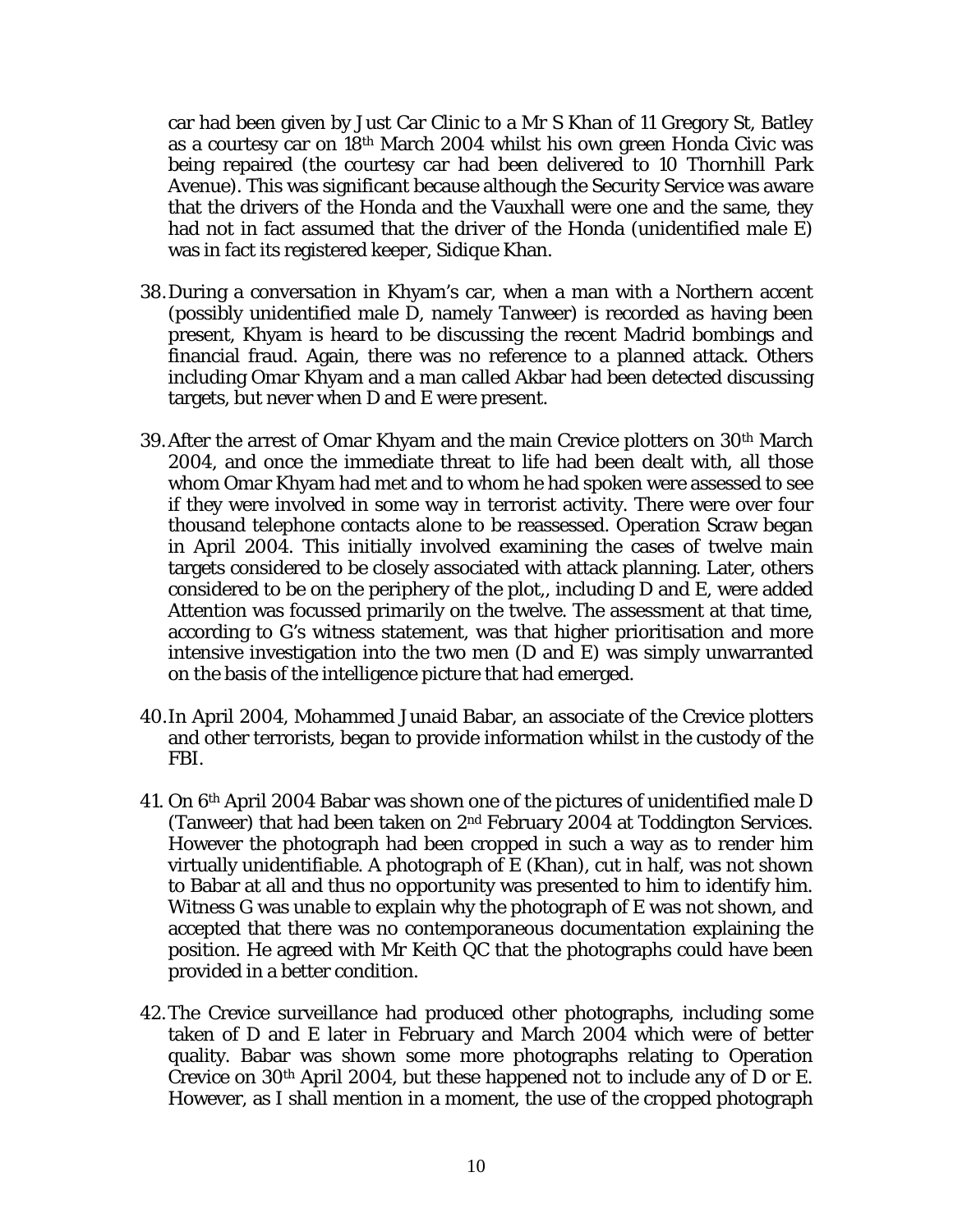did not in fact impact upon the operation because photographs of D and E were ultimately shown to Babar.

- 43. On 12th May Babar provided further information. He stated that two men calling themselves Ibrahim and Zubair had travelled to Pakistan in June 2003 and had met him and some of the Crevice plotters on their arrival at Islamabad airport. Shakil, it should be remembered, claimed (after 7/7) that he was the man calling himself Zubair.
- 44.In mid May 2004, a second overseas detainee indicated he had met two men from Leeds called Ibrahim and Zubair who had been sent on a fact finding mission by MQK. The second detainee, who had better reason to recognise the two men than Babar, was shown good quality photographs of D and E, but failed to recognise D or E, let alone to identify E as Ibrahim.
- 45. Amongst other work, the Security Service sent a "cluster message" to agencies in the North dated 8th June 2004 with the information they had obtained from Crevice on individuals with links to Leeds including Ibrahim and Zubair. They asked for information which might identify them. They referred to the Honda Civic, the registered owner Sidique Khan of 11 Gregory Street Batley, the previous owner Hasina Patel of Thornhill Avenue, the green Corsa, Lodge Lane, Tempest Road and Pickles Field, Batley.
- 46.Also in June 2004, the Security Service began an intensive investigation, known as Operation Rhyme, into a further group of attack planners based in the UK. This group was assessed to have a number of different plans to attack targets around the UK including the possible use of car bombs and radiological devices.
- 47. The Intelligence and Security Committee (the "ISC") is the Parliamentary body whose role it is to examine the work of the intelligence and security agencies. In its May 2009 report entitled "Could 7/7 have been prevented?" the ISC described the effect of the number and scale of operations facing the Security Service during this period in this way (at paragraph 38): "MI5 were playing catch-up, moving resources from one plot to the next, whilst each time unearthing still more people of interest on the sidelines of each plot that they would need to return to and investigate when they had time."
- 48.Meanwhile, the North East Regional Intelligence Cell ("NERIC") reported back in July 2004 that the records of NERIC and WYP had been checked. They provided a date of birth for Khan coupled with his police record (nothing relevant) and two further addresses linked to him, one in Holbeck and 99 Stratford Street Beeston. They produced a photograph dated February 2003. This does not seem to have been shown to anyone significant. They also mentioned a report by Hasina Patel of 11 Gregory Street, Soothill, Batley made on 29th May 2003 that a blue Vauxhall Corsa had been taken without consent. Her record and the address Thornhill Park Avenue were disclosed. Checks on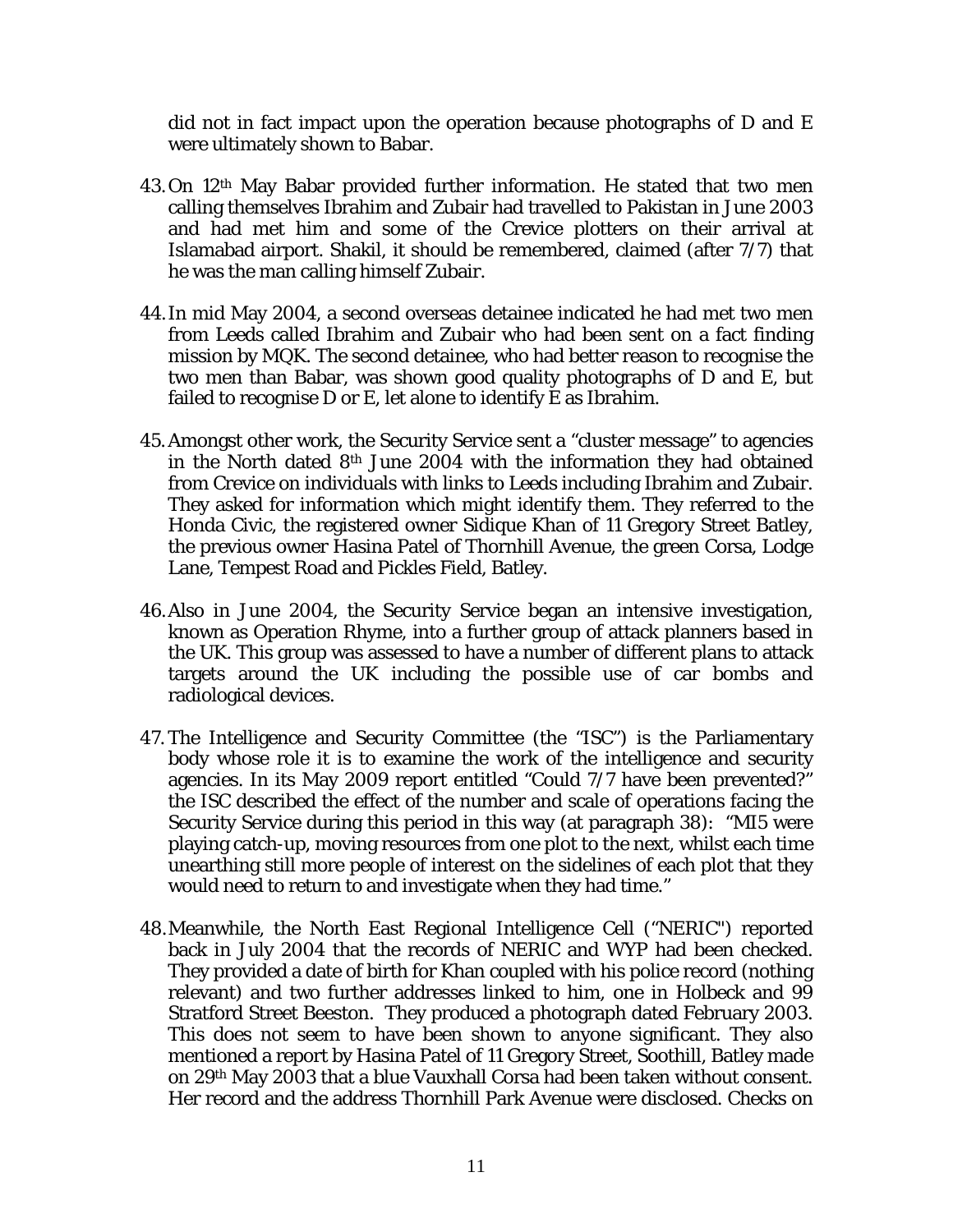intelligence data bases for the residents of the addresses given produced no results. NERIC also reported that the only relevance to Lodge Lane they could find was that it was close to the Iqra bookshop. The search also noted the green Corsa was registered to Lombard Vehicle Management Ltd of Solihull. NERIC also stated that it had conducted checks, but was unable to provide any intelligence as to the possible identities of Ibrahim and Zubair.

- 49.In August 2004, the FBI showed Babar some more photographs. These included good quality photographs of  $D$  and  $E$  that had been taken on  $28<sup>th</sup>$ February and 23rd March 2004 (these had provided for them by the MPS). However, Babar failed, for whatever reason, to recognise either man, or to identify E as 'Ibrahim'. Thus, as it turned out, the earlier incident of D (Tanweer)'s cropped photograph and the failure to show the cut picture of E (Khan) to him on  $6<sup>th</sup>$  April played no causative part in the failure to identify Khan or Tanweer. As a result of the lack of identification by both Babar and the second detainee (see paragraph 44 above), the Security Service inferred that D and E were not main Crevice plotters and were not linked to either Ibrahim or Zubair.
- 50.In August 2004 Operation Rhyme came to a head. Thirteen individuals were arrested and eight later convicted of being involved in a major terrorist plot. Targets in Rhyme were added to the pot of those to be reassessed and investigated further.
- 51. By September 2004 the focus of Operation Scraw was on two sets of targets: those individuals who featured in Crevice, assessed as being of greater concern than D and E, and those named by Babar. The priority was to identify an individual Babar said was prepared to be a suicide bomber and one who was believed to have undergone explosive training in Pakistan.
- 52. In November 2004, we now know, Khan and Tanweer flew to Pakistan.
- 53. Between January and March 2005, the Security Service received reliable intelligence which revealed that two men by the names of Saddique \*\*\* (surname not Khan) and Imran both from Batley in West Yorkshire had been trained in Afghanistan in the late 90s/early 2000s. Intelligence further suggested that Saddique lived in the Soothill area of Batley, and that both men were committed to the cause of extremism. Saddique (or Sidiq) \*\*\* was in his early 30s and attended the gym. He had travelled to Pakistan in 2001 for two months where he received military training in a mujahaddin camp. Imran visited a mosque in Bradford. During the same period, West Yorkshire Police reported to the Security Service that both Saddique \*\*\* and Imran had associates in West Yorkshire including an Asian man called Taf (assessed as likely to be Tafazel Mohammed, associate of McDaid).
- 54. No investigative steps were taken after 1 March 2005 to identify Saddique \*\*\* partly because of his relatively low profile and partly for operational reasons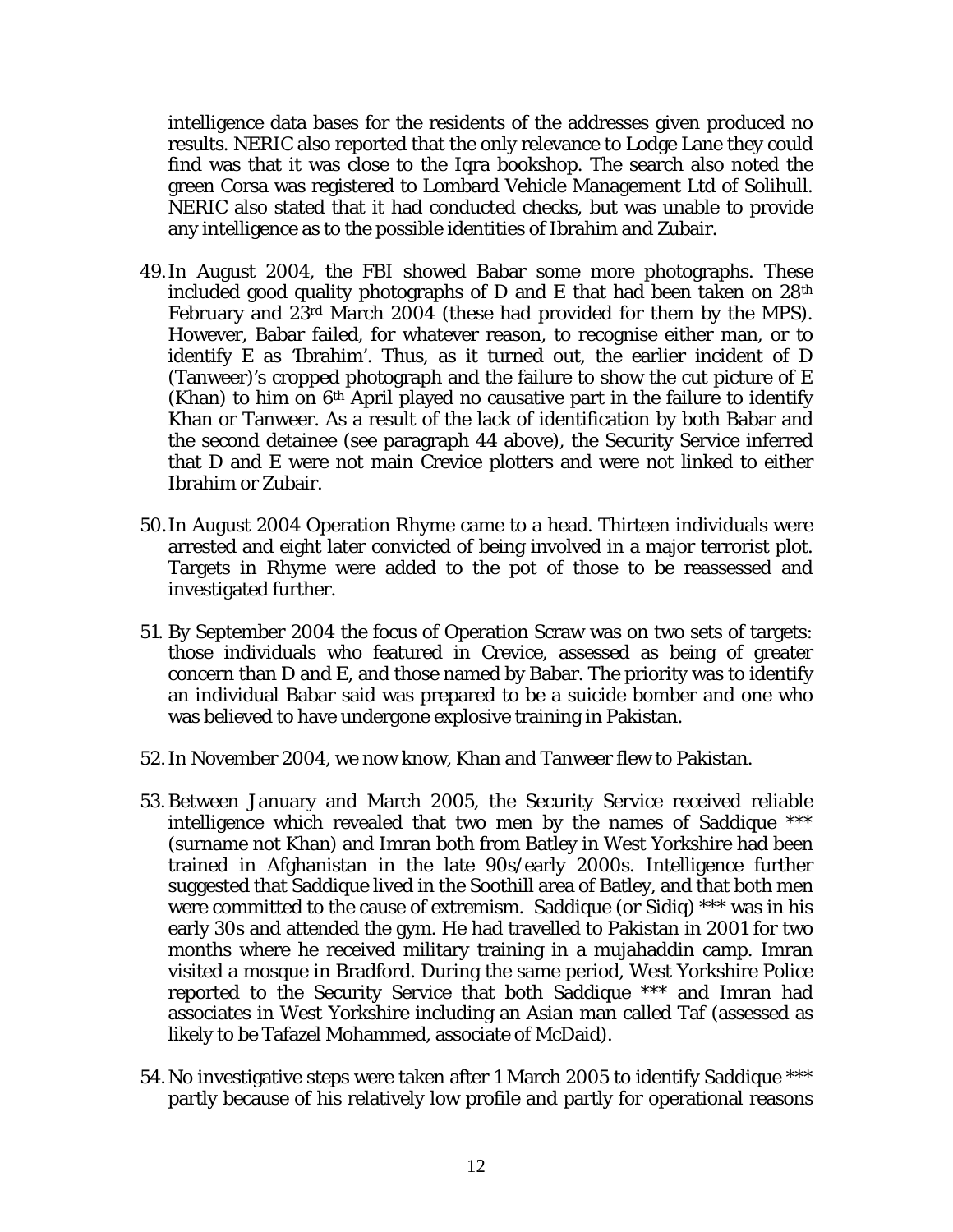that cannot be disclosed. Significantly, the Security Service do not suggest that it would nevertheless have been impossible to identify Saddique \*\*\* as Khan in March 2005. The ISC wrongly stated at page 38 of their second report, with regard to this intelligence, that "it was not possible to corroborate it or investigate to find out more".

- 55. It should be remembered, however, that at this time men D and E, and also Saddique \*\*\* and Imran, were still lower down the order of priority targets than others investigated during Operations Crevice and Scraw. A number of suspects had been heard discussing specific targets for terrorist attack and the various methods of attack open to them. D and E had not. They had met a suspected terrorist in suspicious circumstances, they may have revealed a willingness to fight abroad and they may have been sympathetic to the extremist cause. Further, Saddique \*\*\* and Imran may have trained abroad and sympathised with extremists. However, that did not put any of them at the same level as imminent attack planners. The same could be said about Ibrahim and Zubair.
- 56. In March 2005, Babar gave further details of Ibrahim and Zubair. He said they came from Bradford (i.e. not Leeds, Batley or Beeston). To that limited extent, his information seemed, therefore, to distance D and E from Ibrahim and Zubair. Babar also reported that they arrived in Islamabad in late July 2003 to attend a terrorist training camp with the Crevice plotters. This raised their profile and in April 2005, Operation Downtempo began, the purpose of which was to identify Ibrahim and Zubair and establish if they were a threat. The Security Service sent WYP a summary of what they knew of the two men. Unfortunately, these inquiries had not borne fruit before 7/7.
- 57. One of the other pieces of information Babar had given was that the reason he had been present at Islambad airport on the occasion when he met Zubair and Ibrahim there was to pick up a number of individuals, one of whom he identified from a photograph as being Jawad Akbar. Akbar was one of those arrested as a Crevice plotter in March 2004. In preparation for the Crevice trial, the Metropolitan Police Service (the "MPS") obtained further details of Akbar's travel abroad. In June 2005, they made a formal request to the Pakistani authorities for information relating to Akbar and six other Crevice plotters. At that time the MPS had information that Akbar arrived in Pakistan on 25th July 2003. There was a stamp to that effect in his passport.
- 58.The Pakistani authorities interrogated their systems (for which they needed a name, date of birth and date of travel) and produced on 6th September 2005 an arrival time, flight number and departure airport for Akbar. The system does not produce a manifest for each flight. The MPS, after 7/7 and all too aware of Khan's involvement with terrorism and the fact that he used the name Ibrahim, asked for his travel itinerary and in January 2006 discovered he was on the same flight.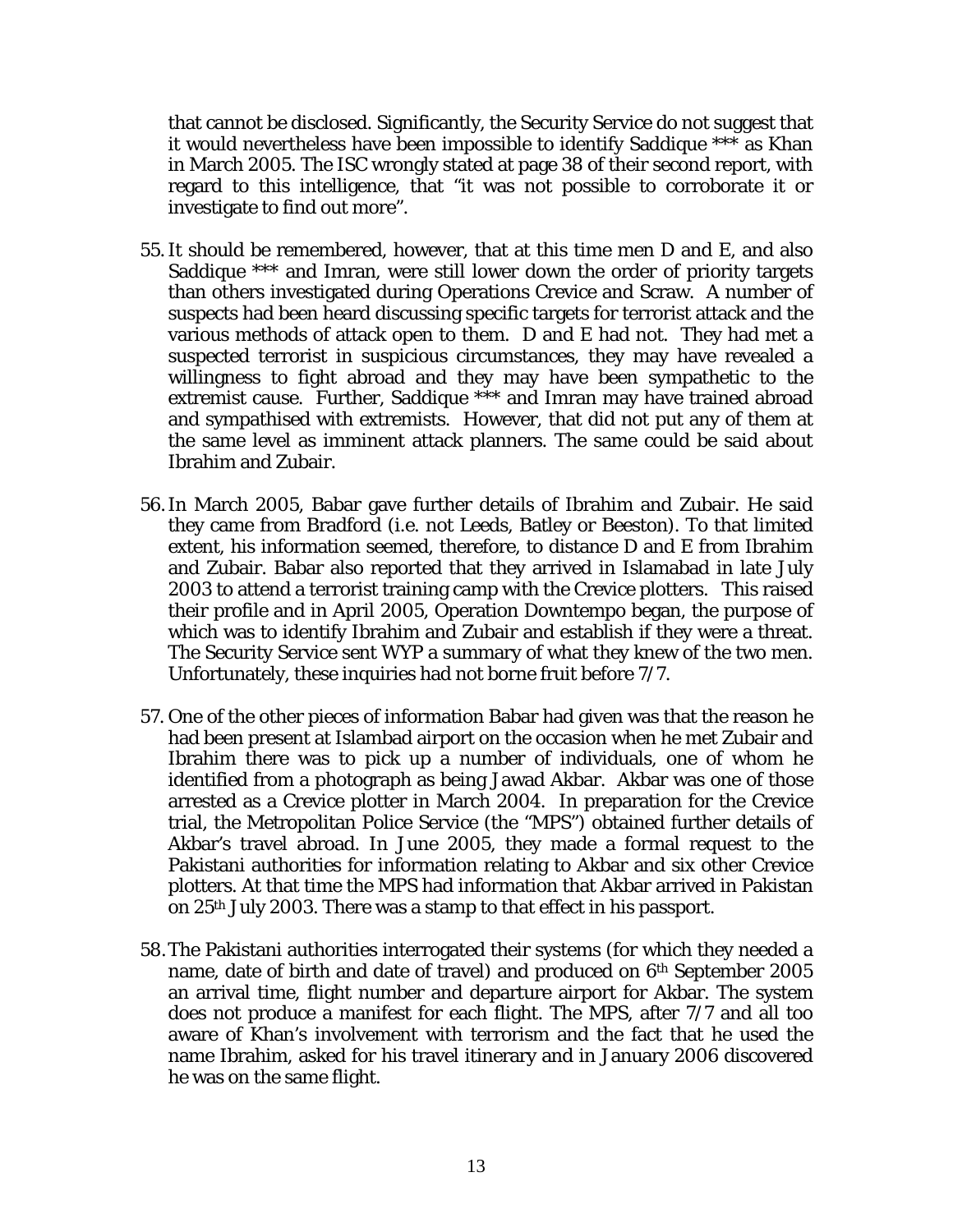- 59. After 7/7, on 14th July 2005, Babar identified Khan from a press photograph as being Ibrahim.
- 60.A comprehensive review of the huge quantity of material gathered for the Crevice trial has revealed nothing to suggest that Khan and Tanweer were actively and directly involved in planning the Crevice attack or attacks. A similarly comprehensive review of the huge amount of material gathered for the Theseus trial (of the London bombers' alleged co-conspirators) suggests that Khan and his conspirators did not begin planning to bomb London until late 2004.
- 61. Khan's goodbye video of  $15<sup>th</sup>$  November 2004 indicated he thought that he was leaving the UK for Pakistan or Afghanistan for good and did not intend to return. Hasina Patel noted in her diary with surprise that he was due to return in January 2005. In fact Khan returned with Tanweer in February. The two premises 111 Chapeltown Road and 18 Alexandra Grove used as bomb factories for the 7/7 bombings were acquired on 11th April and late May 2005 respectively. Witness G made the point that with the constraints on intrusive surveillance, had surveillance even been started at the time of Khan and Tanweer's return to the UK, it could not have continued until April when the occupation of Chapeltown Road began.
- 62.Post 7/7 enquiries revealed that between 22nd February and 15th June 2005 there were forty one telephone contacts between mobile phones attributed to Tanweer, Khan, and Lindsay and hydroponics outlets. It is unlikely these could have been detected by surveillance given the large number of untraceable "operational" phones used by the bombers and only attributed to them once their identities and details were known.
- 63. On the evidence, 18 Alexandra Grove was the main bomb factory from its acquisition until the bombers' departure on the morning of 7/7. It was rented by a man called Samir Alani who returned to Iraq and left the keys with a relative. He in turn rented it out to Jermaine Lindsay (calling himself "Jamal").
- 64.When discovered, 18 Alexandra Grove still had most of the bomb making equipment in place. Forensic investigators concluded that each of the bombs consisted of several kilograms of high explosive containing a mixture of pepper and hydrogen peroxide, initiated by an improvised electric detonator containing HMTD (a primary high explosive compound made using hydrogen peroxide). Such use was unique in the UK and possibly worldwide at the time. Each bomb was carried in a rucksack, kept cool by the use of ice packs (some of which were found left behind in a Micra car used on 7/7), placed on the floor at the bomber's feet. There was evidence to suggest that each bomber had bent over his rucksack to detonate it.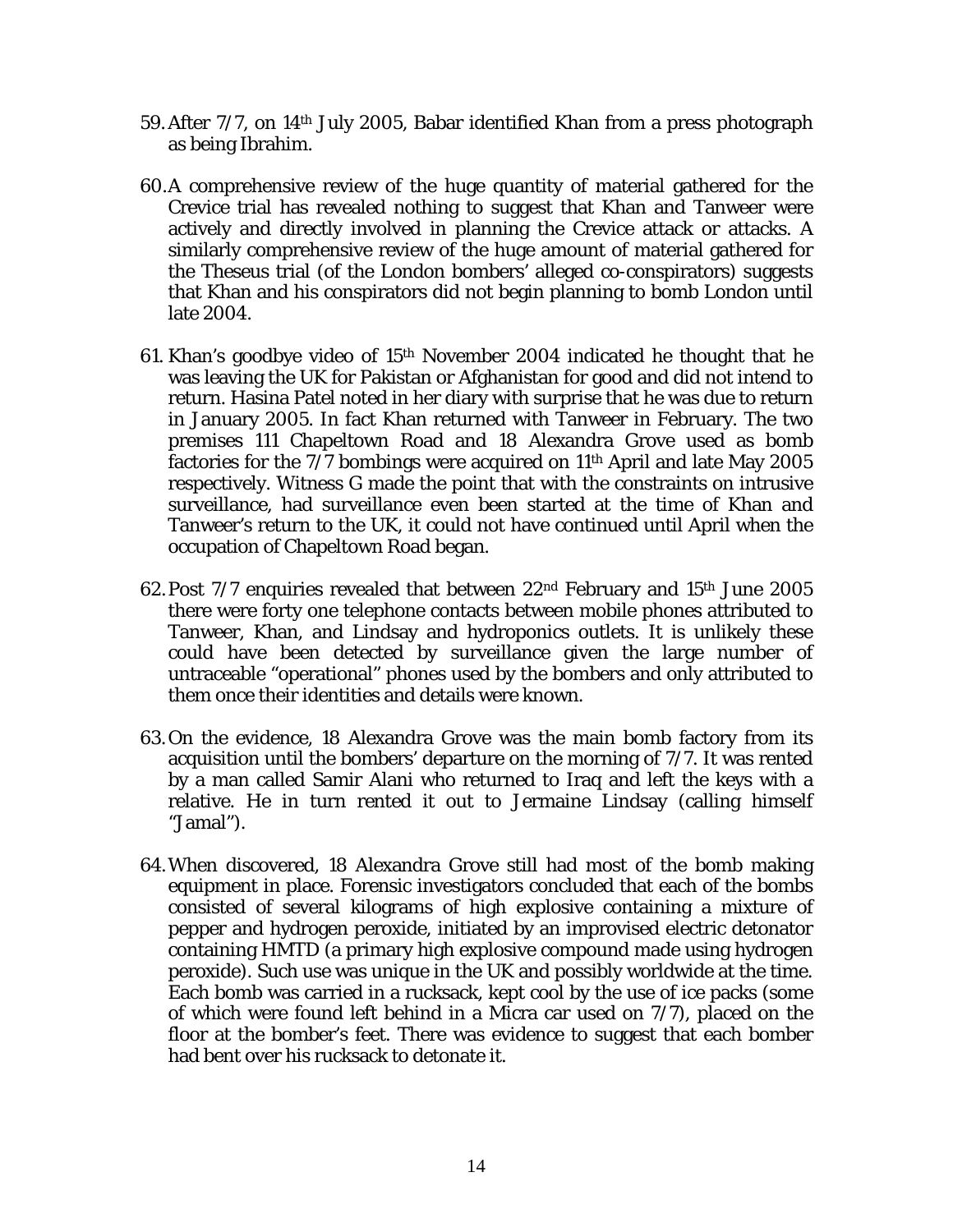65. Anyone who has any lingering doubts about the active involvement of the 4 men Khan, Tanweer, Hussain and Lindsay in the plot should refer to the evidence linking them all to the premises and the purchase of the equipment. There is no evidence at all that anyone else in the UK was involved on the day (the evidence which suggested otherwise proved unreliable) and/or that the bombers were duped in some way. On the contrary, the evidence establishes beyond any shadow of a doubt they were full and knowing parties to the plot, possibly aided and abetted by an unidentified individual in Pakistan who (it was discovered after 7/7) called Khan on one of his "operational" telephones a number of times in the build-up to the bombings and for the last time shortly after the bombs exploded.

### *Hydroponics*

- 66.That brings me to the ease with which the four bombers acquired their expertise and purchased the equipment they needed. It is a sad fact of 21st century life that those with evil intent may search on the internet and obtain the information they need to build explosive devices. If that were not sufficient, there are men like Khawaja prepared to travel the world to train extremists. It was also a fact of life that in the spring of 2005 the bombers were able to purchase and store their equipment without questions being asked. Indeed the plot of 21st July 2005, which was thankfully unsuccessful, similarly involved the use of hydrogen peroxide in the main explosive charge (albeit with a different organic substance, namely flour as opposed to pepper).
- 67. Chief Superintendent McKenna of the MPS gave evidence about the steps that have been taken to restrict the sale of substances that may be used to construct explosive devices, such as campaigns to raise the awareness of manufacturers, suppliers and trade outlets, as well as emergency responders, to the risks of potential illegal and dangerous use of such otherwise innocent substances. Steps have also been taken to encourage manufacturers to reduce the concentration of explosive precursors.
- 68.I appreciate that attempts at regulation do not always succeed. People who have a perfectly legitimate use for substances such as bleach should not find themselves hidebound by red tape. More importantly it is far from uncommon for regulation to outlaw one substance only for imaginative criminals to find a substitute.
- 69.However, I do believe it is appropriate to lend my support to the sensible regulation of the supply of hydrogen peroxide and other substances that might be used to make improvised explosive devices. I understand that there are already existing regulations, for example the Ammonium Nitrate Materials (High Nitrogen Content) Safety Regulations 2003, which concern the sale of ammonium nitrate and which, in essence, restrict its sale above a certain percentage strength. The European Commission proposed in September 2010, however, more general regulations on the marketing and use of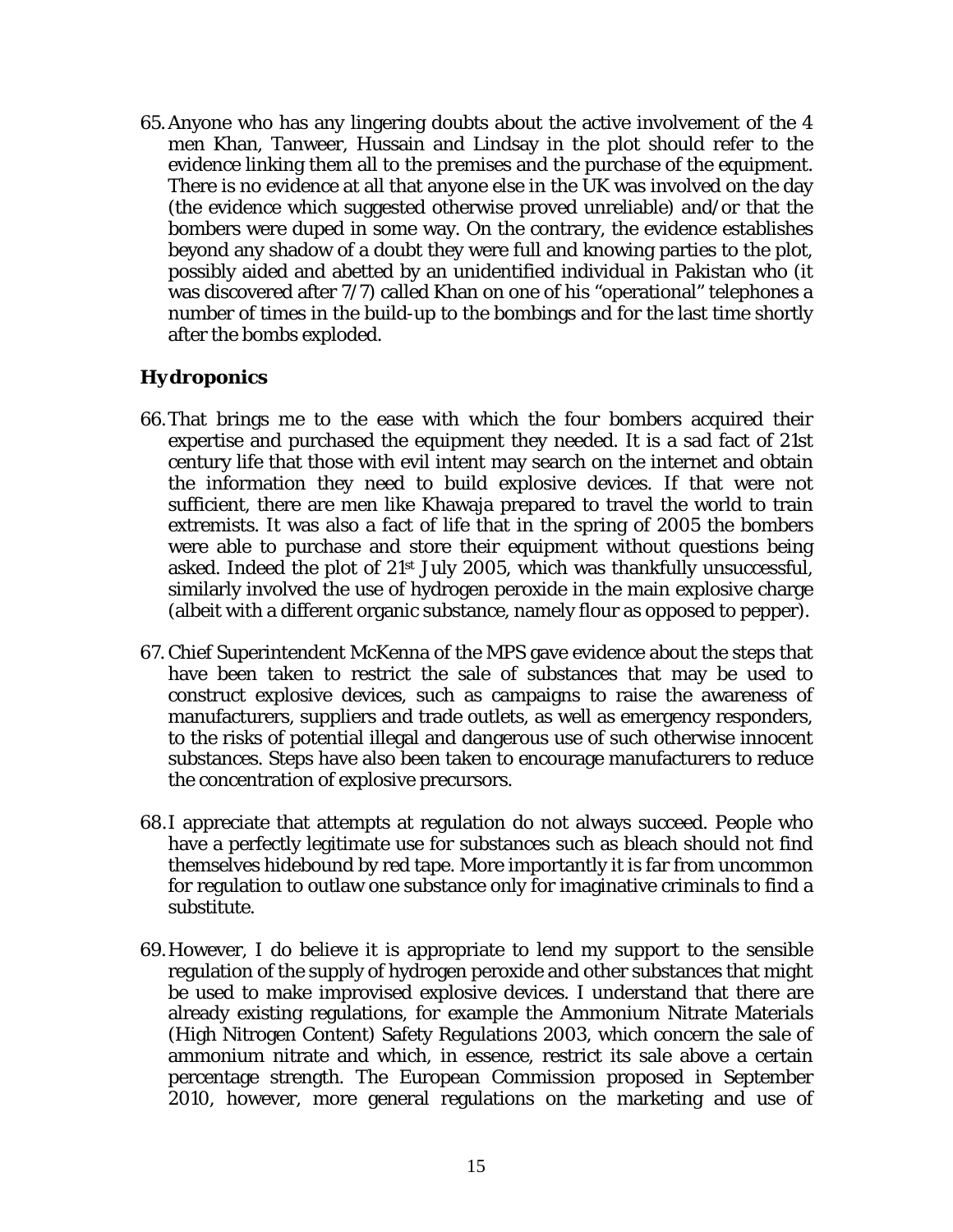explosive precursors. If given effect in domestic law, these would allow the sale of such substances above a certain percentage concentration to the general public only on the presentation of a licence and provide for the making of a suspicious transaction report in other circumstances. The list of substances requiring a licence for purchase includes hydrogen peroxide. The proposals are currently under consideration by the House of Commons European Scrutiny Committee, and have not yet passed into domestic law.

70. I welcome these proposals, and given the fact that they are under active scrutiny, I need not make any Rule 43 recommendation on this issue. I would, however, urge those responsible for the general regulation of explosive precursors to implement appropriate restrictions as soon as possible. I also applaud the campaigns in the media which alert members of the public to possible suspicious activity and encourage them to report it.

#### *Photographs*

- 71. In so far as the Security Service depend upon the identification of suspects by photographs, Witness G accepted that much will depend on the quality of the photographs shown to a "source". He speculated that the cropped photograph of E (Khan) was of such poor quality that it was not deemed worth showing to Babar. This, of course, begs the question of why the photographs of D and E were cropped in this way. They were dreadful. Witness G's only attempt at an explanation was that the background was sensitive and the desk officer concerned must have been very busy or acting at great speed. Although he asserted that the desk officer might have been concerned at not giving too much away about the location at, and the means by which, the photographs was taken, I cannot understand why that might have been a concern in the present case when the photographs were taken publicly at a non-descript service station on a motorway. If any disguise of the background was considered truly necessary, one might have hoped the Security Service had a more efficient masking system.
- 72. The concerns about the quality of the photographs shown are two fold. First, a poor quality photograph limits the scope for identification. Second, Witness G confirmed that in certain circumstances, a witness's failure to identify someone the witness may be expected to recognise may be taken as a positive indication that the person in the photograph is not the suspect. If so, one would hope that the best quality photographs would be shown and a proper record kept of the circumstances of the identification procedure.
- 73. Given the confusion that reigned within the Security Service about these photographs (as evidenced by their briefing of the Intelligence and Security Committee) it was not clear to me what records were kept of the procedure. Fortunately, the evidence demonstrates that the decision to show the poorly cropped photo of Tanweer (D), and the decision not to show the photograph of Khan (E) at all, had little or no practical effect. However, poorly cropped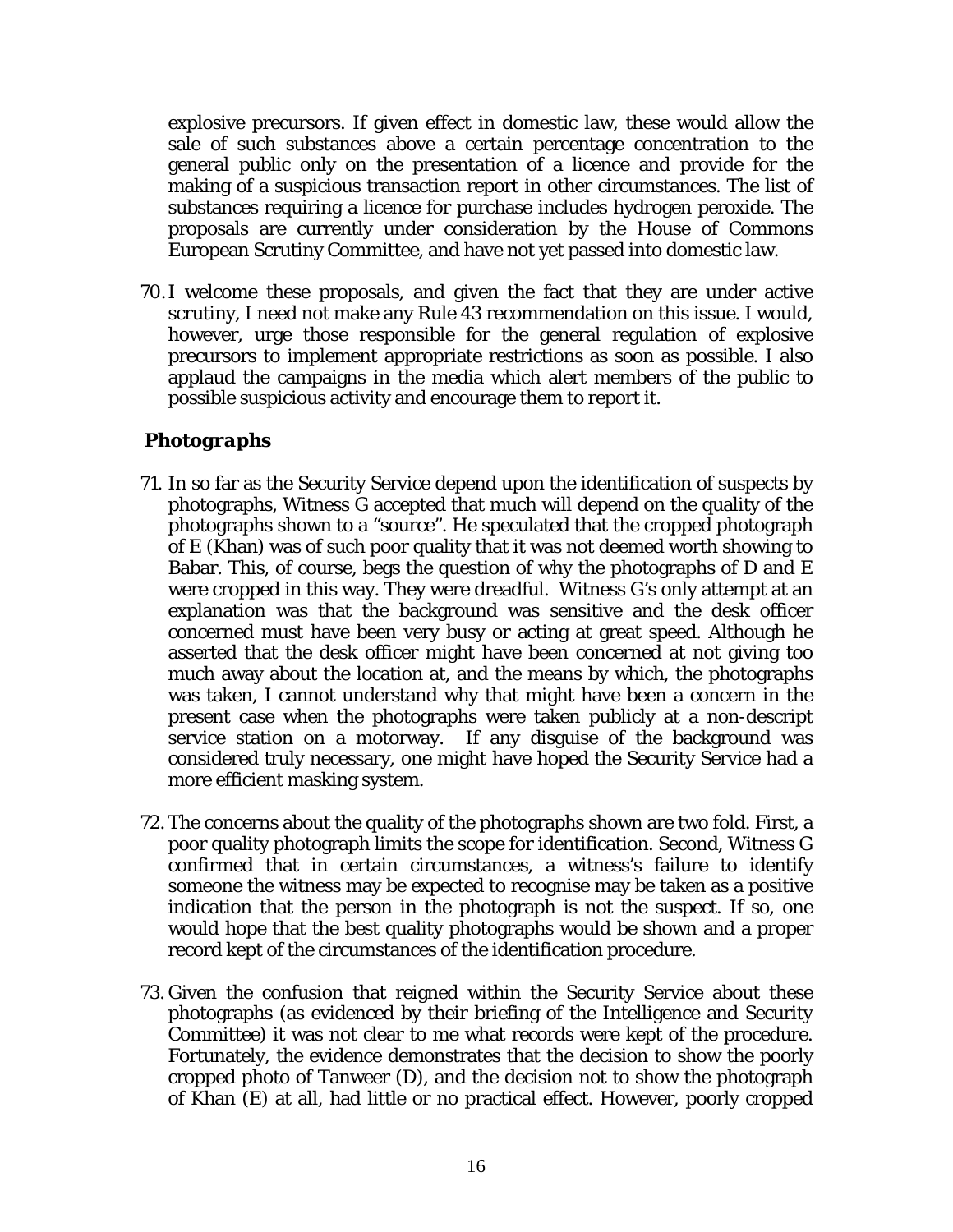photographs were used and there is no satisfactory explanation for this having happened. I fully expect the Security Service to review their procedures to ensure that good quality images are shown and that whatever went wrong on this occasion does not happen again. I so recommend below.

- 74. This failure has given rise to a more general concern about the Security Service's use of photographs, given the importance of showing photographs to significant sources, and the possible detrimental effect on their investigations if the best means of identifying suspects are not utilised.
- 75. I was troubled by Witness G's evidence that it was not then, and would not now be, normal practice for photographs to be revisited as and when new sources become available. I understand that many thousands of photographs may come the way of the Security Service within the course of a year and they cannot show all of them to all their sources. However, it seems strange to ignore the possibility of having in place a system whereby old photographs are routinely reconsidered to ensure that the more significant ones are re-visited.
- 76. The Security Service accepted in their submissions that it is best practice to show human sources the best quality photographs available consistent with operational sensitivity. Further, I am assured that the new system of review of "old" intelligence by a "legacy" team has made a significant difference to the approach to "old" intelligence and the bringing together of various strands of intelligence. The new system was described by the ISC as an important development. It allows the team "to follow up on intelligence that, given limited resources and the original operational focus was not prioritised for action at the time" (paragraph 167 of the ISC 2009 report).
- 77. In those circumstances, I accept that the evidence concerning the re-visiting of photographs does not establish a risk, necessarily, of other deaths in the future, and thus I cannot make a Rule 43 recommendation in this regard. This is also an area in which a high degree of judgement and operational sensitivity can reasonably be assumed to apply. I have expressed my concerns, given the serious possible consequences of any failings in this respect and I have been assured through Counsel that the point is well understood by the Security Service. I make only one recommendation, therefore, as far as photographs are concerned.

**R1. I recommend that consideration be given to whether the procedures can be improved to ensure that "human sources" who are asked to view photographs are shown copies of the photographs of the best possible quality, consistent with operational sensitivities.**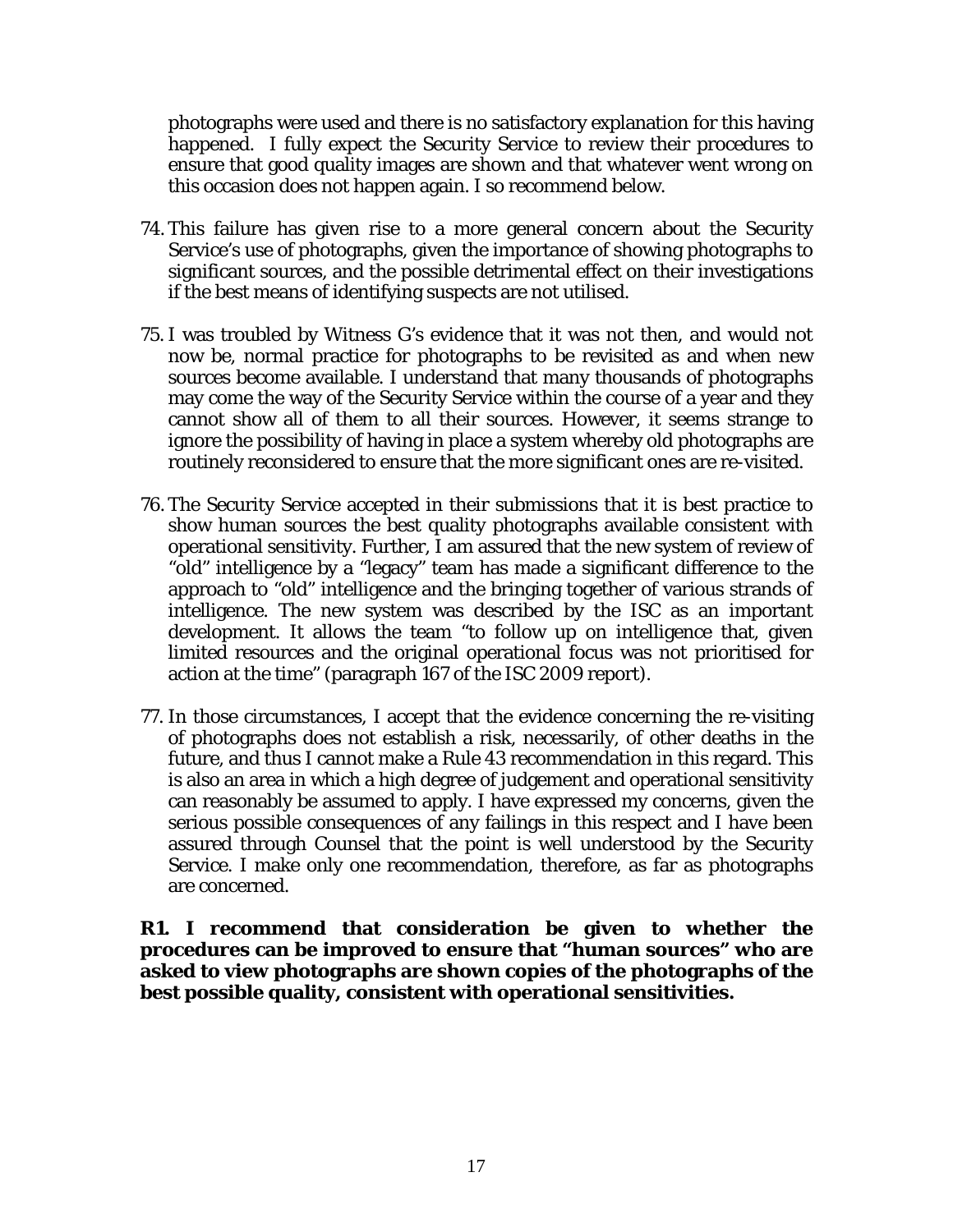#### *Assessments of Prioritisation of Targets & Record Keeping*

- 78. Witness G gave evidence that that the assessment stage is critical, that a consistency of approach is "very important" and that a structured approach reduces the danger of inconsistent decisions. Given the importance of the assessment process and the fact that the question of how D and E were categorised, if at all, by the Security Service was at the heart of the ISC's report in 2009, it is particularly unfortunate that there has been confusion about the system in place in 2004-2005.
- 79. Having listed some of the various strands of information on Khan available to the Security Service by the beginning of 2005, at paragraph 84 of its May 2009 report, the ISC stated "MI5 have told the Committee that they could easily have verified the information they had and formally identified who UDM E was, but there was no reason to take this formal step because of what they thought he was. There was nothing at the time to suggest that UDMs D or E were more than small-time fraudsters who had some minor contact with the CREVICE plotters. MI5 did not, therefore, verify the details they had on the men or open "personal files" for them. There was nothing, at the time, to suggest that MI5 should divert resources away from investigations of known terrorist plots in order to investigate someone whom they believed was a minor criminal."
- 80.I note the suggestion the Security Service could have elicited with some ease the identity of E but did not "take this formal step". This seems at odds with the evidence that this is precisely what the Security Service and other agencies tried to do by asking for information on the Honda Civic in which they had travelled and on the names and addresses associated with it.
- 81. If paragraph 84 contains an accurate summary of what the Security Service believed at the time, I would be surprised. D and E were plainly more than minor criminals. They had a number of highly suspicious meetings with a known attack planner, at a time when his plans were coming to fruition and he met a bomb expert who had flown into the UK from Canada. Also, there was reason to believe they may be leaving for Pakistan intending to become involved in extremist activity there. There is considerable force in Mr Patrick O'Connor's submission that if they were dismissed as common criminals that would have been a mistake.
- 82.However, the next three paragraphs of the ISC report appear under the heading 'Why was UDM E (Mohammed Siddique Khan) only "desirable"?' The categorisation of Khan as a "desirable" target would seem to go further than his being perceived as a "minor criminal". At paragraph 86, the ISC continued: "At the time, MI5 prioritised investigative effort based on the threat posed by individuals". The ISC then provided details of "MI5's investigative categories (in 2004/05)", as follows: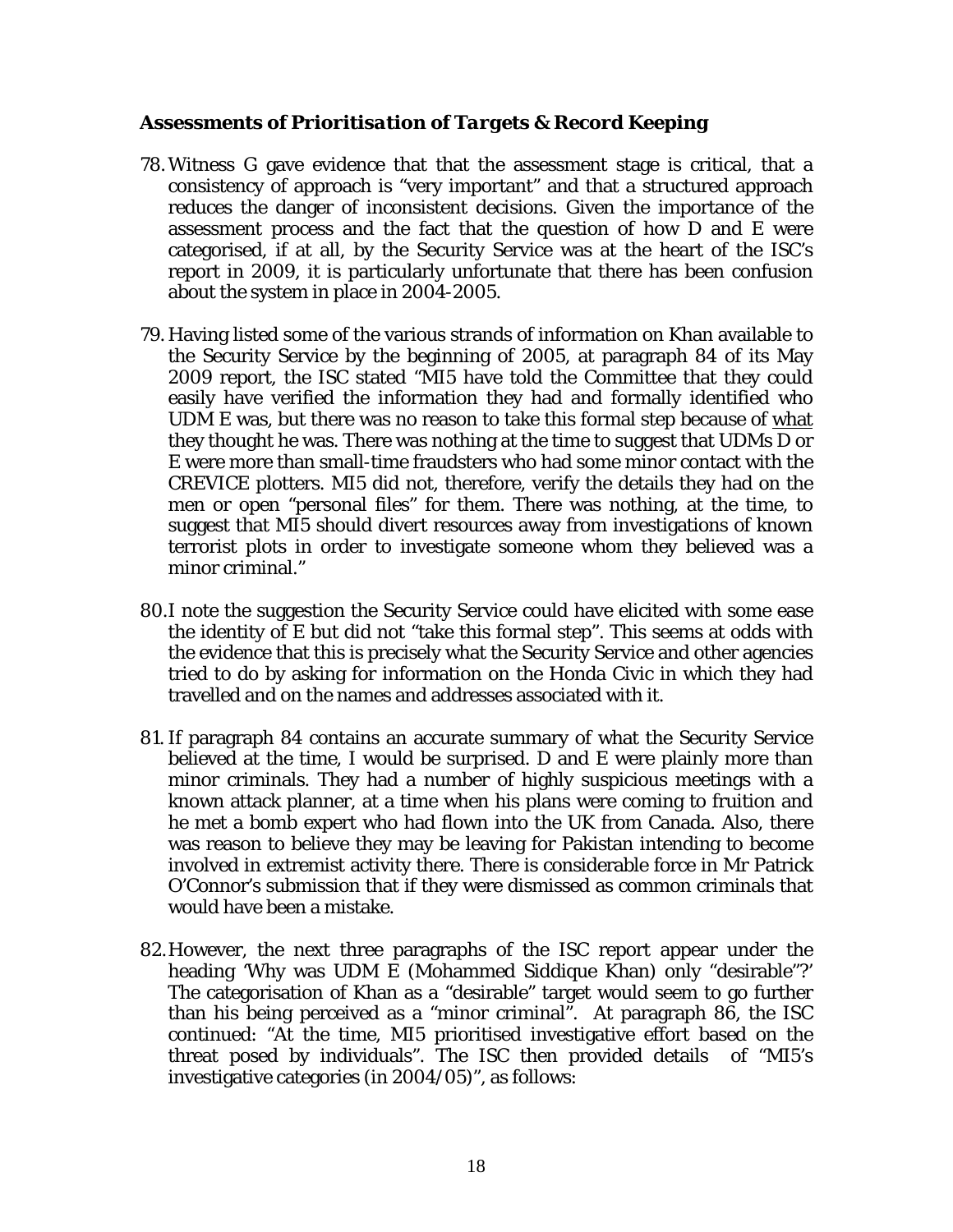"Essential- An individual who is likely to be directly involved in or have knowledge of plans for terrorist activity, or an individual who may have knowledge of terrorist activity.

Desirable- An individual who is associated with individuals who are directly involved in or have knowledge of plans for terrorist activity or who is raising money for terrorism or who is in jail and would be an essential target if at large.

Other- An individual who may be associated with individuals who are directly involved in, or have knowledge of, plans for terrorist activity.

These categories were fluid and, depending on the latest available intelligence, targets might move between them."

83.The same categories to "help prioritise investigative effort" appear in the 2006 ISC report as well. At paragraph 48 of that report the ISC says this:

"….The judgement was made (correctly with hindsight) that they were peripheral to the main investigation and there was no intelligence to suggest they were interested in planning an attack against the UK. Intelligence at the time suggested that their focus was training and insurgency operations in Pakistan and schemes to defraud financial institutions. As such, there was no reason to divert resources away from higher priorities, which included investigations into attack planning against the UK".

84. It continued at paragraph 49 as follows:

" Once resources became available, an investigation was launched by the Security Service into over \*\*\* unidentified contacts who had come to light on the periphery of the earlier (2004) investigation. This included, among others, the unidentified men we now know to have been Siddeque Khan and Shazad Tanweer. However, resources were soon diverted again to higher priorities. Further attempts were made to return to the men involved in the meetings in 2004 as resources became available. Some of them were subsequently identified and categorised as "Essential", "Desirable" or "Other" targets and more intensive investigations were conducted. Only limited additional attempts were made to identify the men we now know to have been Siddeque Khan and Shazad Tanweer, and to find out more about their activities. *They were not characterised as investigative targets* (my emphasis) because, on the basis of the available intelligence, there was no reason to suggest they should be investigated above other more pressing priorities at the time. "

85.If the categories "essential", "desirable", and "other" were used for operational purposes one would have expected D and E to be classified (as the ISC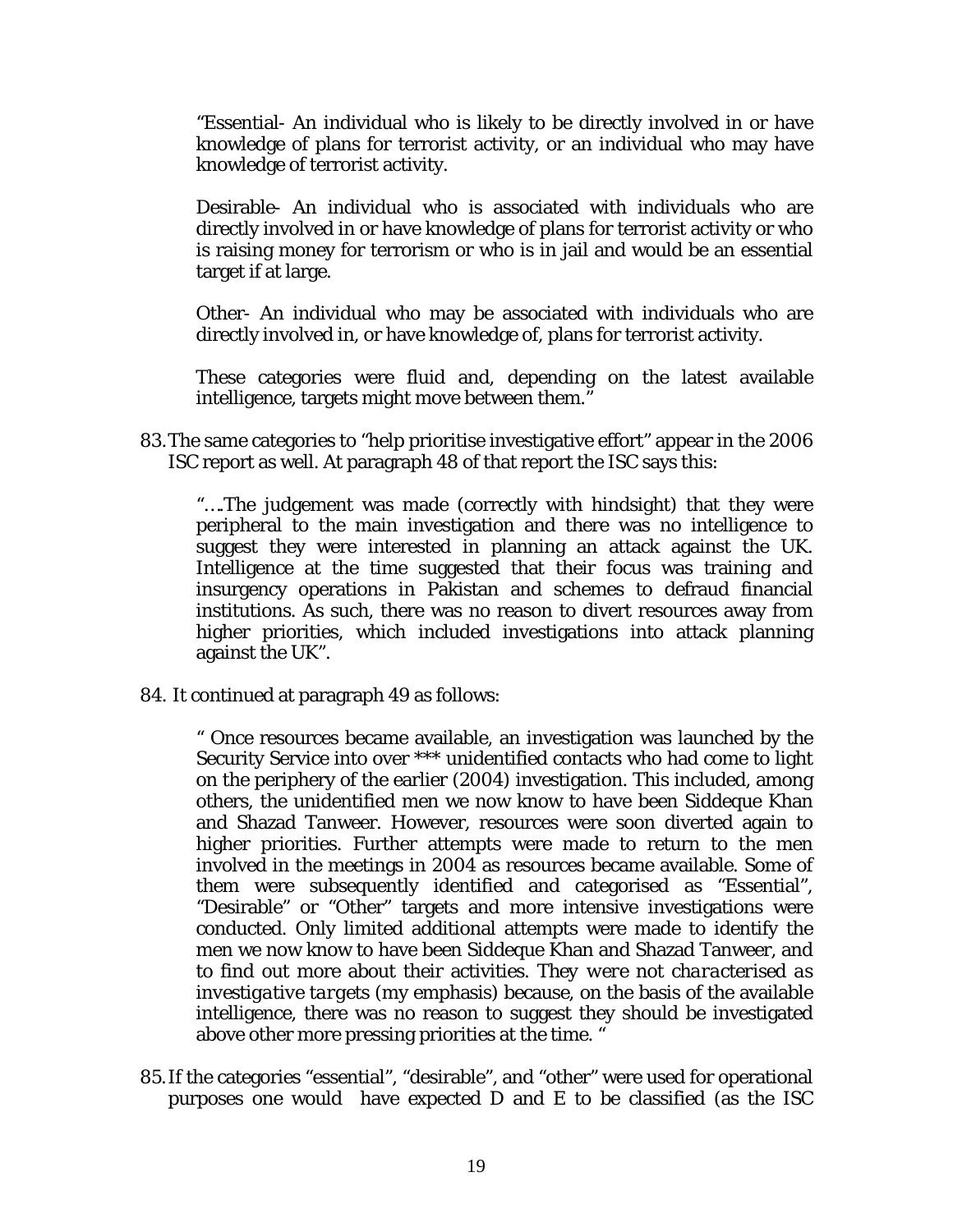thought they were) not only as investigative targets but as "desirable" investigative targets. They came within the definition. At paragraph 87 of the May 2009 report the ISC stated that "UDMs D and E (Shazad TANWEER and Mohammed Siddique KHAN) were of some interest to MI5 because they were seen meeting Omar KHYAM, a known attack planner, and were heard (on 23 March) talking about financial fraud and possible travel to Pakistan. This was sufficient to categorise them as "desirable" targets."

- 86.Thus, the picture emerging from the reports of the ISC in 2006 and 2009 of the nature of the system employed to categorise targets, and of D and E's categorisation, if any, as investigative targets was far from clear.
- 87. Witness G tried to clarify the position. He informed me the ISC got it wrong, at least in part. He stated that the terms "essential" and "desirable" had only been used as shorthand by the Security Service, which seems curious given the clear definitions and emphasis placed upon the categorisations in the ISC reports. In any event, Witness G insisted that the categories of "essential, desirable and other" were only used for funding bids to Government and had not been used for operational assessment. He said that the Security Service's approach to operational prioritisation was "more nuanced" than that, was "more flexible" and involved "finer and more regular judgments".
- 88.Whether or not labels were attached to the categories, Witness G at one stage in his evidence appeared to accept that D and E were categorised, as the ISC stated originally, as common criminals. Mr Patrick O'Connor's submissions in this respect seem partly to have been based on that assumption. The evidence suggested there must have been a misunderstanding both before me and before the ISC. As I understood G's evidence as a whole and the ISC reports as a whole, D and E were not assessed simply as common criminals. The expression "common criminals" was being used as shorthand for common criminals in the UK and possible insurgents abroad. They were not assessed as being involved in attack planning in the UK (rightly at that time) and it was on that basis they were not considered a number one priority.
- 89.Even if D and E had been given a higher priority in the summer of 2004 and whatever label one attached to them, the fact remains that there were other far more immediate threats facing the UK which had to be addressed. It would not have been possible to place D and E under intensive and intrusive surveillance. Even if they had been placed under surveillance, there would have come a time quite quickly when the surveillance would have had to stop. The two men would have inevitably slipped down the scale of priorities when they left for Pakistan. They did not begin to put the plot to bomb London into action until the spring of 2005.
- 90.Mr Patrick O'Connor focussed his attention on what was known at that time and by that time. The families he represented not surprisingly felt constrained in what they could say to me on the subject of the intelligence received in early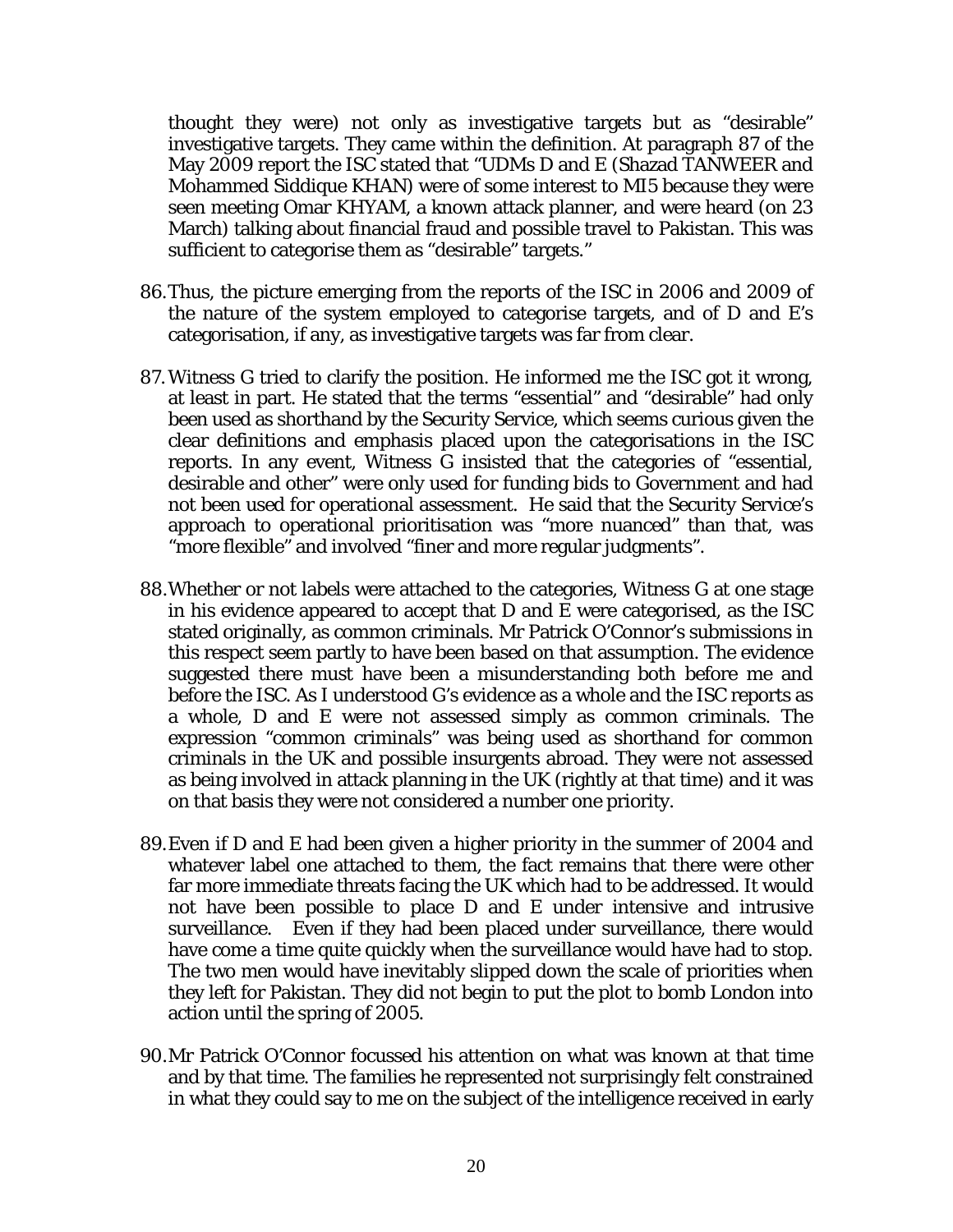2005 the precise details of which could not be disclosed; nor could the operational reasons affecting the Service's actions. They noted however that it was not suggested the operational reasons would have prevented the Security Service re-examining its existing records and / or reassessing any prior risk assessments.

- 91. In February 2005, the Security Service belatedly learned that the user of the Corsa car in which the unidentified men went to meet a known attack planner in suspicious circumstances more than once and at a crucial time, was Mr S Khan of 11 Gregory Street, Batley. A mobile number for him was available.
- 92.By March 2005, they had learned that a Saddique \*\*\* (surname not Khan) who lived in Batley had undergone military training in Pakistan. It was not known whether he was a serious threat to the UK.
- 93. Thus, to an extent, Khan had by then been identified as the user of the car and, therefore, possibly one of the unidentified males and a possible extremist. Further, given that the Security Service conceded it may have been within their powers to identify Khan as Saddique \*\*\*, it may have been technically possible to link all the strands and produce an extremist who had been in contact with McDaid in 2003, in telephone contact with MQK in 2003, had undergone military training and was an associate of attack planners and a possible facilitator of terrorism in 2004. It is still, unfortunately, questionable whether that would have justified intrusive measures given the demands on and capabilities of the Security Service at that time.
- sufficiently to trigger greater investigation, under the systems then in use. 94.Resources had to be deployed to best effect and even the intelligence gathered by March 2005, however analysed, would not have raised Khan's profile Further, even if intrusive surveillance had been justified and deployed, it is highly probable that it would have ended before Khan embarked upon putting his murderous plan into action.
- 95. Similarly, Ibrahim and Zubair may have been assessed as a higher category of target, but even they did not compare to others. The evidence suggested they were linked to a terrorist training camp abroad, the Crevice plotters and a fact finding mission for MQK, but not necessarily to imminent attack planning.
- 96.As far as establishing the connection between Khan (Ibrahim) and Akbar (Crevice plotter) is concerned, the evidence did not support Mr Patrick O'Connor's submissions that there were "relatively easy steps" which could have been taken by way of international travel monitoring or retracing the steps of Akbar and his journey to Pakistan in July 2005. It is far too much of a stretch to say that the Security Service not only could but should have discovered Khan was in fact on the same flight and must have been the man calling himself Ibrahim. The Security Service did not have sufficient reason or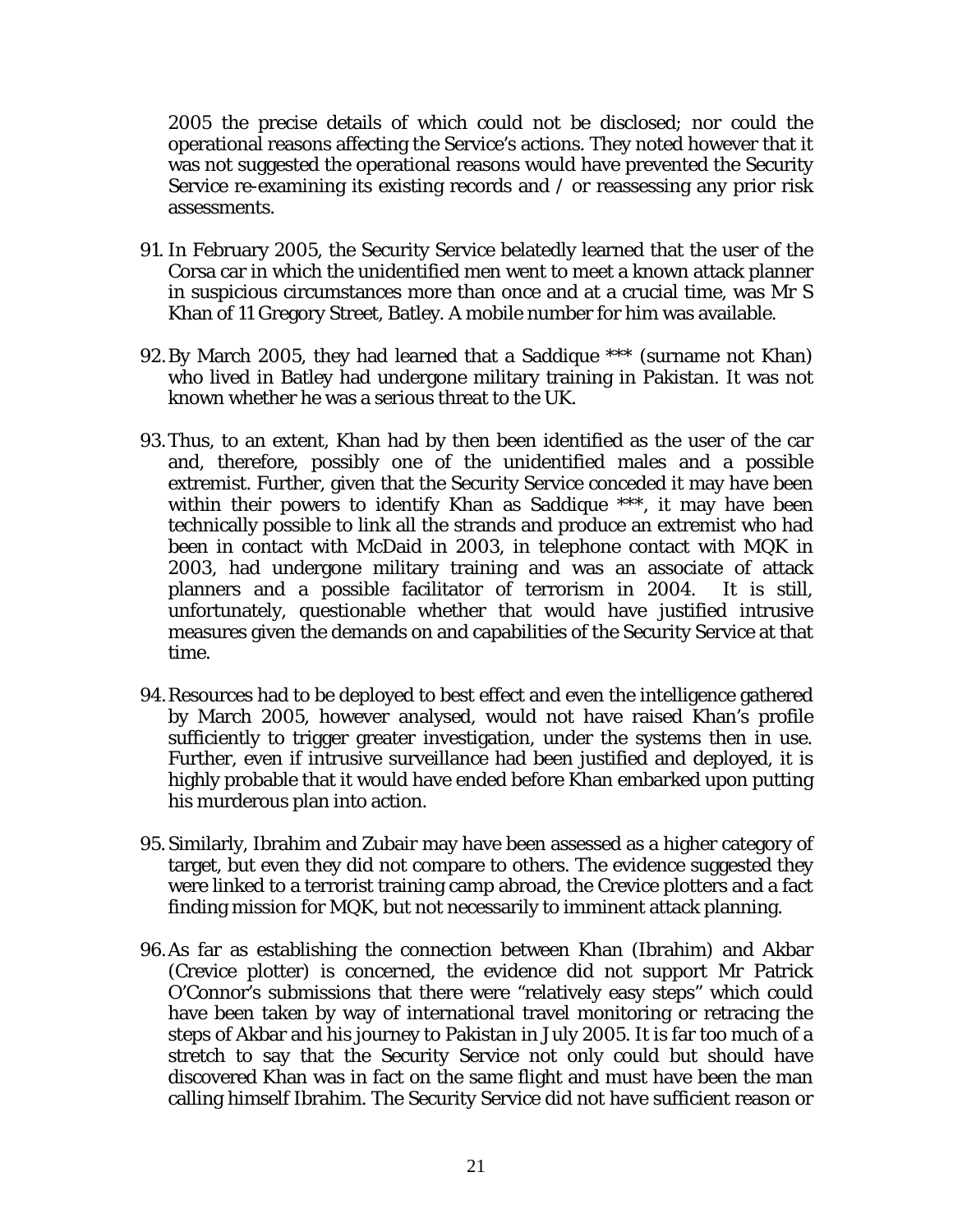information (for example a full name and date of birth) to interrogate the systems and establish who was on Akbar's flight. The fact the men met at the same busy airport served by many different routes on the same day was not even a sufficient indication that they were on the same flight from the UK.

- 97. In summary, it may have been technically possible, as Mr Patrick O'Connor submitted, to deduce Khan's sympathies and to identify him and or Tanweer, in intelligence terms, before 7/7. There were, for example, various references to a Sidique Khan of Gregory Street. However, there are a number of significant flaws in the argument that Khan should have been identified not only as a possible terrorist facilitator but as an attack planner, meriting the closest possible attention. First, the argument is based to a significant degree on hindsight. It presupposes the desks of the officers concerned were clear of virtually all but the material which it is now known related to Khan. Second, it all but ignores the threats posed by targets engaged in actual attack planning in the UK. It relegates people who posed an immediate threat to life to a lower category of priority. Third, it presupposes that even if Khan had been identified as a priority 1 target, the Security Service could and would have maintained surveillance on him for weeks and months after he had been identified. With unlimited resources and time no doubt that is so. The Security Service did not have and do not have unlimited resources.
- 98.Thus, the evidence is such that it would not be right or fair to criticise the Security Service for the fact they did not pay greater attention to Sidique Khan, Mohammad Sadikue Khan, D and E, Mr S Khan, Saddique  $**$ (surname not Khan), Ibrahim or Zubair (albeit they were targets of varying degrees) in the circumstances then prevailing.
- 99.However, having said that, I am concerned about the fact that the Security Service's other commitments prevented a more intense investigation of a possible terrorist, who made long and suspicious journeys to meet known terrorists at a time when they were obviously planning an attack. I was also concerned about the confusion in the system of assessment in operation at that time and what was said to the ISC about it.
- 100. Witness G tried to reassure me. He said that the previous system did not lack structure or resources (he referred in this regard to the Quarterly Summaries, the weekly bids for allocation of resources and the regular discussions between desk officers and managers). In any event, whatever happened in the past, the system of assessing targets has changed significantly since 7/7 and resources have improved immeasurably.
- allows better judgments about the allocation of resources within the networks. 101. Witness G explained, as best he could in open proceedings, that the Security Service now prioritises by operations or groups rather than by individuals. Investigations are categorised as Priority 1A, 1B, 2, 3 and 4. This He said that had this new system been in place since 2004 this might have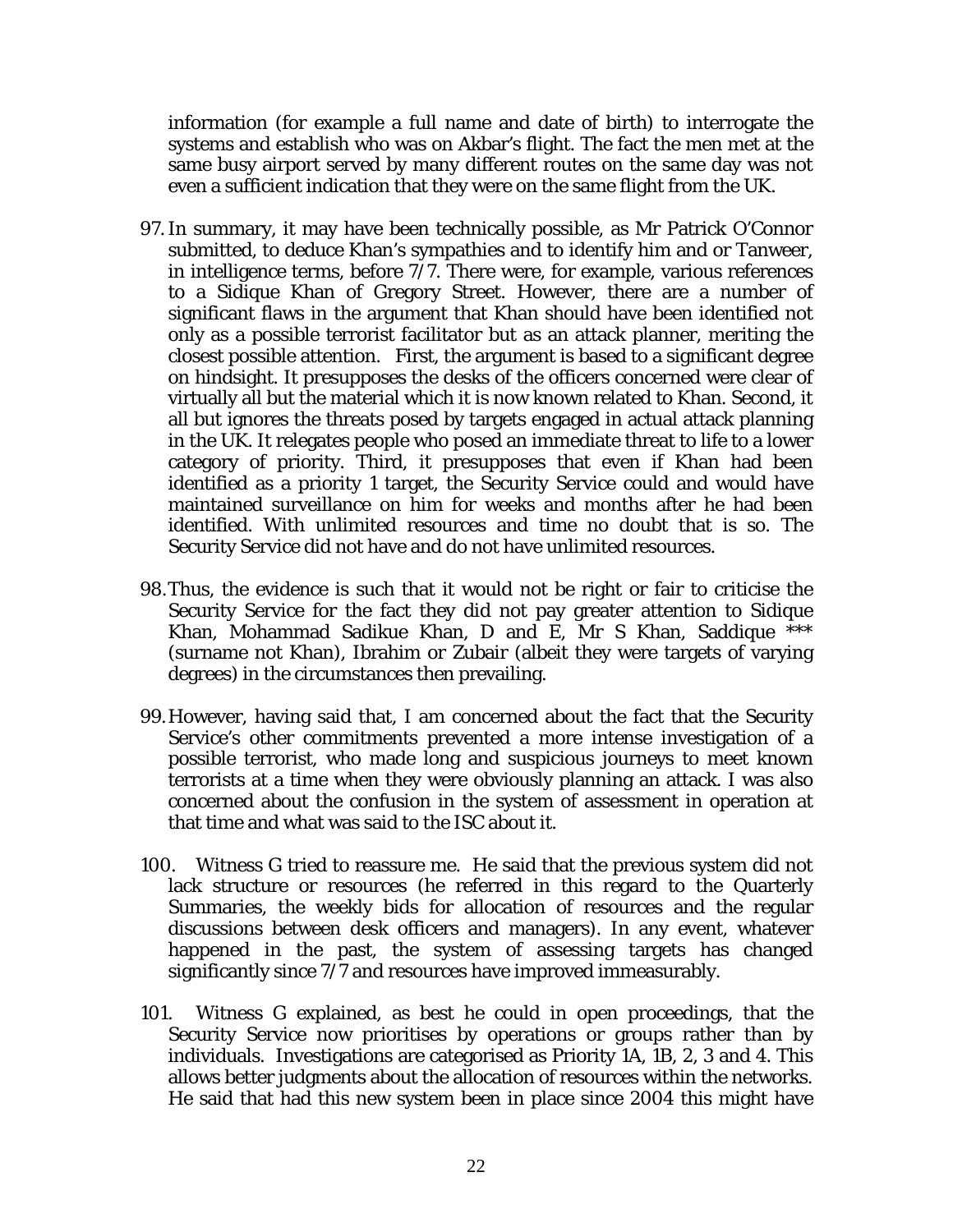made a difference to the resources dedicated to the significant targets on the periphery including D and E. Further, there is now a national centre for the assessment of International Counter Terrorism. I was informed that the Security Service has developed a "strong assessment capability", alongside the investigative teams. Assessment work is also conducted on concluded investigations to reveal gaps and suggest new leads. Most importantly, there has been a very substantial expansion of the Security Service itself and its capabilities in London and across the country. Regional stations have been developed, which work closely with other agencies. A lot of this work had been planned before July 2005 but was in the process of being implemented at that time. Recruiting and training staff is a lengthy and complicated process and cannot be done overnight.

- 102. Thus, it seems any concerns I had on this front should have been allayed. Nevertheless, Mr Patrick O'Connor submitted that there may still be room for further improvement. The answer, he suggested, might lie in a more structured written assessment process. He claimed this would allow for a flexible and nuanced approach and also, by providing a better record of decisions, allow for proper supervision by senior officers within the Service, the "legacy" team and the ISC. Witness G accepted that the single most potent criticism of the Security Service in the second ISC report was the question of record-keeping. Yet he insisted that the record keeping systems in relation to prioritisation decisions, at the time, were designed to ensure that vital information was retained in a form which was easily accessible. This allowed, it was said for "the speediest and most effective disruption and prevention of terrorist threats".
- 103. It might be thought that some form of record keeping is essential to proper review and I did not detect any dissent from Witness G from that proposition. If a desk officer decides not to prioritise a target, any reviewer, at the time or later, would no doubt wish to know about the decision and the reasons for it, even in short form. The evidence never revealed how under the old or new systems, Security Service supervisors or the legacy team could do their job effectively, if the officer was absent from their desk for any reason at the time of the review.
- 104. I note that the desk officers tasked with reviewing what was known of Khan and Tanweer in this case do not appear to have had the benefit of decisions recorded contemporaneously, with reasons. Witness G accepted that there was no contemporaneous record setting out the extent of the significance placed by desk officers on the repeated visits by D and E to Khyam in February and March 2004; indeed he found nothing to suggest that D and E had 'feature[d] in their minds during Crevice'. Witness G himself had to visit retired desk officers at their homes to discover as best he could what they had done and why.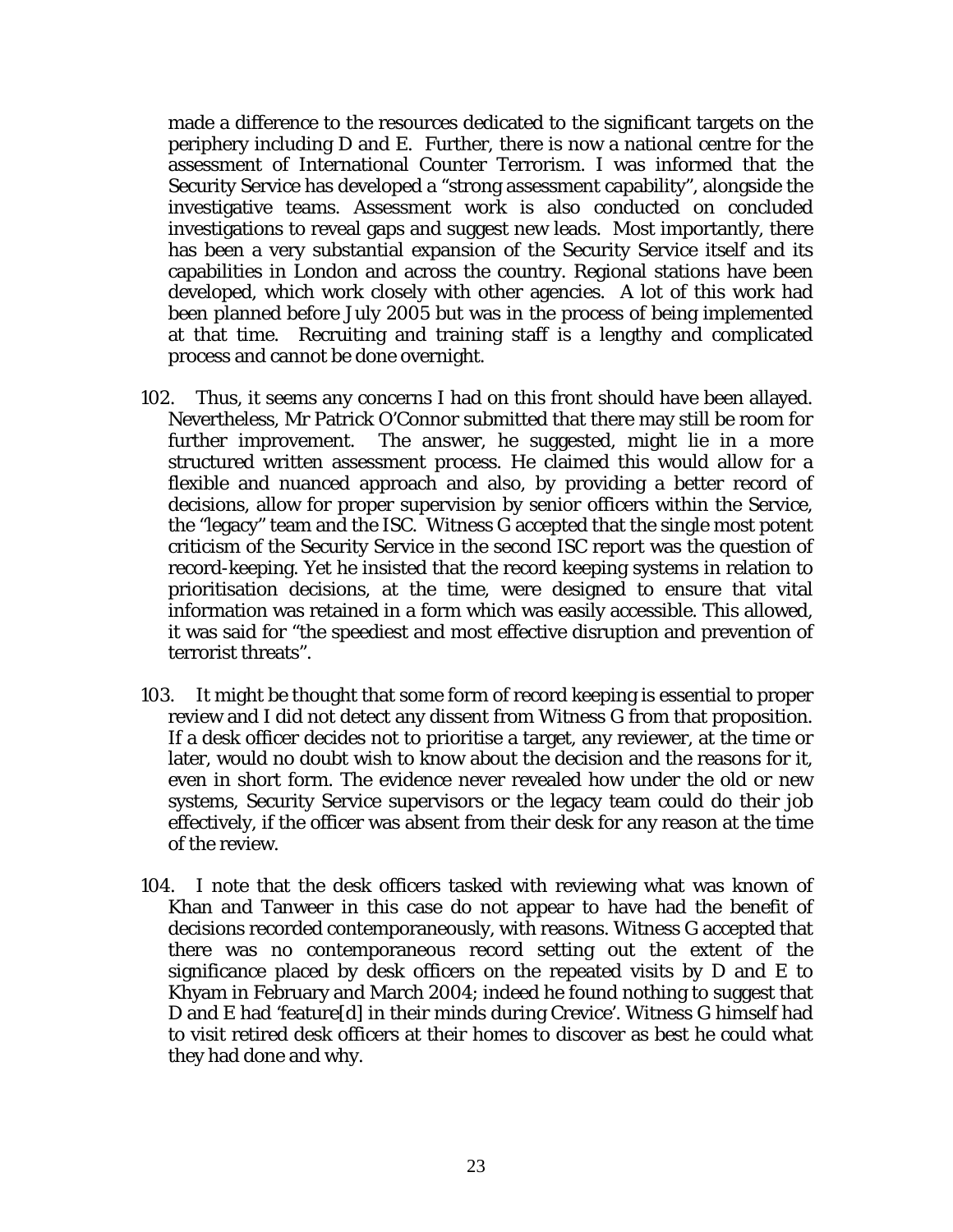- 105. The evidence on this issue is necessarily limited and I must guard against the temptation to press upon any organisation any unnecessary layer of bureaucracy. It would be most unfortunate if desk officers were distracted from their vital task of protecting the public by the requirement to fill in forms. I also bear in mind that that the systems now in place may have gone some way to addressing my concerns.
- 106. My conclusions, therefore, are that as far as the categorisation of targets and the structure of decision making are concerned, I feel these are very much areas best left to the experts. I have not heard enough evidence to justify making any criticism of the present system of prioritising targets. The ISC has now been alerted to problems in the past and will be in a position, in closed session, to exercise careful supervision of the process. Accordingly, I make no recommendation that procedures be examined to establish if there is room for further improvement in relation to assessing the risk posed by an individual or in relation to more formalised structured decision making as such.
- 107. However, I am satisfied there may be some scope for improvement in the record-keeping relating to categorisation decisions. There was very limited recording of the decisions in relation to D and E available to any reviewer and I heard little if anything from Witness G on how the system has improved in this respect. Given the importance of these decisions, and the uncertainties and inconsistencies in the evidence, there may well be a case for a better recording of decision making. With the advantages of modern technology, it should not prove burdensome. Only significant decisions need be recorded and then only in short form, possibly by a computer entry.
- 108. I feel unable to accept Mr Eadie and Witness G's assurances that all is now well, without more. I was assured last year that there was no need for me to consider the issue of preventability and I was referred at that time to the ISC's reports, which we now know contain significant errors.
- 109. In this respect, therefore, I still have a concern. I should like the Director General to allay that concern given the possibly dire consequences of a flawed decision which cannot be properly supervised. If, as Mr Eadie assured me, all is well, it will take the Security Service no time at all to deal with this recommendation, which I am satisfied does meet the Rule 43 criteria.

#### **R2. I recommend that procedures be examined by the Security Service to establish if there is room for further improvement in the recording of decisions relating to the assessment of targets**

#### *The Intelligence and Security Committee*

110. The ISC has an important statutory function of overseeing the Security Service. The ISC was established by Parliament and reports to the Prime Minister. Through the Prime Minister, it reports to Parliament.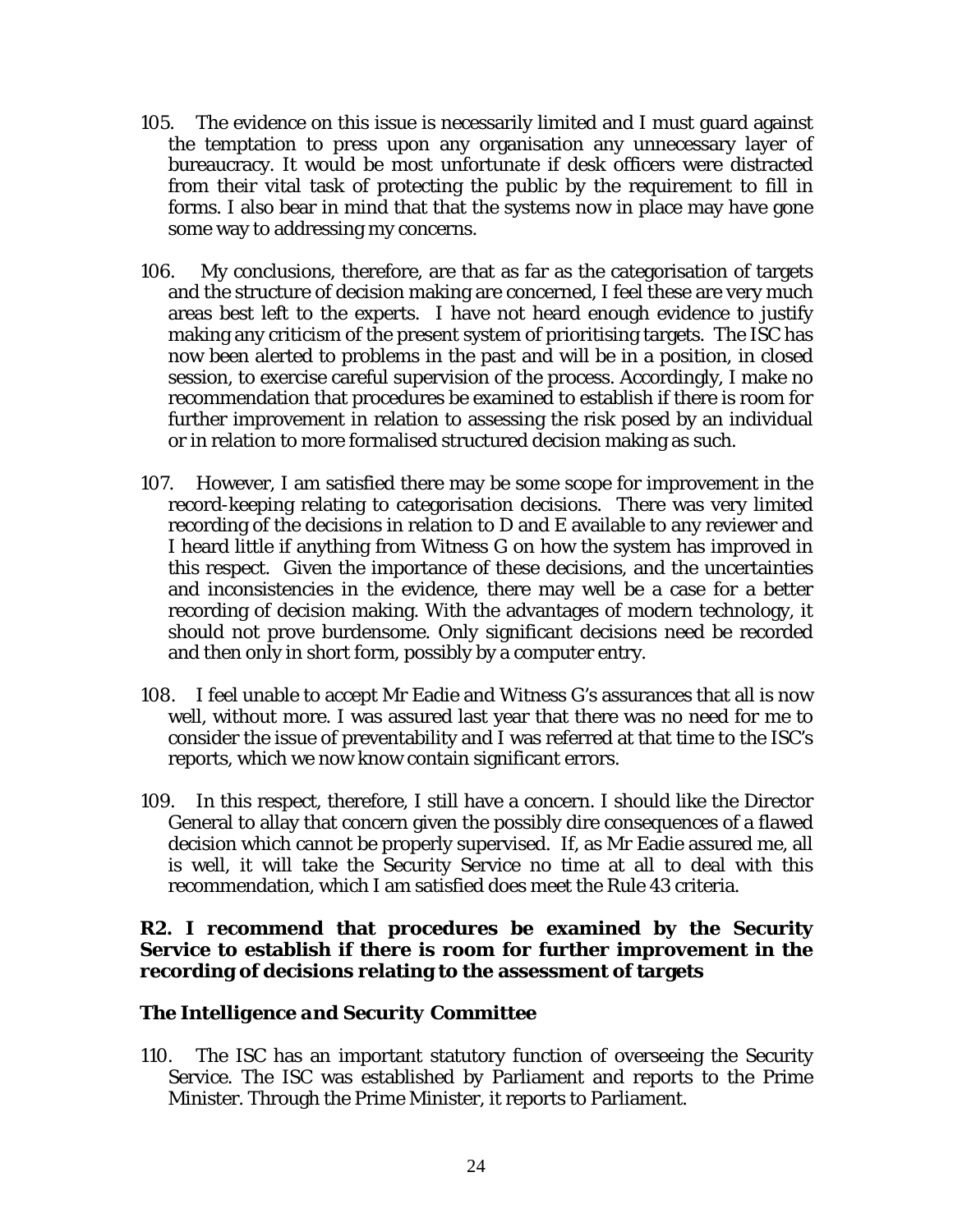- 111. The evidence of Witness G and the documents examined in the course of the Inquests revealed a number of inaccuracies in the ISC's otherwise detailed and thorough reports. Some are more significant than others. The errors include the ISC's comments on the assessment process referred to above, the error in relation to whether it might have been possible to identify Saddique \*\*\* (surname not Khan), a small number of dates relating to telephone calls, the initial confusion over photographs, and the suggestion that the WYP had failed to respond to a Security Service request concerning Hasina Patel.
- 112. I am sure the members of the ISC who contributed to the various reports will be as concerned as I was to learn about these errors. It is unfortunate to say the least that a body established by Parliament to review the work of the Security Service, in closed hearings, reported inaccurately in these regards and that these points were not corrected. Witness G seemed to accept that proposition.
- 113. It remains unclear how the inaccuracies came about and why they were not corrected. It may be that some were the result of the Service's poor recordkeeping and at least one inaccuracy according to G was "because we didn't brief them correctly." It is essential that the ISC receives accurate information from the Security Service so that it can properly hold the Service to account, and report to the Prime Minister, Parliament and the public. It is, therefore, essential that great care is taken to check the draft reports for mistakes. Witness G accepted that the draft of the 2009 report was very important and had been sent to the Security Service to be checked for accuracy. He said it was checked to a very great depth, but "not at a very high level".
- 114. I consider that, technically any recommendation on this front is outside the remit of a Rule 43 report. I recognise that it is too much of a leap to move from my concern at what happened to a concern that this gives rise to future risk of death.
- 115. However, I remain concerned that in 2010, I was addressed on the basis that a statutory body had conducted, effectively, the very exercise upon which I was being asked to embark. I then discovered that the statutory body, the ISC, may have been inadvertently misled and thus that its reports may not have sufficiently addressed some of the central issues before it. I have been assured, however, and I accept that the ISC is well aware of the evidence given in these inquests by Witness G in so far it relates to their proceedings.
- 116. Nevertheless my concern remains. I express my expectation, therefore, that consideration will be given to whether procedures can be improved to ensure the accuracy and completeness of information provided by the Security Service to the ISC. Further, I consider it desirable that consideration by given to whether procedures can be improved to allow the Security Service to review draft reports of the ISC more effectively, with a view to ensuring that it has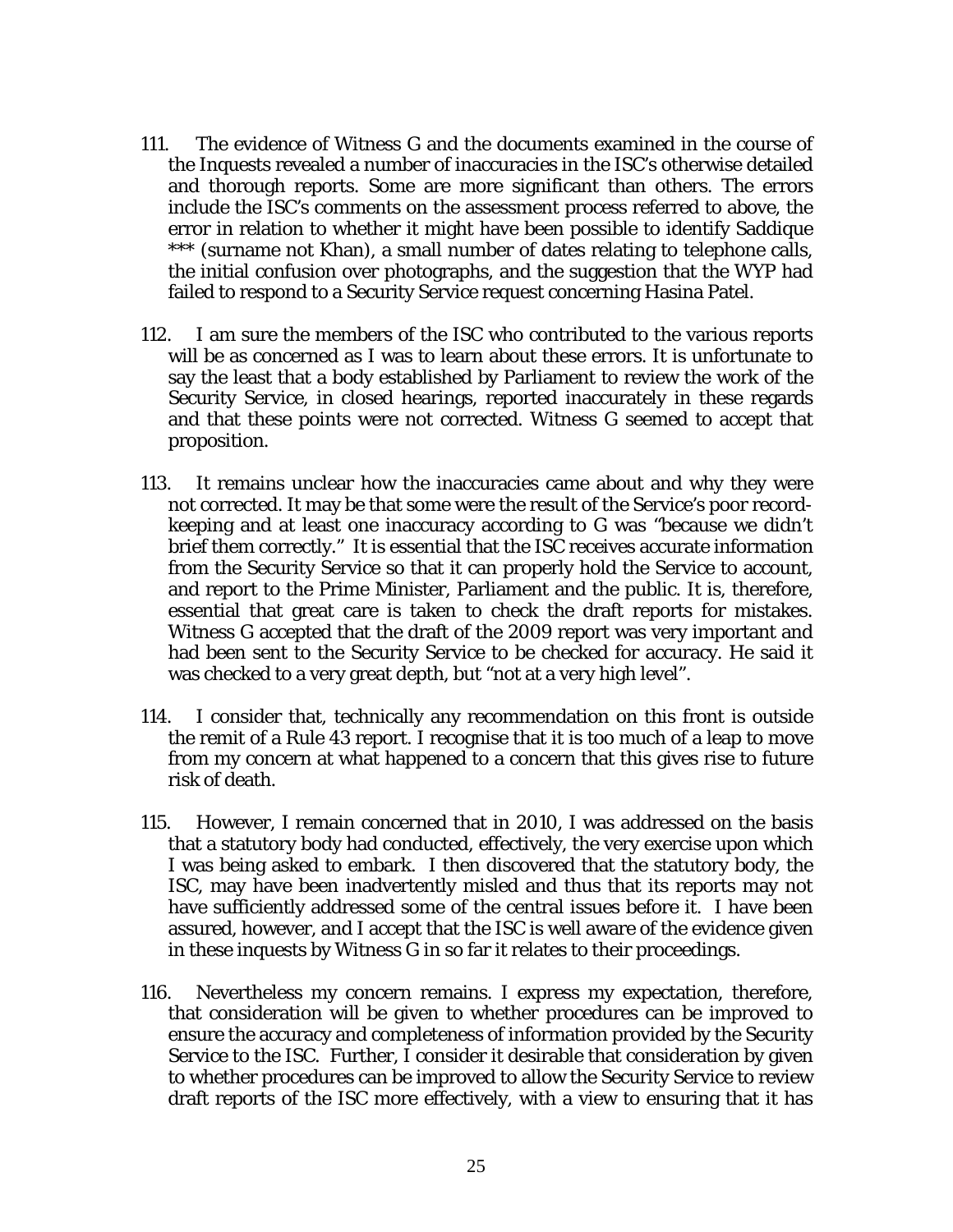not inadvertently included any inaccurate or potentially misleading information.

### *Liaison*

117. On the evidence, the gathering of intelligence around the country and the liaison between the Security Service and the various police forces has changed beyond recognition and brought with it considerable benefits. There were brief submissions on the possibility of greater integration of databases and a closer system of information sharing, but very little evidence on this topic. Many issues arise including the statutory responsibilities of various bodies. I foresee many problems in making a recommendation on this topic and I decline to do so.

### *Computer software*

- 118. There was some evidence on the question of the quality of the software supplied to the Security Service. G gave evidence that "it can be very difficult" to "dig into" the files and computer systems at the Security Service to try to find out if a particular person has previously come to their attention. Witness G was pressed on the ease with which the Security Service could, today, retrieve all references to someone with the surname Khan. He explained the difficulties given the large number of people bearing the name Khan. Inputting even the name Siddique Khan, for example, may not produce helpful results.
- 119. Changes are being made all the time. Given the speed at which technology is developing I would have been worried if Witness G had said there were no changes still to be made. The software must presumably change on a fairly regular basis.
- 120. Although it was accepted that the capacity to search on computer systems is easier today, I was asked to consider if there remains a problem about searching for and collating material. The answer is simple: I am not in a position to explore this issue any further. This is an area where I again feel I must leave it to the experts. I have no doubt the officers of the Security Service will themselves bid for the best possible software to do their job. I can only express the fervent hope that they are given it. Their job is too important for them to be hampered by outdated technology.

### **Emergency Response**

### *Introduction*

121. The devastation wrought by the bombings represented the worst traits of humanity but the response of numerous individuals bears testament to many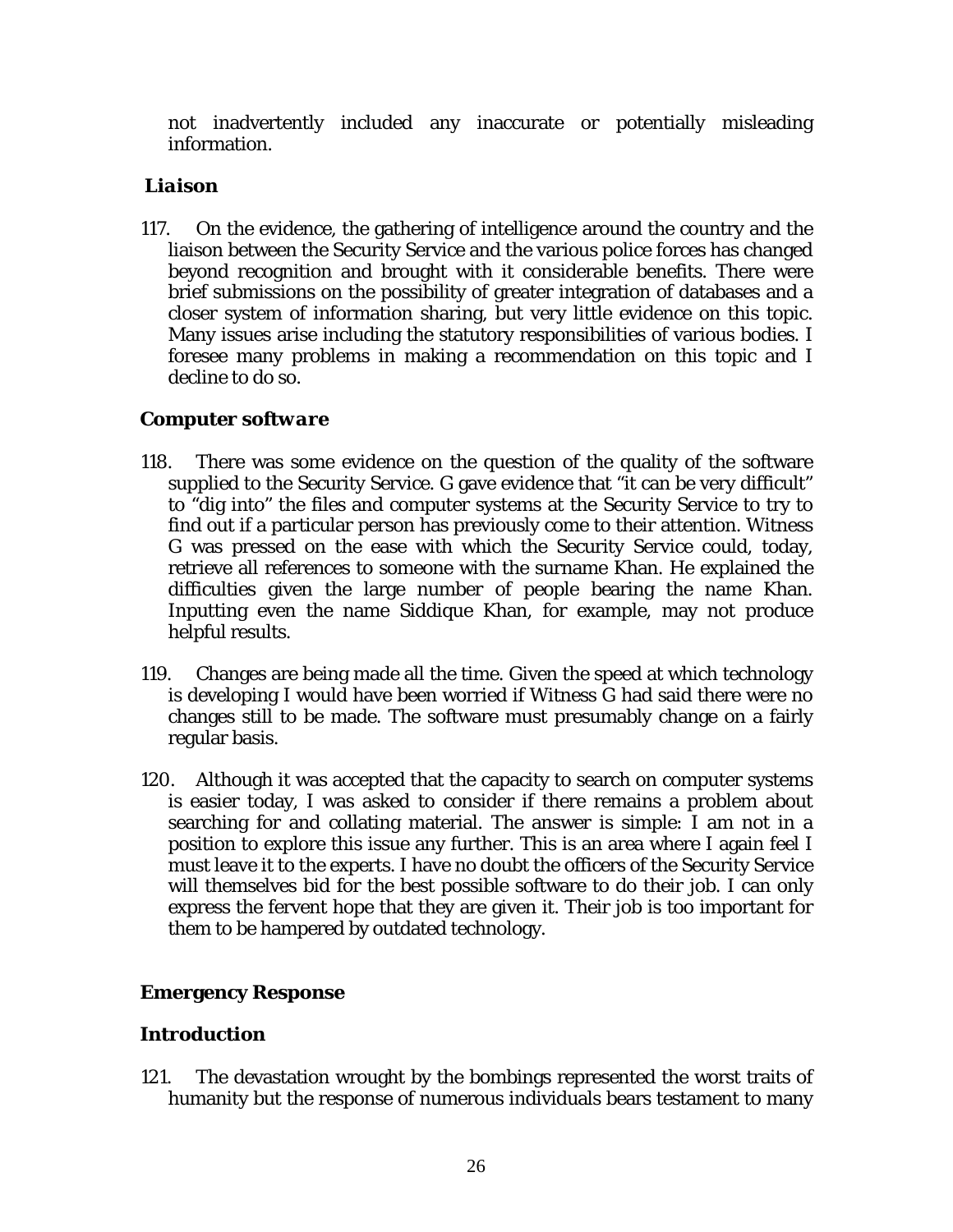of our best qualities. At each and every scene ordinary men and women, whether victims of the attack, passers by or those acting in the course of their professional duties, reacted with extraordinary courage, composure and compassion. The demands upon the emergency responders were great and, regardless of their experience, whether probationers or seasoned professionals, whether fire-fighters, paramedics, or policemen, off duty or on, all were equal to the task.

- 122. None of my comments or recommendations, therefore, should be interpreted as indicating any opinion that the individuals who responded on behalf of their organisations fell short of what was expected of them; far from it. Each organisation should be proud of their employees who, when presented with an uncertain, complex and traumatic set of circumstances did all that they could to ensure that lives were saved.
- 123. The Provisional Index of Factual Issues that I identified in May 2010 placed considerable emphasis on investigating the response of Transport for London ("TfL"), London Underground Limited (wholly owned subsidiary of TfL) and the emergency services. It is this aspect of the inquiry that has resulted in the majority of the recommendations that I have made. In accordance with Rule 43, my recommendations focus on the present and the future and not upon issues which have been resolved.
- 124. Although considerable progress has been made over the last six years, each organisation has accepted that there are lessons to be learnt from 7/7 and improvements to be made. Much of the credit for such progress rests with the 7th July Review Committee of the London Assembly ("the 7th July Review Committee") as well as with each of the organisations. The  $7<sup>th</sup>$  July Review Committee's three-volume report (published in June 2006) addressed numerous issues and made important and detailed recommendations, particularly in respect of communications. The majority of these recommendations have been implemented. In addition, and independent of the London Assembly's Review, all of the organisations analysed their performance on the day and from their reviews significant advances have been made. However, despite substantial progress, there remains more that could and should be done.
- 125. When the three bombs were detonated on the tube at 08.49 there was, inevitably, confusion throughout the control centres of London Underground and the emergency services. A certain level of chaos is inevitable but one of the main functions of the first responders is to create order out of such chaos. Two questions dominated – what had happened and where had it happened? Answering these questions was problematic for three reasons. First, the location of the three explosions in the tunnels meant that there were limited eye witnesses as to what had occurred. Second, communications in the tunnels were limited. Third, the widespread disruption caused by the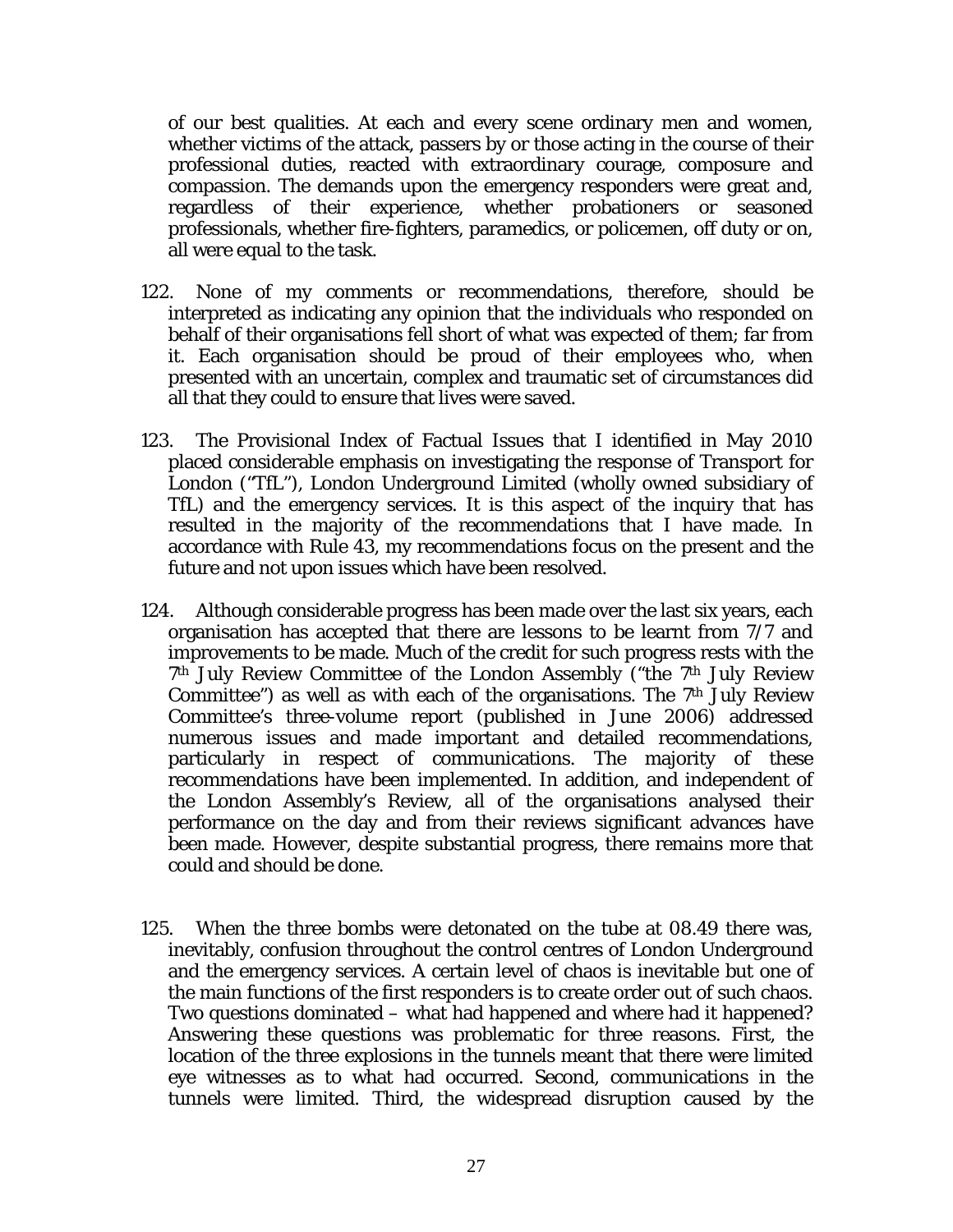explosions resulted in an avalanche of incoming calls overwhelming radio operators and causing congestion on all radio and telephone communications. It took time to identify and extract the most significant and important information from the plethora of reports which were received (in addition to the usual daily demands upon the emergency services and London Underground), so that the agencies could respond appropriately.

- 126. The responsibilities of London Underground's Network Control Centre (now known as the Network Operations Centre) included ensuring that incidents on the Underground were properly managed. Over the first thirty minutes after the explosions, the Network Control Centre received a multitude of information that was consistent with bombs being detonated, but was also consistent with other possible causes, including the rupture of a high-tension cable or the loss of a Bulk Supply Point. However, it was clear to the Emergency Services from a relatively early stage that a bomb or bombs had been detonated. It was also clear to Network Control Centre that a serious incident had taken place (resulting in a decision to bring all trains into platforms at about 09.14, as the first step to an evacuation). Yet, it was not until approximately 09.40 that the Network Control Centre was sufficiently certain that the incidents were terrorist related so as to order an evacuation of the entire network. It is surprising that, making all allowances for the inevitable confusion and chaos at the beginning of a major incident, the Network Control Centre was not sure of the facts earlier.
- 127. Throughout this period there were competing demands on the Network Control Centre. It sought to answer the two questions of what had happened and where, as well as seeking to ensure that the many thousands of passengers aboard numerous trains were safe and accounted for. To meet these competing demands the Network Control Centre needed to receive, assimilate and disseminate information effectively. However in July 2005 operators in the Centre passed information by word-of-mouth and recorded it on a handwritten log. This meant that operators were distracted from answering calls and, therefore, were not kept updated with relevant information. The information they did receive was not communicated to others in a timely and effective fashion.
- 128. Such issues have now been addressed by the implementation of new technology, including a digital logging system known as Nimrod and improved telecommunication systems. However, the difficulties encountered by the Network Control Centre do not appear to have been solely technological. The evidence indicated that there was a lack of adequate sharing of information between the emergency services and TfL's control rooms. While this was manifest in different ways in the evidence, three particular instances stand out.
- 129. First, the Network Control Centre was overly dependent upon the British Transport Police ("BTP") to act as its liaison with the other emergency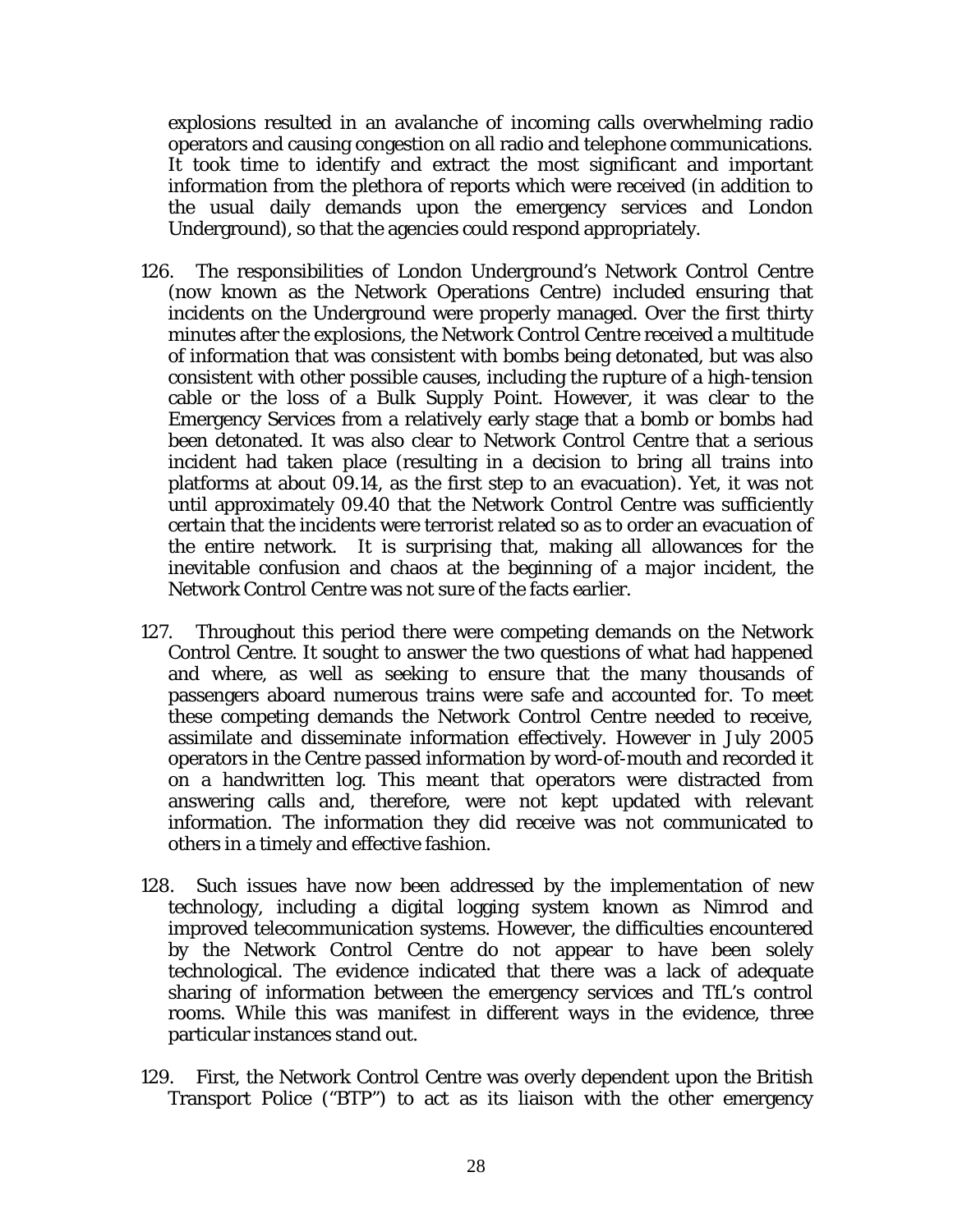services. At an early stage the emergency services were in receipt of information that, if shared with the Network Control Centre, would have enabled London Underground to establish quickly the true cause of the incidents. For example, in respect of the attack at Aldgate, the London Fire Brigade's ("LFB") log recorded a suspected bomb at 09.03; at approximately 09.10, a City of London Police ("COLP") officer informed his control that there had been a bomb in a carriage; at 09.11, a BTP Inspector reported that there were people who would die if they did not get immediate care and, at approximately 09.17, the same Inspector informed his control that there was clear bomb damage to one carriage. The Network Control Centre expected such information to be channelled through the BTP, but none of this critical information was, in the event, brought to its attention.

- 130. Second, there was no representative of London Underground at the Gold Meeting at New Scotland Yard at 10.30, because the Network Control Centre was unaware that the meeting was taking place. This is surprising given that three of the atrocities had occurred on the network for which it was responsible.
- 131. Third, CentreComm (TfL's control room for its subsidiary, London Buses Services Limited) was unaware until 09.53, after the explosion on the Number 30 Bus, that the incidents on the Underground may have been the result of terrorist attacks. This was despite CentreComm sharing a dedicated control room with MetroComm (the Metropolitan Police Service's traffic control room), which had itself access to the relevant information on the computer aided despatch system ("CAD"). However, on the evidence, London Bus Services Limited (and by extension TfL) should not be criticised for allowing the buses to continue to operate in central London prior to the explosion on the Number 30 Bus. There were no reasonable grounds for suspecting that the bus network would be subject to an attack, even if CentreComm had known at an earlier stage that bombs had been detonated on the Underground. Further, given the disruption on the Underground, the buses played a vital role in keeping London moving and in moving as many people as possible out of the affected areas and possible danger.
- 133. Nevertheless, despite the pressures upon the Network Control Centre during the early stages of the incident, it took appropriate steps to notify the LFB and the LAS that their attendance was required. The Network Control Centre contacted the LFB at 08.58 to request their attendance at Aldgate and at King's Cross and, at 09.07 sought their attendance at Edgware Road. At 09.03 the LAS was contacted by the Network Control Centre to attend Aldgate and Edgware Road. The BTP requested ambulances at King's Cross at approximately 09.04. However, as with the Network Control Centre, the control rooms of both the LFB and the LAS encountered difficulties on 7/7.
- 134. In respect of the LFB, while by-and-large their control room coped with the increased radio traffic, there were delays in deployment of resources to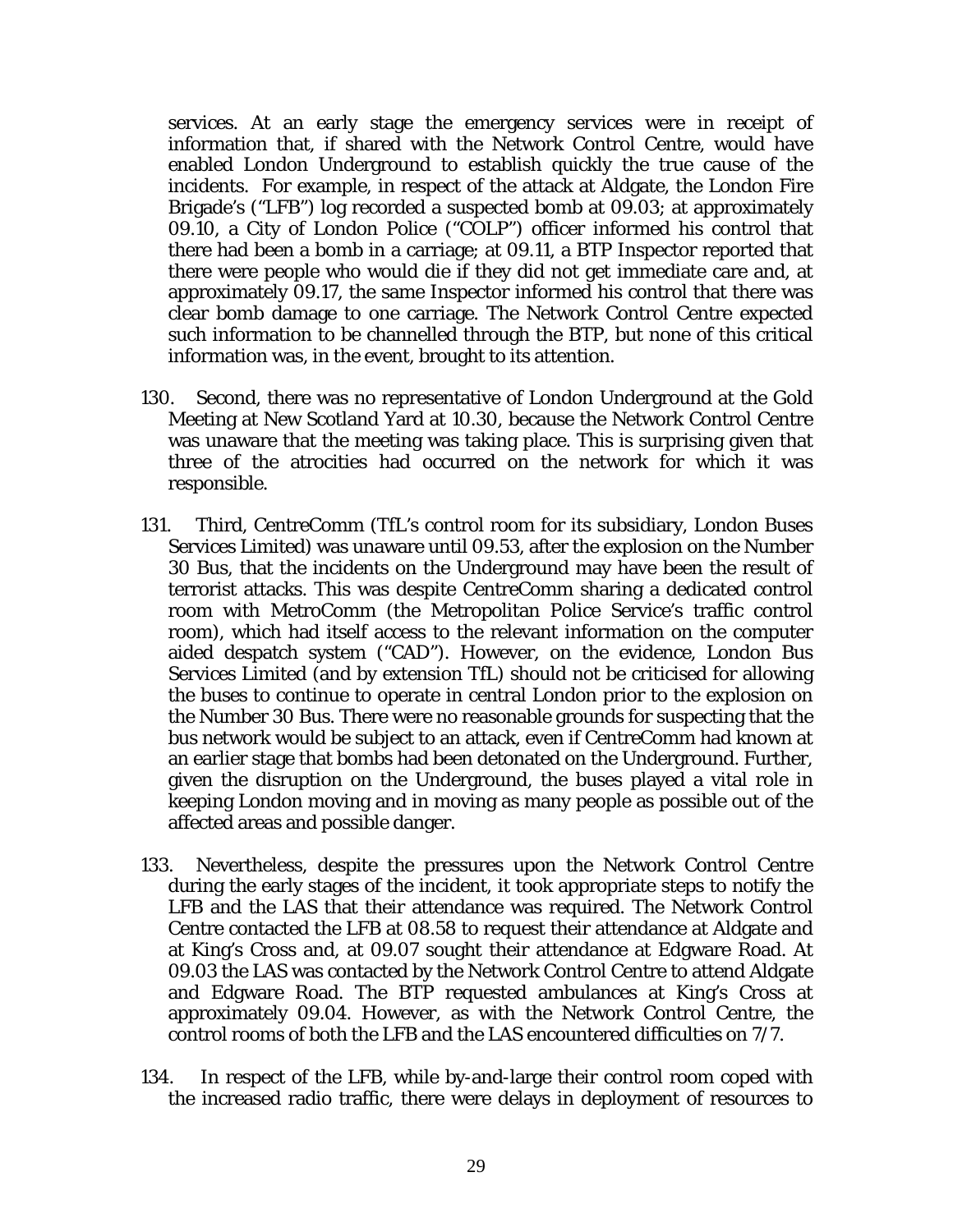King's Cross and, to a lesser extent, Edgware Road. Should an incident occur in a tunnel on the London Underground, the LFB apply a tried, tested and trusted system of 'split attendance' in which three appliances are mobilised to the primary underground station and a single appliance to the secondary underground station. In July 2005, to assist in any deployment, the LFB operated a computer mobilising system known as ProCad. This matched potential addresses for an incident on the information provided. Addresses would include the possibility of a split attendance being required, such as "Liverpool Street tunnels, Aldgate Station". This system worked effectively in respect of the incident at Aldgate, where the first appliance arrived at 09.00, but it was less successful in respect of the incidents at King's Cross and Edgware Road.

- 135. The ProCad system for King's Cross included forty four different possible addresses; one of which was Euston Square Underground Station (because it had tunnels which linked to King's Cross). In a conversation between the Network Control Centre and the LFB there was a misunderstanding that was not corrected. This resulted in the LFB's mobilising a split attendance with Euston Square as the primary station and King's Cross as the secondary station (rather than King's Cross as the primary station and Russell Square as the secondary station). Consequently, three LFB appliances were initially deployed to Euston Square, a single appliance was deployed to King's Cross (arriving at 09.13) and no appliances were deployed to Russell Square. It was not until 09.42, nearly an hour after detonation of the bomb that a second appliance arrived at King's Cross. In the interim, further appliances continued to be deployed to Euston Square, where their services were not required.
- 136. A combination of human and computer error also contributed to delays in deployment of LFB resources to Edgware Road. Edgware Road Underground Station is in two separate locations; the Circle and Hammersmith line station is located on Chapel Street and the Bakerloo line station is situated on the Edgware Road. Opposite Chapel Street, on the other side of the Edgware Road, is Praed Street. At 08.58 the LFB was initially alerted by a member of the public to a suspected gas explosion at Praed Street. Unbeknown to the LFB at the time this reported explosion was actually the explosion on the westbound Circle line train, as the tunnel ran under Praed Street.
- 137. At 09.07 the Network Control Centre contacted the LFB Control, requested their attendance at Edgware Road Underground Station, and provided the address of Chapel Street. It also made specific reference to the Circle and Hammersmith line. Initially, the LFB did not mobilise any further resources. They believed this was a duplicate request for attendance to the suspected gas explosion at Praed Street. However, once it was established that the Network Control Centre's request was not a duplicate request, resources were incorrectly mobilised at 09.13 to the Edgware Road Bakerloo line station, in part because the ProCad system did not include Chapel Street amongst the possible matches for Edgware Road Underground Station. The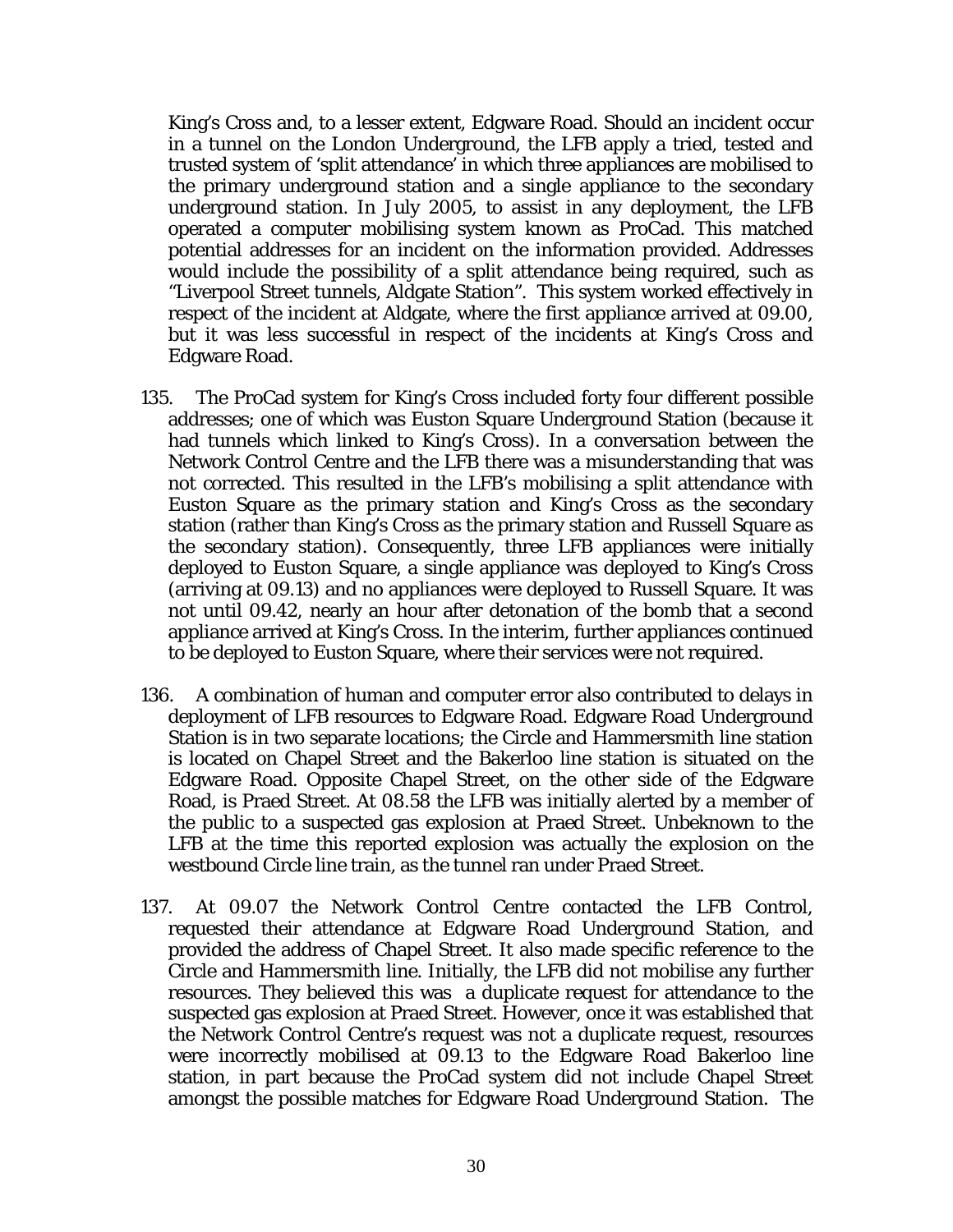first LFB appliance arrived at the correct Edgware Road Underground Station at 09.18.

- 138. Since 7/7, the LFB, in conjunction with London Underground, has taken important steps to rectify the deficiencies that were inherent in the ProCad system. The most significant of these is the introduction of a unique reference number system for every Underground station and every tunnel on the network in order that the exact location of any incident can be precisely identified. I understand that the LAS has also implemented the same unique reference number system to assist its attendance at any incident on the Underground.
- 139. While all the emergency services struggled to some extent to cope with the sheer volume of radio and telephone calls, the evidence suggests that the difficulties experienced by the LAS's Central Ambulance Control were particularly pronounced. Although the LAS did not encounter any technical deficiencies with its radio system on 7/7 there were flaws in the way in which the radio system was operated. A single radio operator was assigned to two radio channels for all four incidents as well as being responsible for logging all the incoming communications. There were three consequences of this. First, Central Ambulance Control may not have heard messages from ambulance staff at the scene as a result of the sheer congestion on the radio. Second, even if the messages were received, a number of critical messages might not have been acted upon as quickly as they should have been. Third, even when critical information was recorded, it was either recorded on two different electronic incident logs or on scraps of paper rather than on a singular systematic logging system.
- 140. Compounding these problems were delays in setting up the Gold Control Room to manage the incident (I shall return to the Gold, Silver and Bronze command and control system for major incidents). On a day-to-day basis the Gold Control Room was actually used for managing non-urgent ambulance activity across the capital. However, upon the declaration of a major incident, it was intended that staff specially trained to manage a major incident would 'take over' the Gold Control Room. On 7/7, attempts to manage the incident through the Gold Control Room were delayed, because the specially trained staff members were unable to log on to the computer system and access the computer aided despatch system. Until this was resolved, it restricted the ability of the Gold Control Room to manage the response to the incidents.
- 141. The evidence indicates that these problems adversely affected certain aspects of the LAS's response to the bombings. Not only were communications between the scenes and Gold Control hindered but it was also accepted by the LAS that there were some delays in the deployment of ambulances and equipment. At Edgware Road, despite requests for more ambulances at 09.16 and 09.24, the Ambulance Incident Officer at the scene considered that the resources available to him were, for a time, insufficient. At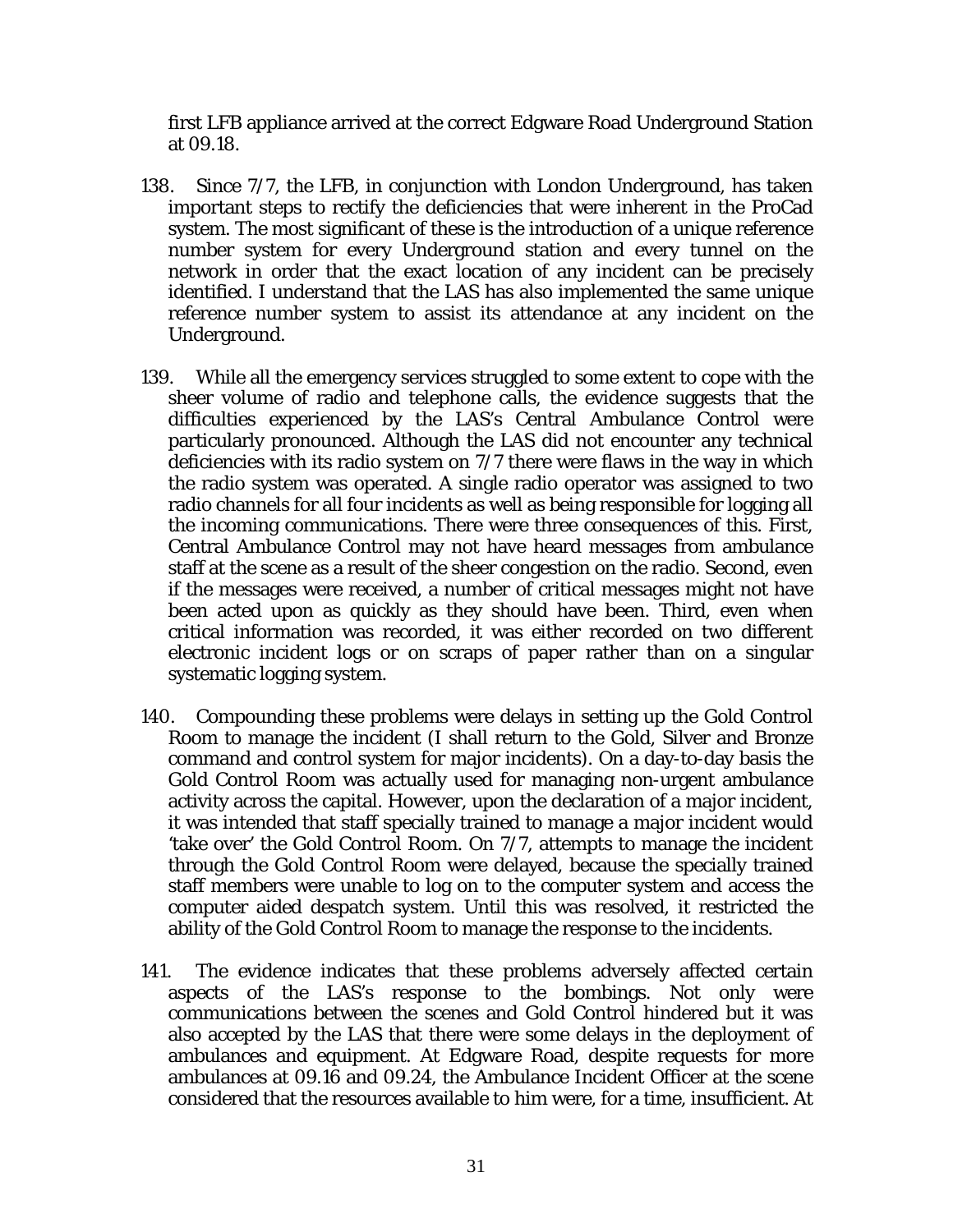King's Cross the first ambulance was despatched at 09.16 and arrived at 09.20. Yet, despite the declaration of a major incident at 09.21, the second ambulance was not despatched until 09.28 and did not therefore arrive until 09.38. At Tavistock Square, the first ambulance arrived at 09.57. It had "selfactivated" en route to Russell Square. A fast response vehicle arrived shortly afterwards, but it was not until about 10.40 that the second wave of ambulances was electronically despatched.

- 142. Since 7/7 the LAS has made wide-ranging changes to address such issues, and has made significant investments in the Central Ambulance Control room and Gold Control room. Whereas previously the infrastructure in place was sufficient to manage a single sited incident, the LAS now has the capability to manage multiple simultaneous incidents by reconfiguring its control rooms. It has also invested in new technology and upgraded systems. To guard against any delay in the deployment of resources, the LAS has introduced a pre-determined attendance upon the declaration of a major incident. This ensures that a minimum of twenty ambulances and ten officers will be deployed as a first response to the scene of a major incident.
- 143. As with the LAS, the BTP has invested heavily in improving its control room infrastructure. The BTP had two control rooms operational on the morning of the bombings. The central control room (known by its acronym as 'MICC') which was located at 55 Broadway deliberately adjacent to London Underground's Network Control Centre and a specific incident control room, (known by its call sign 'Alpha Zulu') located at Tavistock Place. This was opened the day before 7/7 to cater for the G8 Summit in Gleneagles. In the initial stages of the incident, the BTP's central control room was inundated with radio and telephone calls. These increased to unprecedented levels and overwhelmed the four radio operators. The decision was taken at approximately 10.30 to switch the management of the incident to the specific incident control room, which was fully operational by 11.30. Since the London bombings, the BTP has introduced a First Contact Centre to filter nonemergency and emergency communications, has increased the relevant control centre staff by one-third and reconfigured its technology to ensure that any switch of the management of an incident from the central control room to the specific incident room can occur within a matter of minutes.
- 144. COLP experienced a similar surge in incoming radio and telephone communications. Like BTP, there were insufficient numbers of controllers available to manage the exceptional number of transmissions. The burden upon the control room staff was reflected in the rejection of a request at 09.46 from an officer at Aldgate to open a designated incident radio channel. In July 2005, the minimum number of staff in COLP's control room was five controllers and one supervisor. Following an internal debriefing it was considered appropriate to review the staffing levels and the minimum number of staff has now been increased to seven (including two supervisors).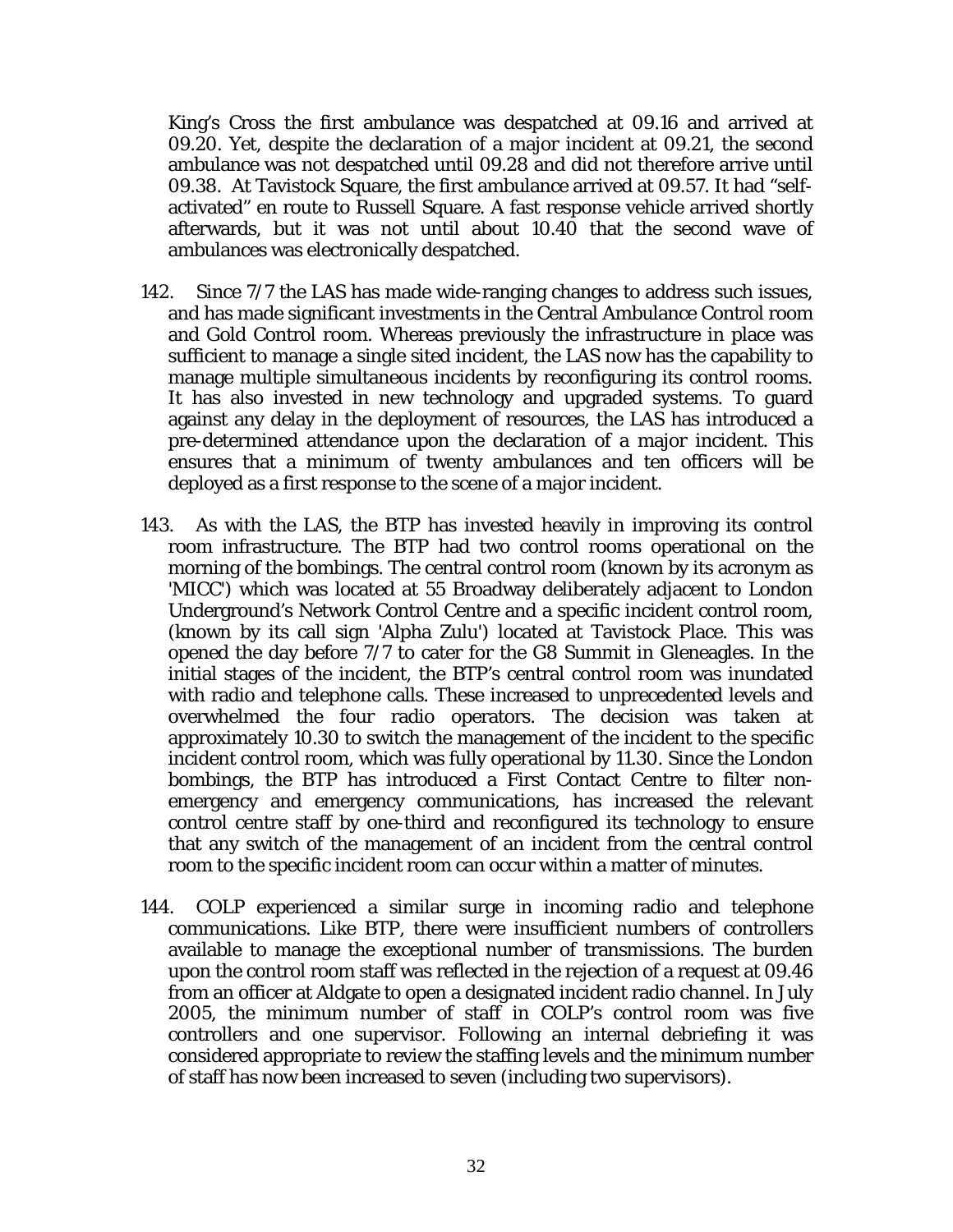- 145. The G8 Summit in Gleneagles that took place between  $6<sup>th</sup>$  and  $8<sup>th</sup>$  July 2005 did not in any way deplete the policing resources available in London on 7/7. On the contrary, London was in fact better prepared to respond to any incident. First, the available policing resources in London were higher than usual, because additional police support units were at the disposal of the MPS and were in fact deployed to good effect at Aldgate. Second, similar to the BTP, the MPS' Special Operations Room was already up and running to manage any problems which occurred during the summit. Thus, at approximately 09.45 the Special Operations Room was in a position to take control of all the radio communication and CAD records for both the MPS and the COLP in order to manage the response to the bombings.
- 146. The use of the Special Operations Room is just one example of the evidence that indicated a high level of co-ordination and liaison across the three police forces. The protocols and procedure in place between the police forces for managing 'cross-jurisdictional' incidents were applied effectively. This may be a reflection not only of a lengthy history of working together, but also of the fact that the MPS and the COLP share the CAD system, whilst the BTP (although they do not use this system in managing their incidents) had access to it in their control room.
- 147. My observations about the police response will not include consideration of whether the COLP had good reasons to invoke the ACCOLC procedure. I decided in May 2010 that this was outside the scope of these inquests. In any event, that issue was thoroughly addressed by the 7<sup>th</sup> July Review Committee.
- 148. Whilst the initial confusion and chaos within the control rooms was similarly replicated at the four bomb scenes, those present at the underground stations and in Tavistock Square were also confronted by the horror of human cruelty and the anguish of human suffering.
- 149. The first to respond to the dead and the dying were often fellow passengers. A number of these passengers had varying degrees of first aid training, ranging from basic first aid certificates to formal military and medical training. This training not only enabled essential treatment to be provided (such as applying improvised tourniquets and makeshift bandages) but it enabled them to remain calm and collected in the face of potential panic, chaos and desperation.
- 150. In the light of the considerable assistance which so many individuals gave to those with traumatic injuries, I recommend below that TfL reconsider whether it is practicable to provide first aid equipment on underground trains. I have also been informed that the LAS runs an active and successful first aid training programme for young adults, but that attempts to include such training on the national curriculum or as a mandatory requirement of the driving test have been unsuccessful. While I do not make any specific recommendation in this regard, I wish to lend my support and encouragement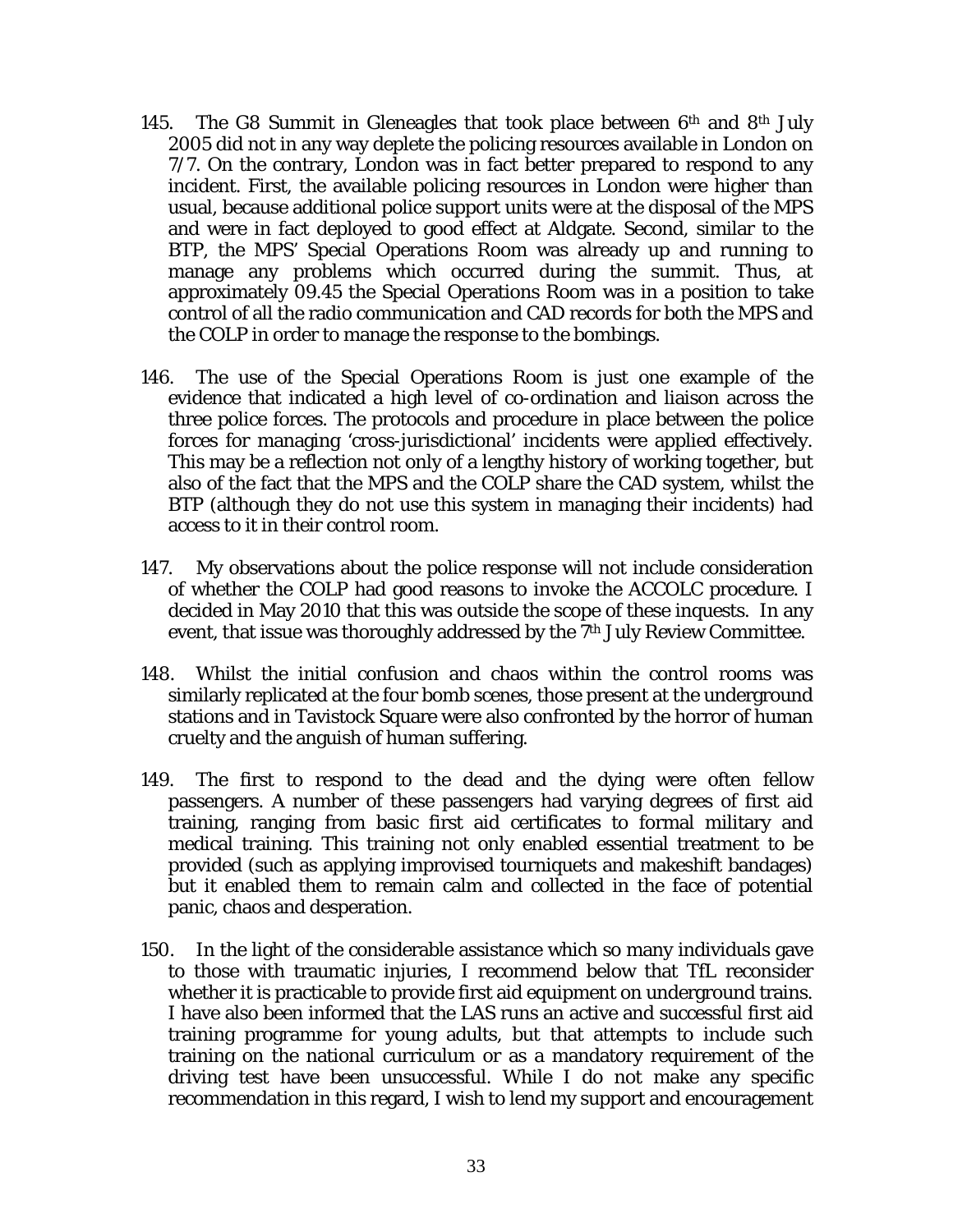increase the number of qualified or certified first aiders. to the laudable attempts within the National Health Service and beyond to

- 151. At each of the Underground stations, the London Underground staff demonstrated great courage in assisting passengers in the tunnels. Their efforts were invaluable. The evidence showed that the rigorous training undertaken by London Underground employees paid dividends. The train drivers of each of the bombed trains attempted to make Mayday calls, staff at the stations as well as the train drivers sought to ensure that the traction current was discharged and, as I have already mentioned, in the station control rooms swift steps were taken to ensure the emergency services attended promptly.
- 152. The individual members of each of the emergency services who attended at the scenes were equally courageous. On arriving at the scenes the situation was uncertain and hazardous. There was proper concern that the emergency services could be tackling a Chemical, Biological, Radiological and Nuclear ("CBRN") incident as well as the prospect of secondary devices. On arrival at the underground stations, they were confronted with hundreds of sootcovered walking wounded, all of whom required assistance. At Tavistock Square, the destruction in the road was before their eyes.
- 153. However, amongst the tragedy on 7/7, there were two fortuitous events. First, while on any given day London's Air Ambulance ("LAA" commonly referred to as "HEMS") usually had one team on duty, which comprised a single HEMS physician and paramedic with specialist trauma training, on the morning of the bombings, LAA was holding a clinical governance day. This enabled them to deploy a total of 27 physicians and paramedics across the four bomb scenes. Second, the explosion on the No. 30 bus occurred outside the British Medical Association building. This allowed many physicians (ranging from general practitioners to highly specialised surgeons) to aid the victims of the attack. Evidence of the invaluable expertise provided by the all these clinicians at the scenes has emphasised not only the importance of prehospital clinical care, but also the importance of ensuring that London has the requisite emergency capability to provide such care for any future major incidents. I address this further below in my recommendations.
- 154. The confusion and chaos at each of the bomb scenes provides the relevant context for analysing and assessing the emergency response. At any major incident, the speed at which order is brought to bear is integral to its effective management. The 6<sup>th</sup> and 7<sup>th</sup> Edition of the 'Major Incident Procedure Manual' produced by the London Emergency Service Liaison Panel ("LESLP") provides that most major incidents will have four stages: the initial response, the consolidation phase, the recovery phase and the restoration of normality. The Manual prescribes a 'Command and Control' structure to manage major and large-scale incidents. To manage such incidents members of each of the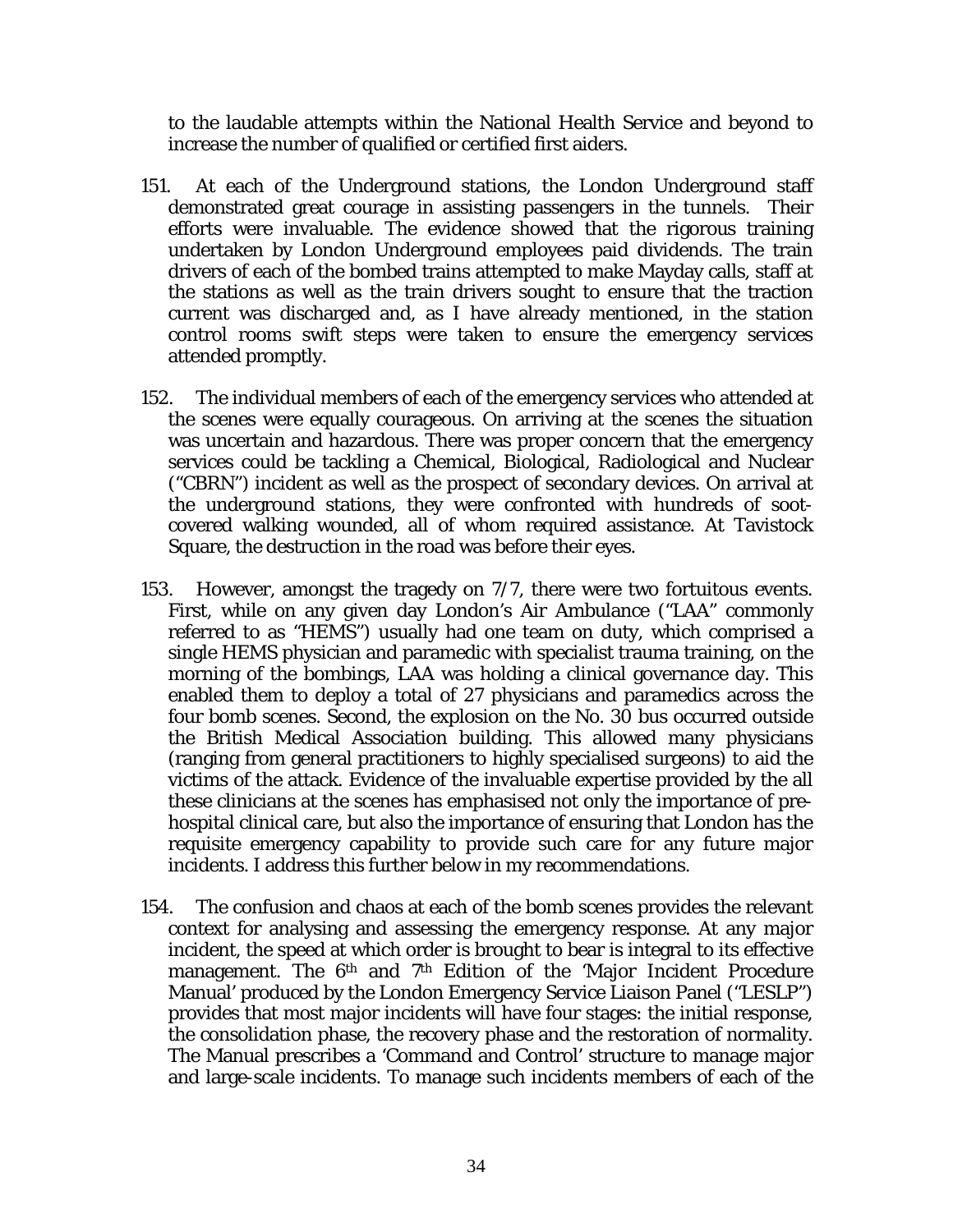emergency services are assigned as 'Gold', 'Silver' and 'Bronze'. These titles indicate 'strategic', 'tactical' and 'operational' roles.

- 155. On 7/7 such command structures were effectively not in place until close to, or after, the 'golden hour' (the initial response stage) had passed. That is by no means a criticism, because there is always likely to be a time lag between an incident's occurring and appropriately senior personnel arriving at the scene. However, the importance of effective inter-agency liaison and good communications at the earliest opportunity should not be under-estimated.
- 156. It is also well known, particularly as a result of the report of the  $7<sup>th</sup>$  July Review Committee, that there were considerable failings in radio and mobile communications. Such failings were ones of both capacity and coverage. The unprecedented volume of radio and mobile telephone communications caused congestion on the airwaves because of a lack of capacity. The emergency services and London Underground were further inhibited in their communications by restrictions on the coverage of their radio systems.
- 157. First, there were limited means of communicating in the tunnels. The train radios on the bombed trains did not work, most likely as a result of the damage caused by the explosions. The explosions probably also damaged the tunnel telephone systems. Consequently, the train drivers used other means to raise the alert. At Aldgate the train driver used his mobile phone; at Edgware Road the train driver used the signal phone and at King's Cross a train driver travelling in the driver's cab made his way on foot to Russell Square. Second, while London Underground, LFB and BTP staff had radios that worked in the sub-surface stations, the coverage only extended down to the platforms and not into the tunnels where the bombed trains were located. Third, effectiveness of the BTP's sub-surface communications was further impeded by that fact that the channel used in such communications, 'channel 2' did not function at all between 08.50 and 09.23; a malfunction which may or may not be attributable to the bombings. Fourth, the MPS, COLP and the LAS did not have radios that worked underground. Fifth, the analogue radio systems used by the emergency services and London Underground were not interoperable and this limited inter-agency communication other than by face-to-face discussion.
- 158. These problems meant it was extremely difficult to convey timely and accurate information and requests for assistance and equipment both between agencies at the scenes and from the scenes to the control rooms. While ultimately the paucity of communications did not cost lives, it did impede effective management of the scenes. In particular, the absence of working radio systems in the tunnels meant that the emergency services were dependent upon a system of 'runners' to communicate requests for equipment (including medical supplies) to those above ground and / or to the control rooms. Thus, the considerable demands upon the emergency services led to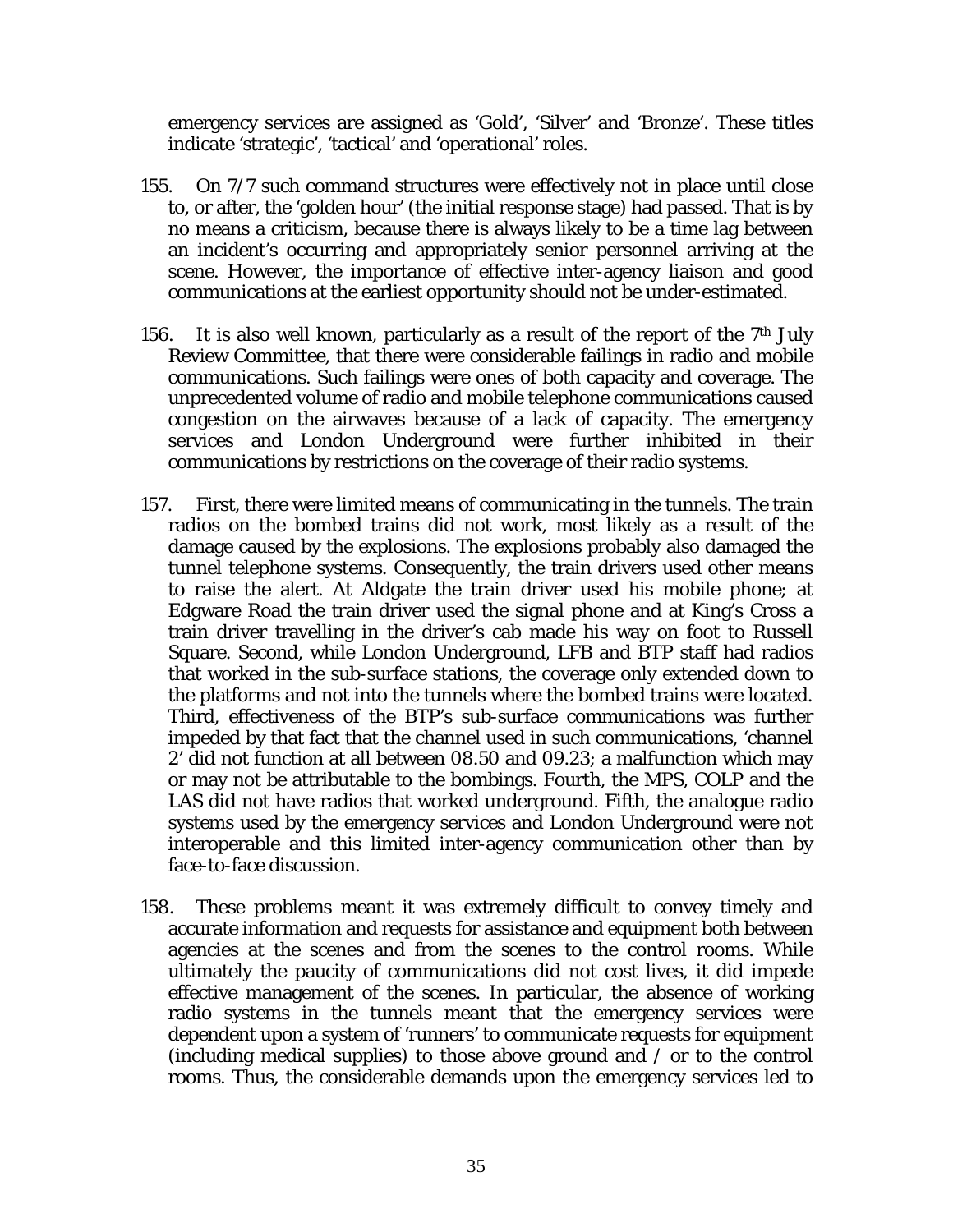shortages of resources and equipment, and the communication failings led to delays in meeting these shortages.

- 159. Since the bombings, the emergency services and London Underground have introduced across the capital TETRA digital radio systems which function above and below ground, including in tunnels. AIRWAVE is the digital radio system used by the emergency services (including the police) and CONNECT is the system used by London Underground. While the two systems are not interoperable, the AIRWAVE system relies upon the CONNECT infrastructure to work throughout the one hundred and twenty five London "subsurface" stations (known as 'section 12' stations for historical reasons) and into the tunnels. The 7th July Review Committee carefully monitored the implementation of the digital radio systems and the installation of CONNECT and AIRWAVE on the London Underground was completed on 1 October 2008.
- 160. The benefits of AIRWAVE and CONNECT as compared to the previous analogue radio systems are numerous. Not only has the coverage of the radio systems and the clarity of communications improved, but also the available capacity has increased, thereby reducing the prospect of radio congestion (although there remains scope to improve AIRWAVE capacity at some underground stations). It is advantageous that all of the emergency services use AIRWAVE handsets and can therefore take advantage of 'talkgroups' to improve inter-agency liaison and communications. While the LFB use AIRWAVE on their main-scheme radio and senior officers have handheld AIRWAVE radios, they do not for good operational reason use AIRWAVE on the Underground. However, they continue to use improved analogue radios whose coverage has been extended from the platforms into the tunnels. Finally I have been assured that both AIRWAVE and CONNECT are more robust and resilient than the systems that were in place on 7/7.
- 161. As I made clear in my concluding remarks when handing down my verdicts on 6th May 2011, one of the issues I considered in relation to all the deceased, and in particular the individuals where the evidence initially suggested that the issue might arise, was whether they might have survived if the emergency services had reached them more quickly. The expert evidence of Colonel Mahoney was instructive. Bearing very much in mind the caveats he gave and the severity of the injuries suffered by some of those who survived, the medical and scientific evidence in relation to all fifty two victims led to only one sad conclusion: on the balance of probabilities each of the deceased would have died whatever time the emergency services had reached and rescued them. However, unlike section 8(3)(d) of the Coroners Act 1988, the provisions of Rule 43 as amended are triggered where a Coroner has a concern to prevent future deaths on the basis of the evidence she has heard, and it is not necessary for that concern to be based on a concern that similar deaths will occur. In light of the quantity of evidence I heard about the emergency response, even though I have concluded that any 'delays' in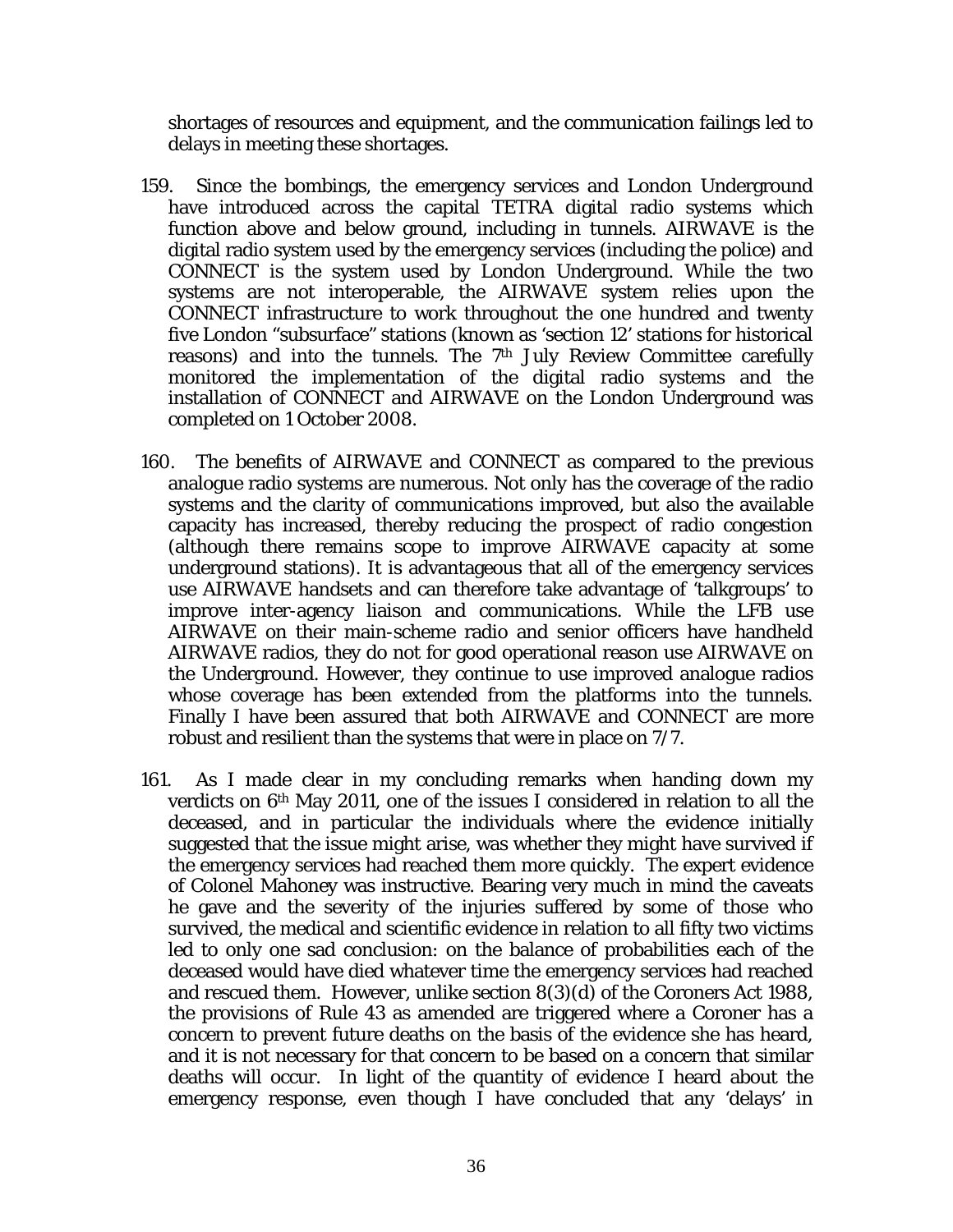emergency response did not contribute to any deaths resulting from 7/7, I do have some concerns that circumstances creating a risk of other deaths will occur or will continue to exist in the future. Accordingly, I make the recommendations below in relation to the emergency services.

### *Inter-Agency Training*

- 162. The 7<sup>th</sup> July 2005 Review Committee concluded that communications within and between the emergency services 'did not stand up on 7 July'. It further observed that individual emergency service personnel could not communicate effectively, in some cases with each other and, in other cases, with their control rooms. The Committee's concerns were reflected in a number of its recommendations. In particular, certain recommendations (such as recommendations 12, 12A, 13, 13A) reflected the obvious need on the part of the emergency services, in the event of an emergency, to establish speedily what has happened in order that their emergency responses could be effectively and properly coordinated.
- 163. There have been substantial improvements brought about by the introduction of the CONNECT and AIRWAVE radio systems. However, the evidence revealed not merely failings in the communications systems then in place, but some basic misunderstandings between the emergency services as to their respective roles and operations, for example, failure by some emergency personnel to appreciate and understand the obligation on the part of the first LAS staff in attendance to act as ambulance incident officers as opposed to becoming involved in the treatment of casualties.
- 164. There was evidence of substantial confusion at all four bomb scenes. This was acknowledged by many of the witnesses. At Aldgate, it was not clear to the LFB which of their staff considered themselves to be the initial incident commander. Two members of the LAS declared a 'major incident' at Aldgate in ignorance of each other's declaration. The MPS did the same at Edgware Road.
- 165. Individual emergency responders encountered delay and difficulties in trying to ascertain what the nature of the incidents were, or what resources were required, and there were significant differences in the way in which each emergency responder endeavoured to address common issues, such as the use of radios where there was a possible risk of detonating secondary devices.
- platform 8. 166. At King's Cross, the position was particularly acute. There was evidence of a lack of communication between incident commanders on the surface and those in the tunnel, of the lack of proper contact between King's Cross and Russell Square stations, and of how one senior commander was unaware of the location of the Joint Emergency Services Control Centre, set up on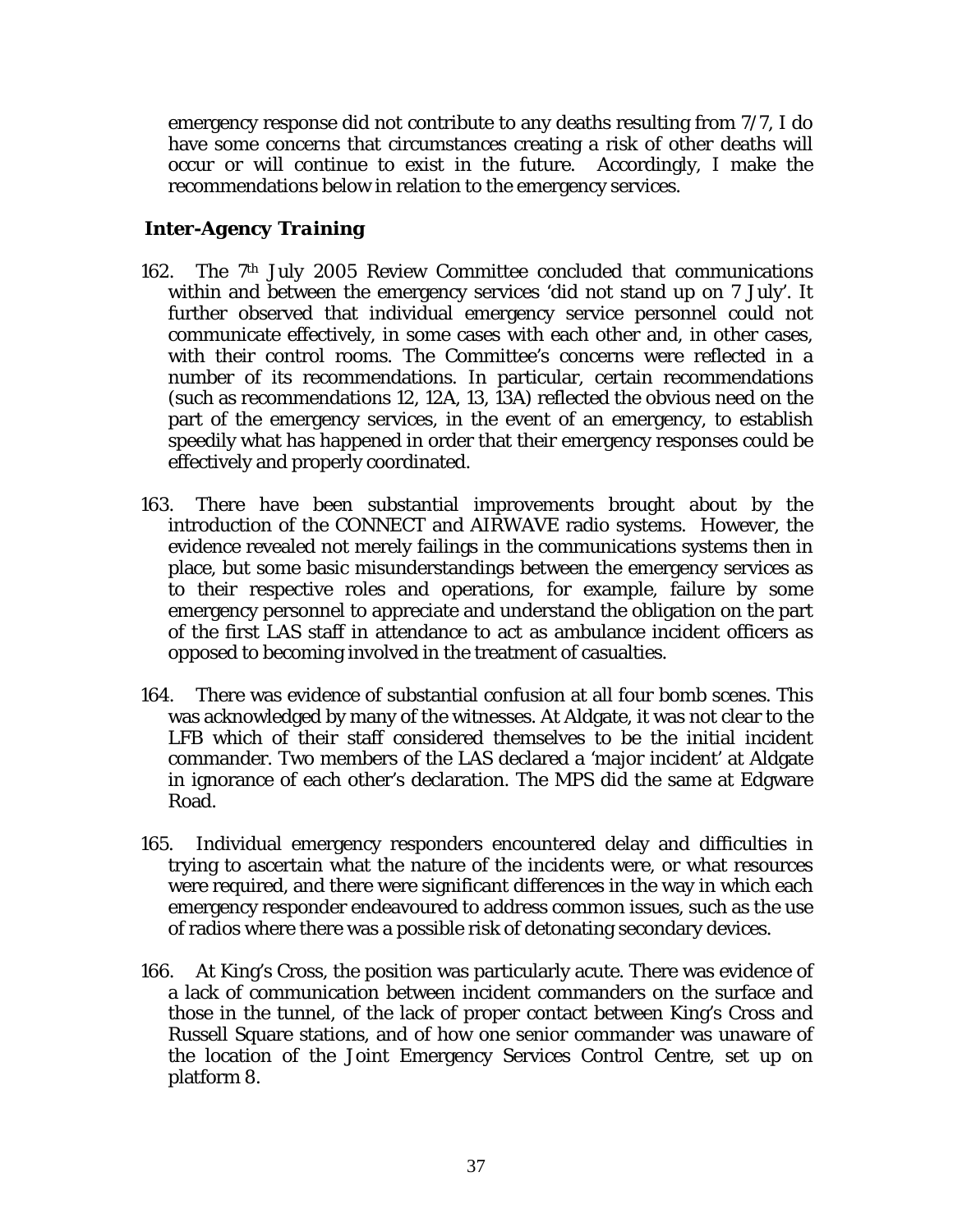- 167. This is not a new problem. Following the King's Cross fire of  $18<sup>th</sup>$ November 1987, Desmond Fennell QC (as he then was) recommended (at recommendation number 23) that 'the emergency services shall review the exchange of information between themselves and London Underground during an incident, both at their controls and at the site'.
- 168. In some instances, the problem may have lain simply with a shortage of appropriate incident tabards. The issue of whether there was a proper use of rendezvous points ("RVP's") is addressed below. In other cases, it may have been due to confusion or lack of information on the part of individuals, for example, the London Underground member of staff was who was unable at Edgware Road to provide the LFB incident commander with any useful information as to what had happened.
- 169. The evidence demonstrates, therefore, a need for a review of the extent and scope of inter-agency training. Such training is vital in helping to reduce confusion and in fostering a better understanding of the emergency services' respective roles. I do not understand any of the organisations represented before me to differ from this broad statement of principle.
- 170. There is already extensive inter-agency training (whether by way of 'tabletop' or 'real-life' exercises) at more senior levels of management, such as at 'Gold' and 'Silver' levels. However, the evidence also indicated that there was considerably less inter- agency training available for those 'frontline' members of the emergency services tasked with responding to the initial chaos, carnage and confusion of a major incident.
- 171. Although one person expressed the view in a note to his management that 'the only way to train for these incidents is to get everybody to train for them by doing exercises', I acknowledge the very considerable logistical and financial difficulties in extending comprehensive inter-agency training to all. Nevertheless, the provision of inter-agency major incident training for frontline staff is a matter that should be reviewed by the London Resilience Team, which I understand acts as the Secretariat for the London Regional Resilience Forum and is, therefore, best placed to take such matters forward.

#### **R3. I recommend that the London Resilience Team reviews the provision of inter-agency major incident training for frontline staff, particularly with reference to the London Underground system.**

### *The use of 'plain English'*

172. The bereaved families submitted that all the organisations which were represented in the inquest proceedings should give urgent consideration to the use of 'plain English' in managing major incidents. This submission reflected the fact that, in some places, the procedures and plans were bedevilled by jargon. I accept that the proper use of acronyms and mnemonics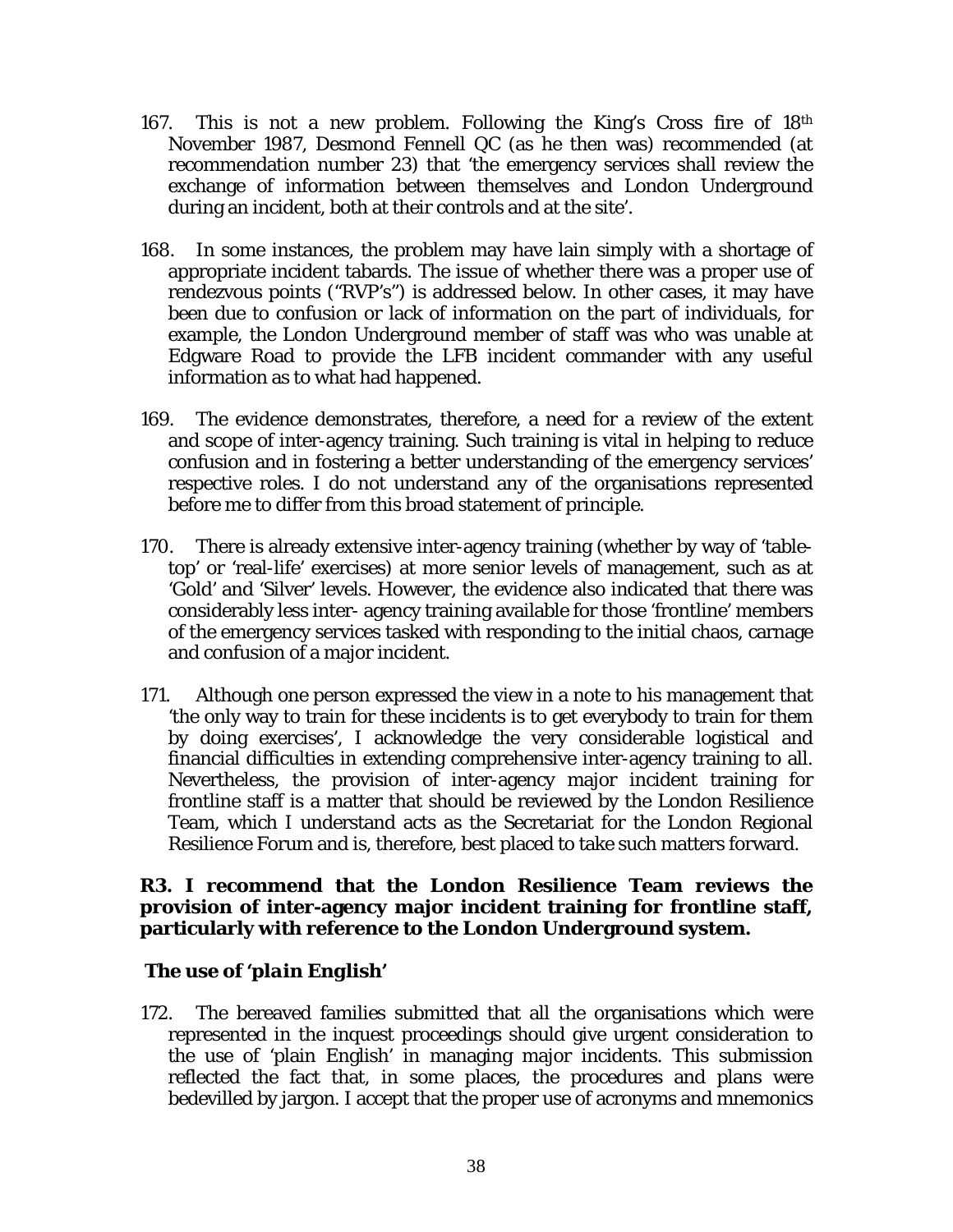(such as 'CHALET' standing for Casualties, Hazards, Access, Location, Emergency and Type) contribute significantly to the important aim of communicating information speedily and helpfully. However, the use of complex acronyms and unnecessary jargon may also confuse and impede communication. It tends to undermine a proper understanding of the roles and intentions of members of the other emergency services, and so hinder the coordination of effort. In a life-threatening situation everyone should be able to understand what everyone else is saying and what they are trying to do. This problem is not new. I note that in the course of his Rule 43 report arising out of the Inquest into the death of Jean-Charles de Menezes (January 2009), Sir Michael Wright observed that, in some areas, police terminology had tended to confuse rather than to clarify understanding. Even longer ago, Desmond Fennell QC recommended in his report that London Underground should rewrite its rule book and its appendices 'in plain English' (recommendation 93(i)).

- 173. When I raised this issue during the hearings it seemed to resonate in a number of quarters. The reasons are obvious. It might be thought, therefore, that organisations, for which communication is a vital part of their job, would demand from their staff the use of plain English and a fully reasoned justification for any change. The evidence before me suggested that is not the case. Easily recognisable and understood names or titles are changed, for no obvious reason, into ones which are not.
- 174. However, despite my frustration, it would not be appropriate for me to make it the subject of a Rule 43 recommendation. The confusing use and often mis-use of language does not here meet the legal criteria for a Rule 43 recommendation. It is not a matter, in any event, that is susceptible to being monitored. I prefer, having expressed my concerns, to leave the matter to the good sense of the organisations from whom I have heard, some of whom have already endeavoured to re-write their procedures, as part of their continuing review process. I therefore make no recommendation in this regard.

### *Declaration of Major Incidents and Network Code Amber/Code Red*

- attendance by the other emergency services of a pre-determined response. 175. The declaration by the emergency services of a "major incident" is of particular significance. Although, as the 7th Edition of LESLP's Manual makes clear at paragraph 2.2.2, what is a major incident to one emergency service may not be so to another, such a declaration is expected to trigger the This should, as was noted by the 7<sup>th</sup> July Review Committee in its Recommendation 12, assist in increasing the speed with which the emergency services establish what has happened and begin to enact a coordinated and effective emergency response.
- 176. Recommendation 12, which was concerned with whether the relevant protocols should be reviewed to ensure that as soon as a major incident was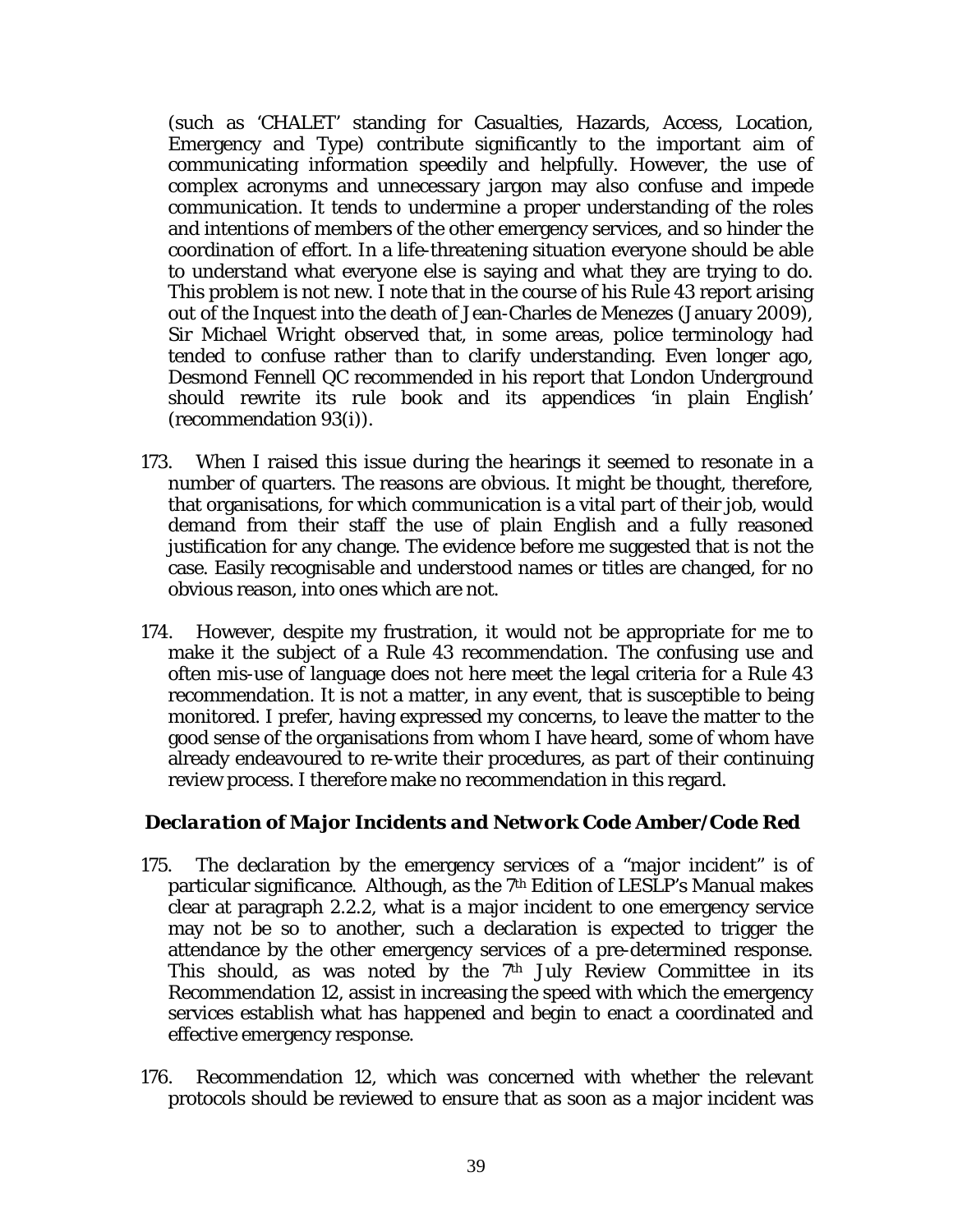declared by one organisation, a major incident should automatically be declared by others, was not, in the event, accepted by the relevant agencies. Recommendation 12A, in its place, invited consideration of whether there was potential for improving communications between the relevant agencies following the declaration of a major incident by one agency.

- 177. The evidence clearly established that each of the emergency services did have the necessary procedures in place to inform some or all of the other agencies of their own declaration of a major incident. This was confirmed by the relevant logs, such as the police CAD system, the LFB PROCAD and Mobilising Information system ("MOBIS") and the LAS logs. However, there were delays in the way in which further declarations came to be declared, and confusion in some cases on the part of some of the organisations themselves as to whether major incidents had even been declared.
- 178. The police CAD system and the current mobilising procedures (for example, LFB Operational Note 412 and the LAS Major Incident action cards) properly allow for speedy communication of such declarations, and the introduction of AIRWAVE and CONNECT is likely to assist in this process. I am also assured that such declarations will lead to pre-determined attendances on the part of all the emergency services and that the technology within the Network Control Centre has been updated.
- 179. However, although the Network Control Centre properly took steps in accordance with its Network Emergency Plan to alert the relevant emergency services (using direct lines) to the incidents that were reported to it, the fact remains that the flow of detailed *information* to and from the Centre was not as good as it might have been. This was undoubtedly because it was being received piecemeal and from a variety of different sources, and because there was a certain degree of confusion as to what had actually occurred. As I have mentioned, there was a significant degree of reliance by the Network Control Centre upon the receipt of information from other agencies, such as the British Transport Police. London Underground accepted that information was not shared adequately in the first 30 minutes or so after the bombs in the Tube had detonated.
- 180. I accept significant improvements have been made but remain concerned that shortcomings may persist in the way in which London Underground informs, and is informed by, the emergency services (as well as its own staff) speedily and accurately of any crisis breaking across its network. As the terrible events of 7/7 demonstrated, the tube network forms a vital, and potentially vulnerable, part of London's infrastructure. However, as a Category 2 Responder under the Civil Contingencies Act 2004, London Underground Limited is unable to declare a major incident itself. A further reflection of the lack of integration of London Underground into the Capital's emergency systems may lie in the fact that it was not represented at, or even invited to attend, the pan-London 'Gold' meeting at New Scotland Yard at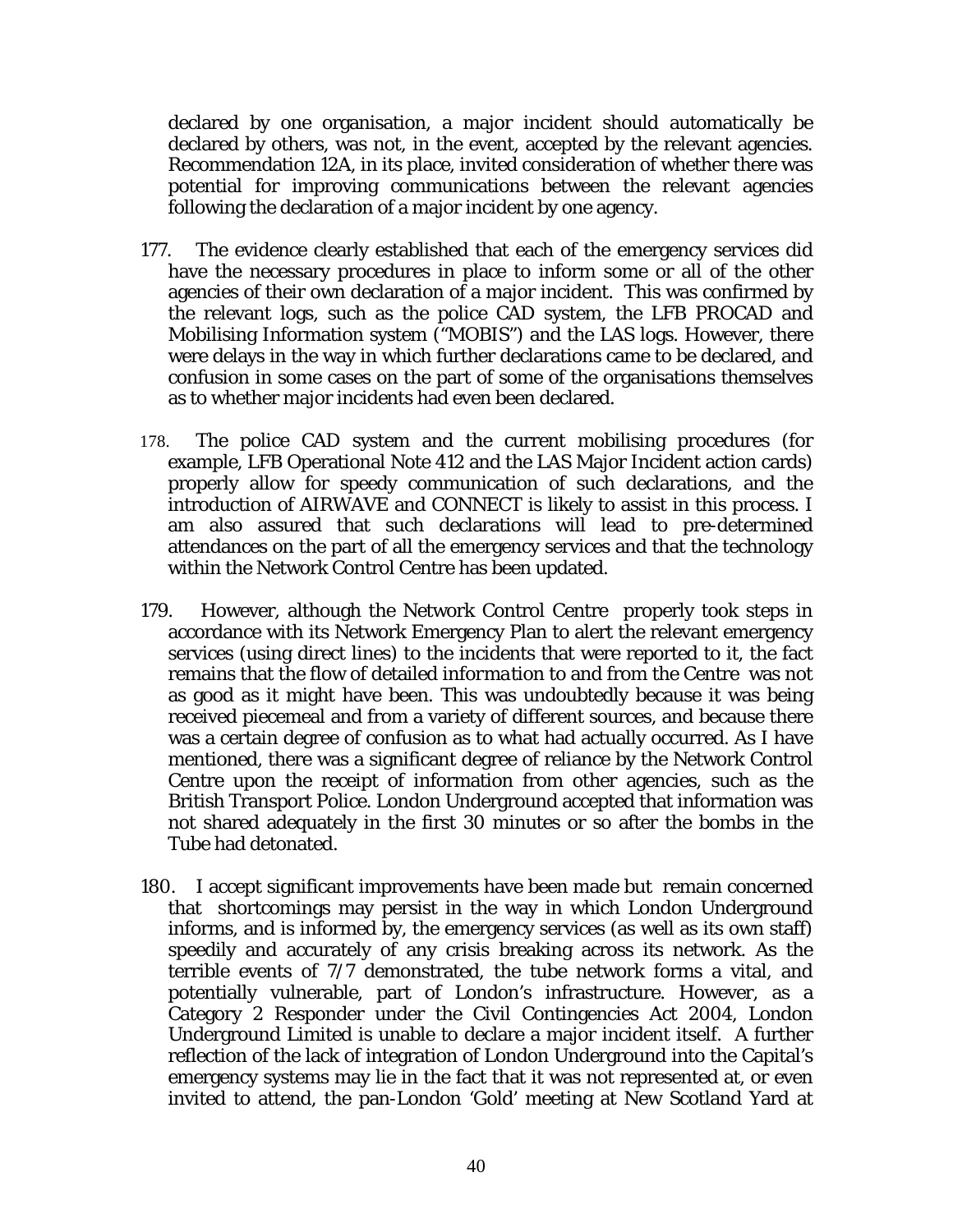10.30 that morning. In my view, this is an issue that falls within Rule 43 and I propose to make a recommendation.

- 181. The issue of network alerts is closely associated with this topic. A network (as opposed to a 'line') 'Code Amber' brings about a rapid stop to the whole Underground service and consists, in essence, of an instruction by the Network Operations Centre, through the line controllers, for all trains to be brought into the next station and to stay there (or, if already on the platform, to stay there) until further notice. It is a holding position which affords the network time to try to assess the cause of an underlying problem with a view thereafter to a further decision being made whether, for example, to resume service or to evacuate the network. A network 'Code Red' is an instruction for all trains to stop where they are.
- 182. A network 'Code Amber' was issued on 7<sup>th</sup> July 2005 between 09.14 and 09.18, and was then disseminated to London Underground staff. No network 'Code Red' was in fact issued thereafter; the network was evacuated very efficiently about 09.40. There was evidence to the effect that the issuing of the Code Amber was brought by London Underground to the attention of a senior BTP officer, that London Underground expected BTP to circulate it to the appropriate agencies, and that the alert may have been disseminated piecemeal thereafter by phone to an unidentified number of emergency responders.
- 183. Such a network-wide alert should plainly be brought directly and clearly by London Underground to the notice of other transport agencies and the emergency services. The fact that the Underground is being either suspended or evacuated, and that very large numbers of passengers (over 250,000 at any one time during the rush hour) are about to be disgorged suddenly onto the streets of London, are matters that London's emergency and transport agencies need to be informed about and there is a risk to life if they are not.
- 184. There is still no system in place for the alerting of others to the existence of a network 'Code Amber' or 'Code Red' or of an evacuation. Although, in 2005 London Underground operated a system called "SIMLINK", the automated messages could only be sent to line control rooms.
- 185. London Underground accepted that it had not been 'sufficiently in the loop for the emergency services procedure'. I agree.

**R4. I recommend that TfL and the London Resilience Team review the protocols by which TfL (i) is alerted to major incidents declared by the emergency services that affect the underground network, and (ii) informs the emergency services of an emergency on its own network (including the issuing of a 'Code Amber' or a 'Code Red', or the ordering of an evacuation).**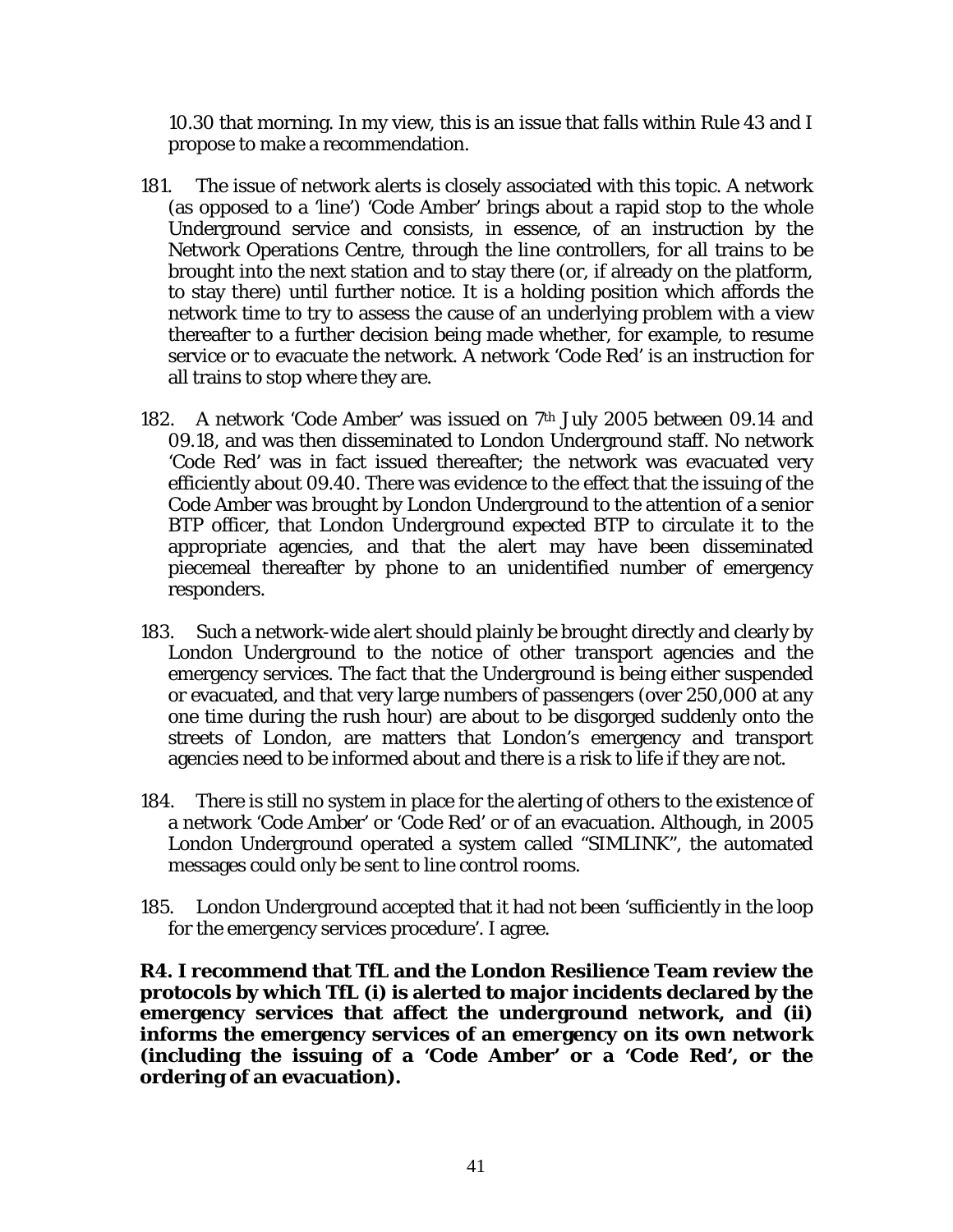- 186. There are two other areas in relation to 'liaison/communications' which are worthy of note, even though no Rule 43 recommendation arises in connection with them.
- 187. The first concerns AIRWAVE's radio transmitting capacity underground. As I have observed, the evidence is that AIRWAVE now provides, with certain limited exceptions, a dedicated and encrypted communications network for emergency responders across London (and, in fact, across the United Kingdom). This includes all deep tube and subsurface London Underground stations, as well as the tunnels, and designated emergency exit points in long tunnels. One limitation in its use, however, is that, unlike the London Underground's own unencrypted CONNECT system underground (on which AIRWAVE 'piggy-backs' but with which AIRWAVE is not interoperable), there are fewer of the base radio devices required to transmit the digital signals for AIRWAVE underground.
- 188. Although the business case for AIRWAVE in London Underground in 2006 identified fifty-five 'high priority' stations (out of the total number of one hundred and twenty five 'section 12' underground stations) where at least two base radio stations were required, in the event, for financial, technological and contractual reasons, fewer than ten stations were so equipped. The remainder of the 'section 12' stations have only one base radio. The result is that, while those stations and tunnels that have two base radio stations can support up to seven simultaneous group calls on AIRWAVE underground, those with only one base radio can support only three simultaneous group calls. By way of contrast, the minimum number of conversations that can be conducted on CONNECT at any one time is seven, and the maximum is fourteen or fifteen. This may be one of the reasons why Mr. and Mrs. Taylor, parents of Carrie Taylor, were concerned about the capacity and resilience of the new system.
- 189. I acknowledge that AIRWAVE now permits direct communication between the emergency services and the police, and that three group calls is three times greater than the number of simultaneous calls that could formerly be made on the old analogue systems (which were not inter-operable in any event) used by the various emergency services. It may be that only rarely will there be a need for more than three simultaneous conversations, particularly if users observe the tenets of radio discipline. However, I am concerned at the risk, in the event of a future major incident, of multiple responders attending a 'section 12' station and finding that the communications structure becomes quickly overloaded because it can only support three simultaneous conversations.
- 190. In such a scenario, it would not be possible for all messages to be transmitted or received, although there exists a means by which a user can press a button to cut into the current traffic so as to warn of an emergency, or to warn other existing users of the radio of the need to vacate the channel.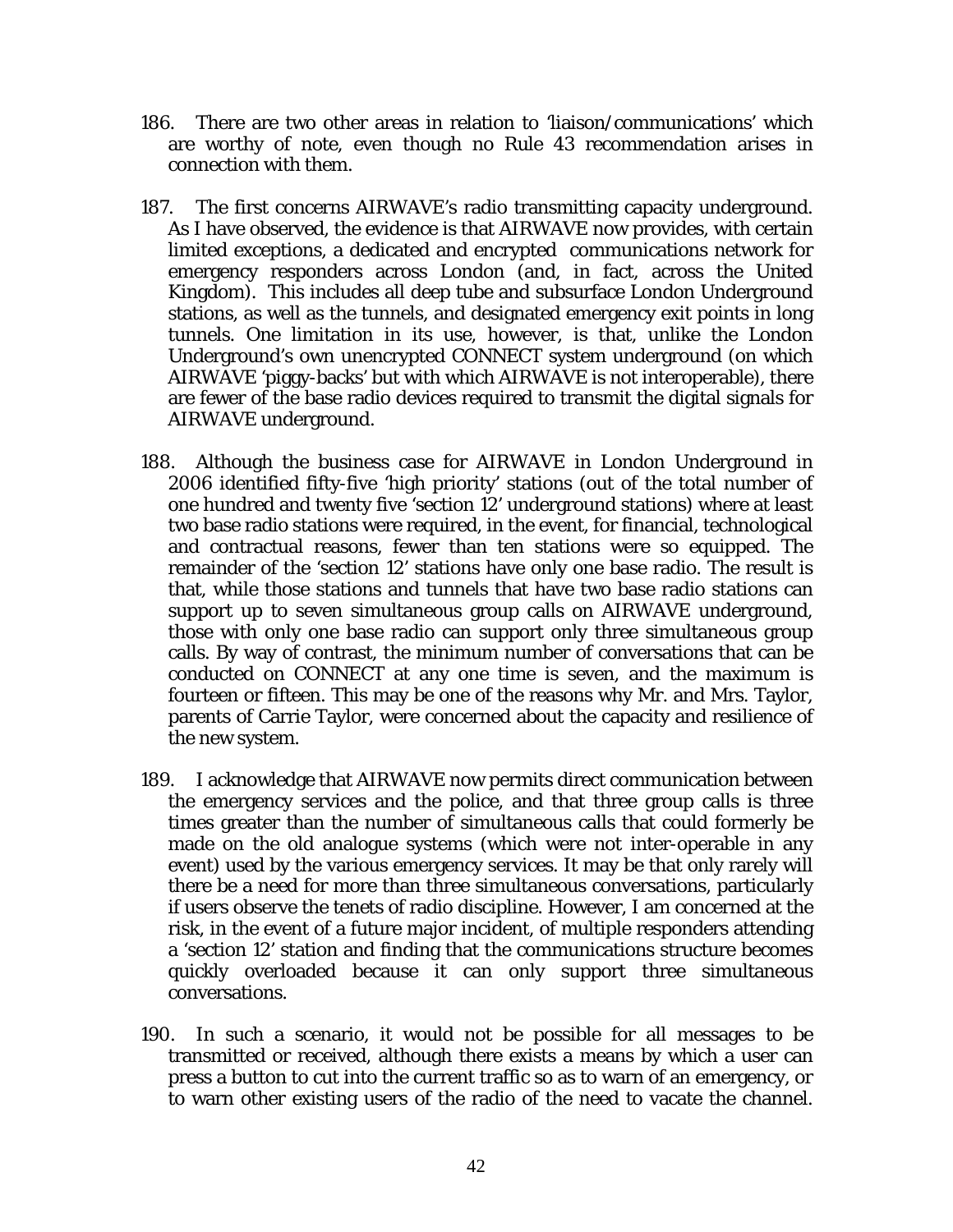Further, although emergency response vehicles can be called upon to attend to provide an enhanced capability, such vehicles are not ordinarily expected to be able to arrive within an hour of an incident being declared.

- 191. A business case supporting an increase in the number of base radio stations is currently being prepared by BTP and others. I welcome this, and I very much hope that funds may become available to enhance AIRWAVE's capability below ground.
- 192. The second issue concerns the ability of the police and the emergency services to share information simultaneously about an emerging incident. I have referred above to the MPS CAD system to which COLP have full access. The system displays, in typed format, information that is being received by both police services, as well as the actions and messages they generate in response. The advantage of the CAD system is that, unlike, for example, an original radio transmission, the contents of which are not readily recalled, the message or piece of information on the CAD record is instantly available to anyone who wants to review the flow of information, or gain an understanding of the overall incident. It is not, however, a 'command and control' system providing information on all aspects of an incident.
- 193. The MPS CAD system is relatively well integrated with BTP but the latter do not have full access, in part because they are a national service and the full integration of their dispatch system would be unnecessary and disproportionate. Instead, BTP operators have in their own central control room one or more monitors displaying the MPS CAD system, which they can review and into which they can 'export' their own messages and information. A similar capability is available in the BTP's specific incidents control room in Tavistock Place.
- 194. The LAS also operated in 2005, and continues to operate, a more limited link, known as CADLINK, by which they and the MPS can send basic messages to each other, which, in the latter's case, will then appear on the CAD system. Messages can accordingly be sent back and forth about particular existing incidents, and new incidents can be recorded. There remains, however, no means by which either agency can see the other's information system. There were, and remain, no comparable electronic links between the LFB and any other emergency organisation or police, or between the LAS and either the BTP or COLP.
- 195. Members of the emergency services are always made available, in the event of a major incident, to attend the MPS' Special Operations Room where they can liaise more closely with their colleagues. The setting up of the Special Operations Room cannot take place instantaneously (it takes about an hour), and it takes time for the liaison operators to get there. I have already referred to the fact that on 7/7 both the Special Operations Room run by the MPS, and the BTP special events control room were already up and running on account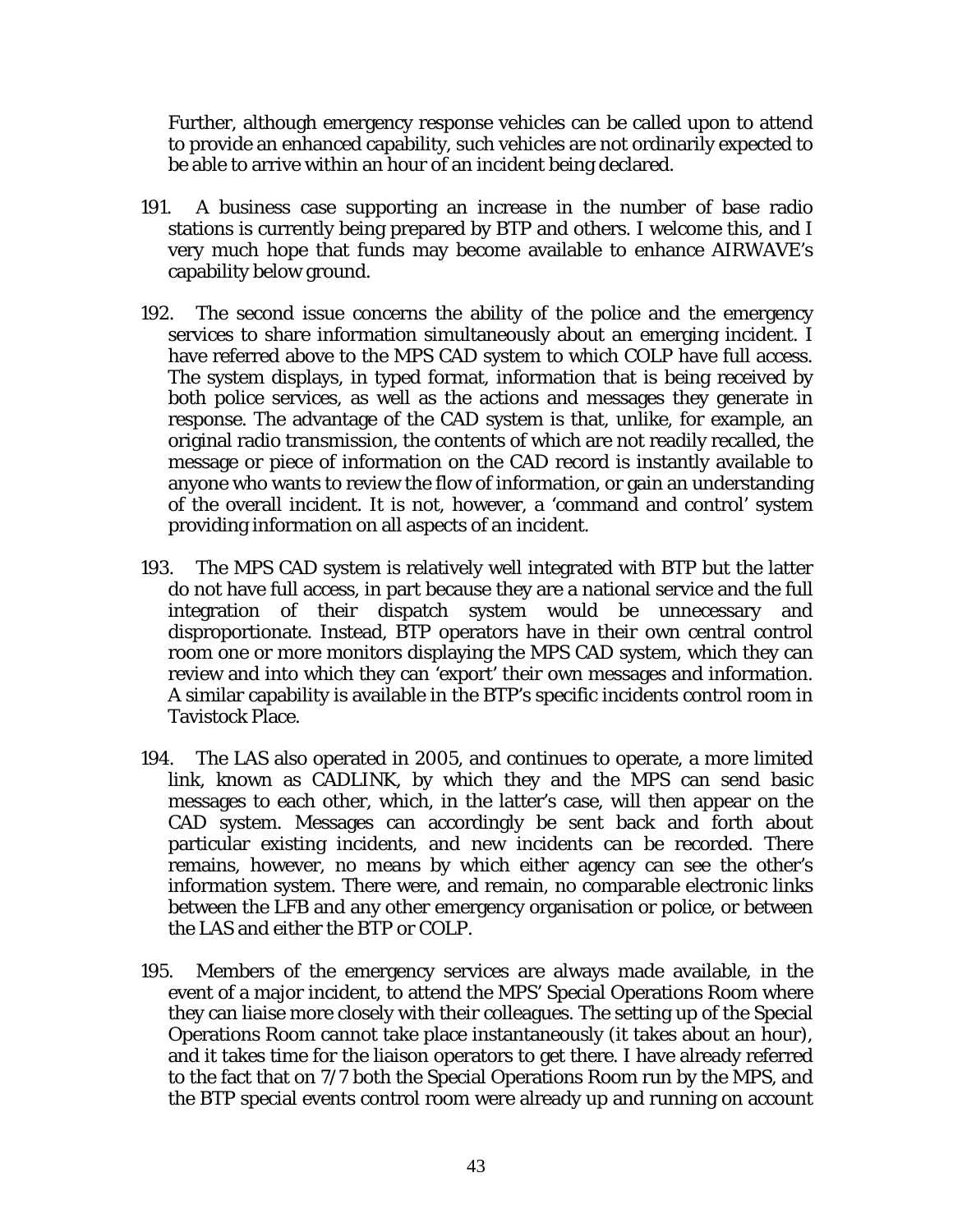of the G8 summit. However, such a coincidence cannot be guaranteed, and the manner in which significant information is communicated through the CAD system, especially in the early stages of a major incident, seems to me to be particularly valuable. It is likely to be even more so if radio or mobile communications encounter difficulties.

196. There was evidence from a senior BTP officer of steps being taken to integrate his force's CAD system with those of a number of regional police forces, and of a project in Wales, currently being undertaken by the Welsh Assembly and the Cabinet Office, which is investigating the integration of the BTP CAD system with those operated by a number of emergency responders. I welcome these initiatives, and hope that they will lead to emergency organizations having a better understanding of the overall initial intelligence in major incidents.

#### *Initial Rendezvous Point*

- 197. In his report, Desmond Fennell QC recommended (at number 11 -one of the "most important" recommendations) that rendezvous points be introduced for the emergency services at all London Underground stations. These are typically located at or near the station entrance, and there are also secondary rendezvous points, in case the primary is not available. Desmond Fennell QC also recommended (at number 20 - one of the "important" recommendations) that copies of station plans be made available at agreed locations. These are generally now to be found in red boxes adjacent to the rendezvous points, along with relevant information about the communications system at the station.
- 198. The location of the station rendezvous points and red boxes are particularly significant to the LFB. This is because they are positioned close to one end of the 'leaky feeder' coaxial cables that have always provided the fire service with its method of communicating, (via channel 5 on its hand held 'fire-ground' UHF analogue radios) onto the underground platforms and, since December 2008, into the tunnels. Accordingly, the first pumping appliance will ordinarily park close to the red box so that it can communicate both with Brigade control, using its vehicle main-scheme digital AIRWAVE radio, and with its fire-fighters over channel 5. This appliance, with its blue lights on, will then become the Incident Command Pump. It and its driver will remain as the focal point for the LFB attendance, at least until a purpose built Command Unit attends. The London Underground station emergency plans thus envisage that the LFB or other emergency service will be met at the station rendezvous point. This should not to be confused with the LESLP's mandated major incident rendezvous point, which is normally established within the outer cordon and is under the control of the police.
- 199. However, for its part, the LAS major incident plan provided and continues to provide for the first ambulance or response to park as near to the scene of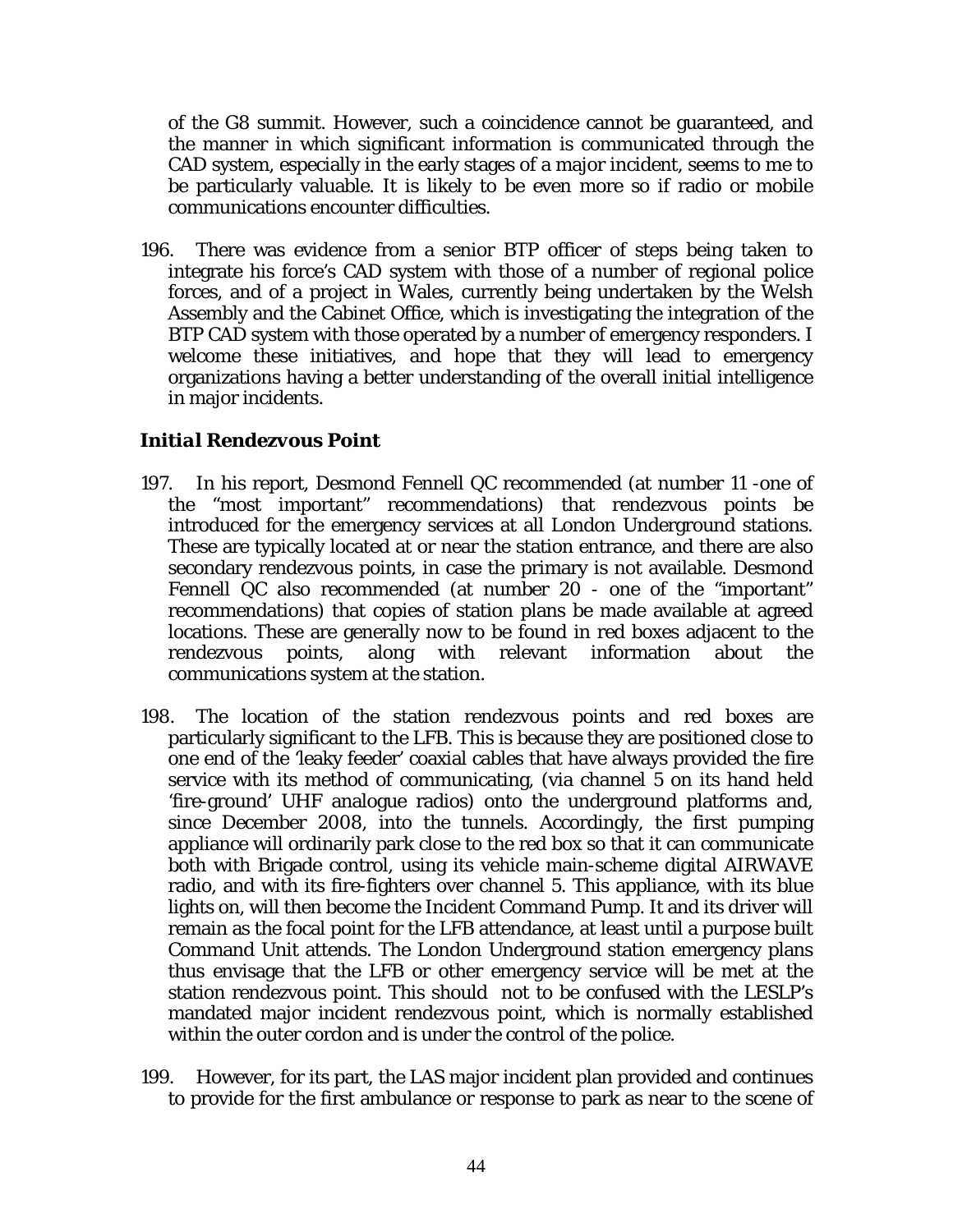the major incident as safety permits, to act as 'silver control' and to leave its blue lights on to signify that it is the control point. In 2005 the nomination of any particular rendezvous point appears not to have been obligatory and, in any event, the plan did not and does not dictate that crews should necessarily go the station rendezvous points.

- 200. However, as a result of there being no one common rendezvous point on 7/7 at which all emergency responders might liaise, the emergency services encountered real difficulties in locating each other's initial responders. Ambulance crews reported to senior management after 7/7 that they had not been directed to specific rendezvous points, especially at King's Cross Underground station. The first commanding fire-fighter at Aldgate recorded that 'it was difficult to know who the incident commanders of the police were and who the incident commanders of the LAS were'. A witness from LAA recorded how difficult it was to gather the relevant commanders together (other than at Aldgate). None of the emergency services was directed to a single point where they could gather basic information.
- 201. The issue of rendezvous points is important because the best form of communicating is, as another witness observed, 'face-to-face'. However, that requires the agencies to find each other. This in turn requires a better understanding of where each service can be found. The provision of tabards does not, of itself, suffice.
- 202. Moreover, the evidence indicated that it is vital that, at that rendezvous point, there should be access to someone who can impart an initial understanding of what has been discovered so far, to avoid each emergency service having to take time to find out such information for itself. There was a significant failure, particularly at King's Cross, to ensure that there was a single rendezvous point where, in the very early stages, the first commanders could meet with each other, and with a responsible member of the London Underground staff, to find out what had happened. At the very least, as a senior member of the LAS accepted, there is more scope for sharing of information in the initial 'confused period'.
- 203. It may be that the problem is less acute now. First, the introduction of AIRWAVE will greatly assist the emergency services in liaising with each other when attending a major incident. Second, under the new unique identifying reference number system, London Underground will be able to specify the exact part of the station concerned, or the particular location in the tunnel system where the attendance is required. Where such a specific location is provided, it may be that the specification of a separate rendezvous point is less significant (although the LFB Incident Command Pump will always go to the station rendezvous point anyway).
- 204. It is clear that each organisation will have its own unique responsibilities in terms of what it needs to do to acquire and communicate information,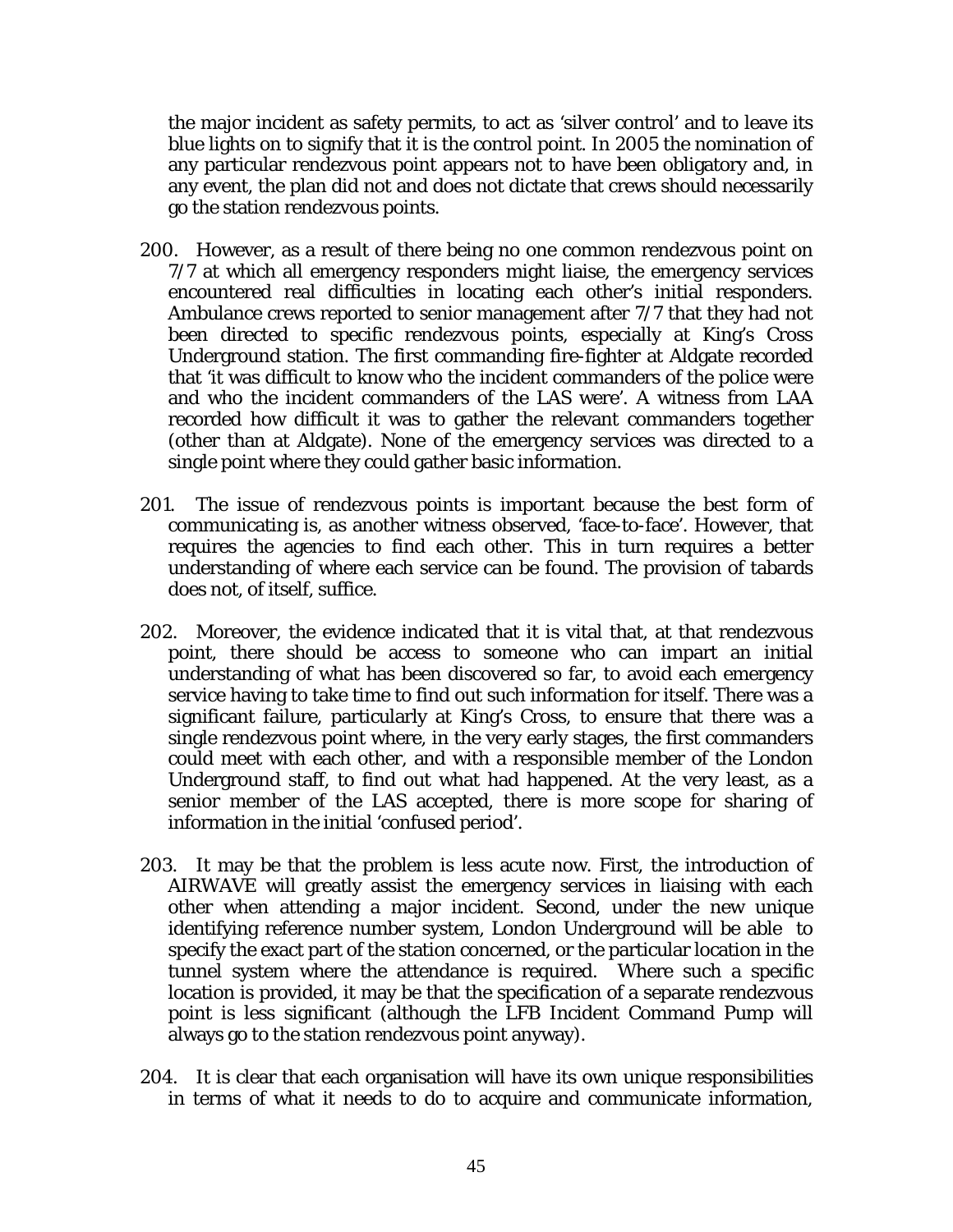make appropriate risk assessments and decide what to do. Plainly, the location of the rendezvous point must be flexible so as to take account of the circumstances, such as road access, the actual location of the incident, or the risk of secondary devices. Further, the identification of appropriate rendezvous points may be more difficult at more complex stations. However, I do not accept that more cannot be done to streamline and simplify the way in which the emergency services initially liaise with each other at major incident scenes, thus helping them to respond more quickly, with more accurate information, and so hopefully prevent future deaths.

205. What is needed is a system by which a common rendezvous point, whether it be the station rendezvous point or elsewhere, can be decided upon quickly as the focal point for the attendance of all the emergency services attending a likely major incident at a London Underground station, communicated to those agencies and then marked as such. At such a location, a member of London Underground, who need not be the same person throughout the course of a major incident, can then acknowledge the appearance of each of the emergency services, impart the most up to date information that exists to each of them as they arrive, and arrange for them to be accompanied elsewhere in the station as appropriate (as their emergency plans currently also envisage).

**R5. I recommend that TfL and the London Resilience Team review the procedures by which (i) a common initial rendezvous point is established, and its location communicated to all the arriving emergency services (ii) the initial rendezvous point is permanently manned by an appropriate member of London Underground.** 

#### *Traction Current*

- 206. At around 09.17 in Aldgate Underground station, a BTP Inspector, who had earlier declared a major incident and who had twice been to the devastated carriage, came across a group of fire-fighters waiting on one of the platforms. Despite his standing on one of the electrified rails himself, and despite the presence on the tracks of many hundreds of passengers, they informed him that they were not allowed onto the tracks, until the current was officially confirmed as having been discharged. In the event, confirmation was received a matter of seconds later from a member of London Underground staff and, in fact, another group of fire-fighters had already passed along the tracks to the train. None of the fire-fighters who gave evidence recollected the conversation with the Inspector.
- 207. In any event, the fire-fighters' response would have been understandable. They knew what the brave Inspector and many of us did not know: namely that lines can re-energise. A doctor from LAA who gave evidence before me, had received a severe electric shock just a few weeks before 7/7, when a short circuiting device had been erroneously placed across two pieces of track, thus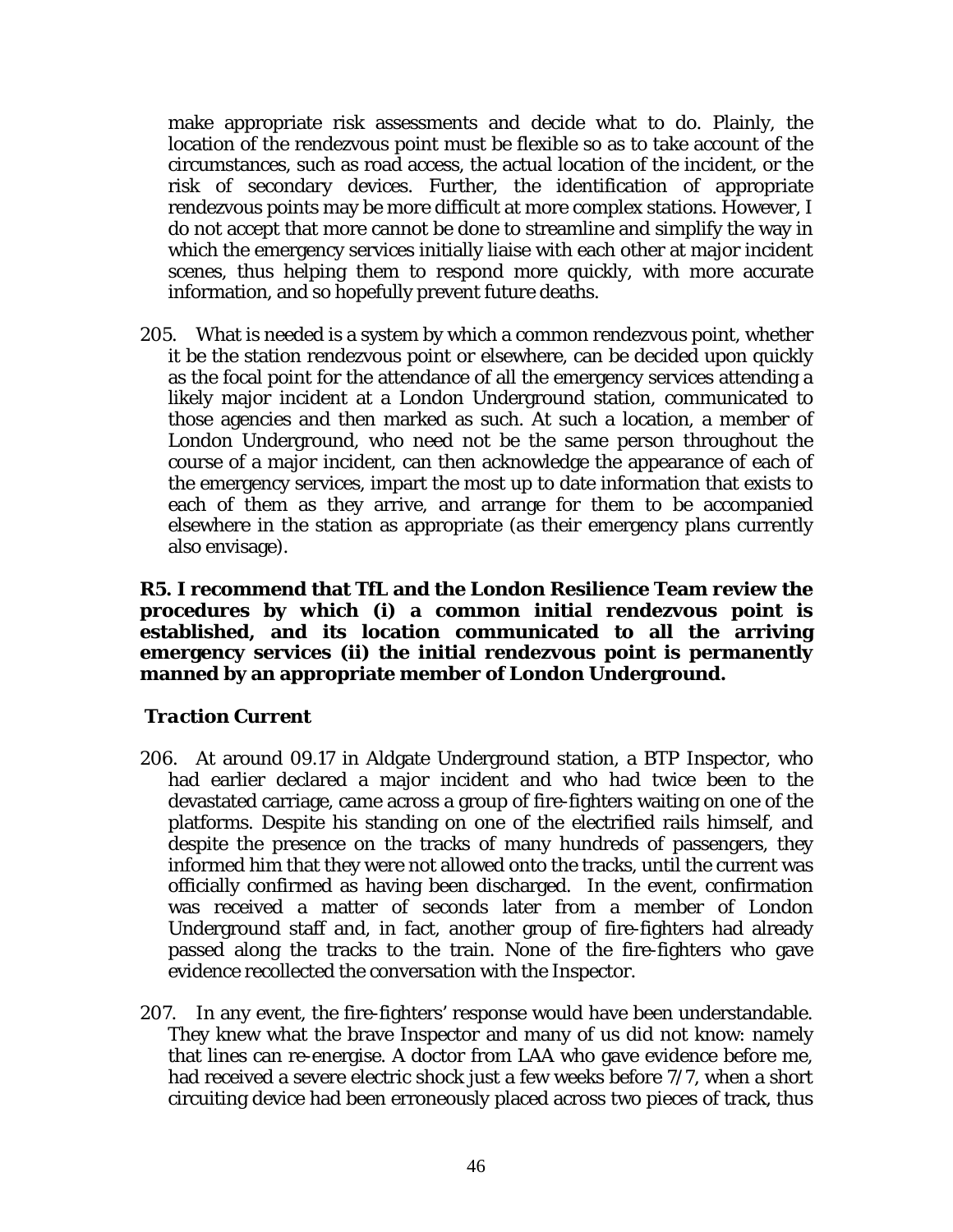re-energising a section that was meant to be off. It is obviously essential that there be a clear yet efficient system for seeking and obtaining confirmation of a lack of power. The matter is complicated by the fact that, within the London area, there are many different types of rail networks and infrastructures operated by different companies, and also by the fact that even if the current for one section of track is off, the next section might not be. Sections can be unexpectedly re-energised either be trains passing over them, or by poorly placed short circuiting devices. There is accordingly no margin for error.

- 208. On the underground network LAS personnel are expected to seek confirmation from an appropriate member of London Underground at the scene, who will then contact the line controller directly using the phone or, now, the CONNECT radio system. One paramedic, however, described how he asked a member of London Underground staff for confirmation, but received only a vague assurance that a check had been carried out. He was therefore only prepared to step on the rail once the member of staff had done so.
- 209. By contrast, there are a number of methods open to LFB: its fire-fighters can either seek confirmation locally, speak to the line controller via the 'head wall' telephone, discharge the current by short-circuiting the tunnel telephone wires (and in all such cases confirm the position to Brigade Control), or request via Brigade control that the traction current is turned off. In the last case the Brigade control then passes the request to London Underground's Network Operations Centre, which itself has to speak to the line controllers. In practice however, some fire-fighters appear to have understood that making a request via Brigade Control was the only proper route, perhaps because they would then have the assurance of knowing that the traction current could not be turned back on without their own Brigade Control being informed.
- 210. BTP officers may seek confirmation locally, but even if forthcoming they will usually seek confirmation from their own control room, which will liaise directly with the appropriate line controller.
- 211. I am concerned that a uniform system by which all the emergency services, as well as the police, can seek confirmation that the current is off is more likely to promote certainty, reduce delay and therefore minimise future risk to life. Furthermore, of the alternative methods that are available, seeking confirmation from an appropriate station supervisor on the spot is likely to be the quickest, given the rapid connection to the Network Operations Centre.
- 212. London Underground is currently discussing with LFB how confirmation that traction current is off may be sought. I welcome that discussion. However, I am concerned that more could be done, once confirmation has been obtained from the line controller, to disseminate that fact rapidly to all emergency personnel who are, or who will be, in the station. They all have an equally vested interest in knowing whether the power is off. Although the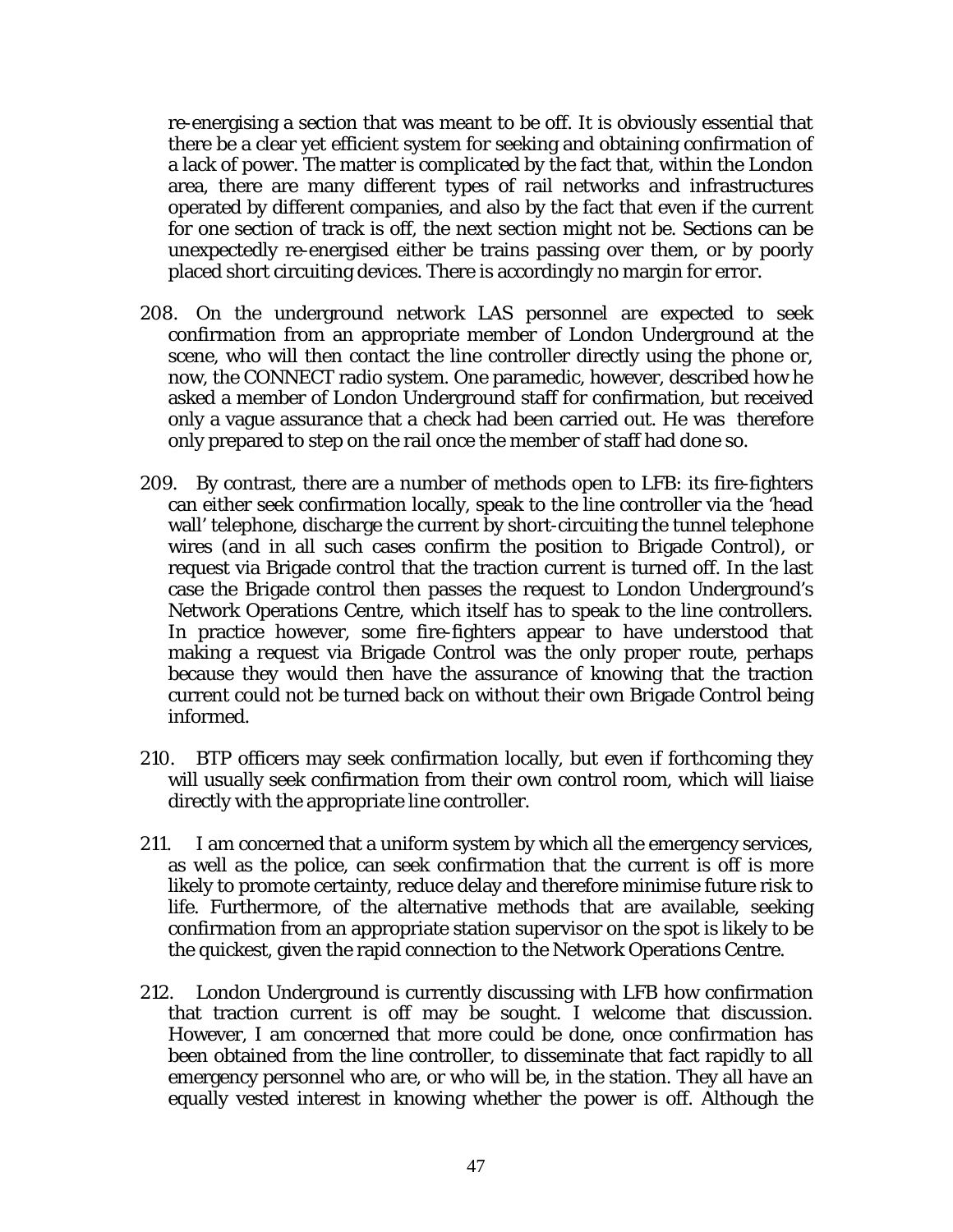possible use of tannoys or the electronic arrival boards was referred to in evidence, I am content to leave the precise means to the experts.

#### **R6. I recommend that TfL and the London Resilience Team review the procedures by which confirmation is sought on behalf of any or all of the emergency services that the traction current is off, and by which that confirmation is disseminated.**

#### *Blue light status for Emergency Response Units*

- 213. London Underground operates a unit known as the Emergency Response Unit ('ERU') whose function is to ensure that the Underground network is made safe and services are restored as quickly as possible following a fire, derailment or other emergency. Consisting of five teams, based at four depots, there are a minimum of three teams on duty at any one time. Each team has a van and a rolling stock lorry, preloaded with specialist equipment.
- 214. Initial reports suggesting a person under train and/or a derailment at Edgware Road station, led the Metropolitan, Circle and Hammersmith Line Duty Office Manager to call the Network Control Centre at 09.02 and request the attendance of the emergency services and the ERU. The ERU became stuck in traffic, however, and the London Underground logs show that at 09.28 it was still in Bishops Bridge Rd W2 requesting a police escort to Edgware Road station. By contrast, the ERU summoned to attend Aldgate was able to get there relatively quickly.
- 215. The 7<sup>th</sup> July 2005 Review Committee recommended that TfL grant the ERU automatic access to bus lanes, and automatic exemption from the congestion charge. These recommendations were implemented. The committee also recommended that TfL lobby the government to grant 'blue light' status for the ERU's vehicles. This recommendation has not, however, led to the ERU's obtaining blue light status.
- 216. The bereaved families submitted that I should make a similar recommendation that the ERU be given blue light status when attending any emergency incident. They observed that such a recommendation would only entail some dozen or so drivers for whom the training implications would not be unduly burdensome.
- 217. I do not propose, however, to make such a recommendation. I consider that doing so falls outside Rule 43, and I have not heard sufficient evidence of the possible disadvantages. I have been referred briefly to considerable risks attendant upon the use of blue light status. Thus, although I accept the ERU's clearly perform a very valuable role, an extension of the status outside the traditional emergency services may give rise to concerns as to where the line is drawn. The matter has been considered relatively recently, and I do not think it right for me to invite reconsideration. The evidence demonstrates that the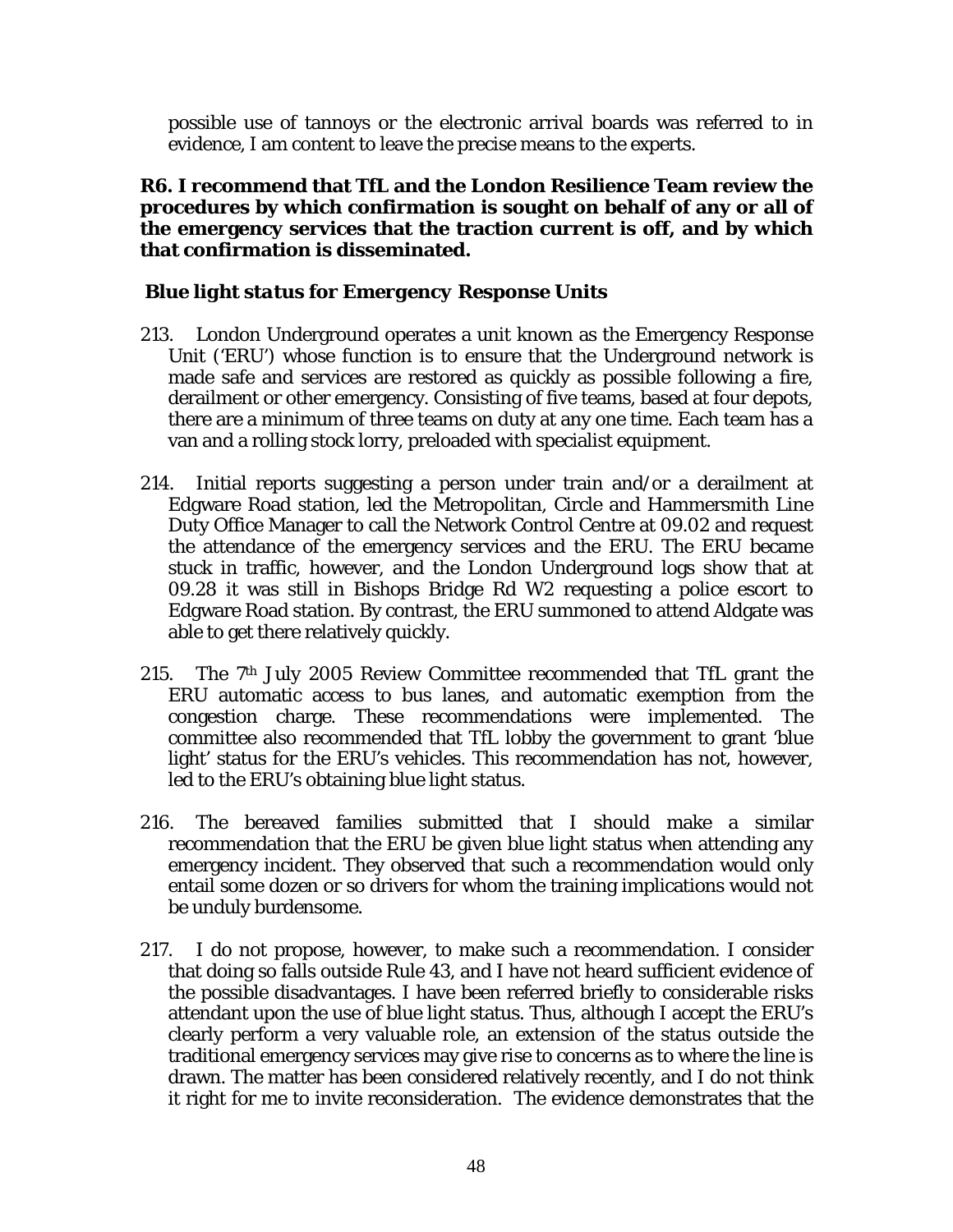police are prepared to provide escorts to the ERU when necessary, and I trust that this will continue.

### *LFB Operational Discretion*

- 218. There is one last matter that has been specifically raised in connection with the attendance of the emergency services at London Underground stations, and it concerns the LFB. Difficulties were encountered by the first four-man LFB vehicle (a pump machine) at King's Cross. It arrived around 09.13 as part of a split attendance between King's Cross and, erroneously, 'Euston Square'. Yet its crew was forced to wait until a second appliance had arrived at King's Cross before they were able to use breathing apparatus and thus fully deploy into the tunnels. The second appliance (a pump ladder) did not arrive until 09.42, the delay, acknowledged by the LFB, being brought about by confusion as to the location of the incident.
- 219. The predicament facing the first crew at King's Cross mirrored that faced by their colleagues at Aldgate (see above) who sought confirmation the current was off, namely the need to balance the understandable and human urge to get involved in a rescue mission against a proper assessment of the risks involved. In light of the protocols on the use of breathing apparatus and the practical reality that a single first attending crew will effectively never be able to deploy underground where there is a risk of a fire until further resources arrive, questions were raised as to whether, in striking that balance, fire-fighters are permitted a sufficient degree of individual discretion.
- 220. Neither the LFB nor its employees should be unfairly criticised for adhering to policies and protocols. Although criticism of the over zealous interpretation of "Health and Safety" legislation may often be justified, the invaluable role the legislation has played, when properly interpreted, in protecting workers from injury, disease and death should not be forgotten.
- 221. Any employer, let alone an employer which regularly sends its employees into dangerous situations, has clearly defined duties in law. The LFB must take care to keep its fire-fighters reasonably safe, balancing properly the interests of its crews with the interests of those who require rescuing. The LFB would be in breach of its duty, for example, if having discovered the dangers of deploying a two person crew in breathing apparatus it failed to provide a protocol to ensure proper back up. Arguably, the LFB would be failing in its duty if it failed to train its officers in risk assessment or its fire-fighters to follow orders. If a fire officer allowed individual fire-fighters to follow their instincts and rush into a dangerous situation, ill prepared and ill equipped without proper back up, and lives were saved, no public criticism would follow. However, if the officer did the same and someone died, the officer or their organisation could find themselves in the dock facing criminal charges or in a civil court facing a claim for damages. As one LFB witness put it rather ruefully: 'it all depends on the result'.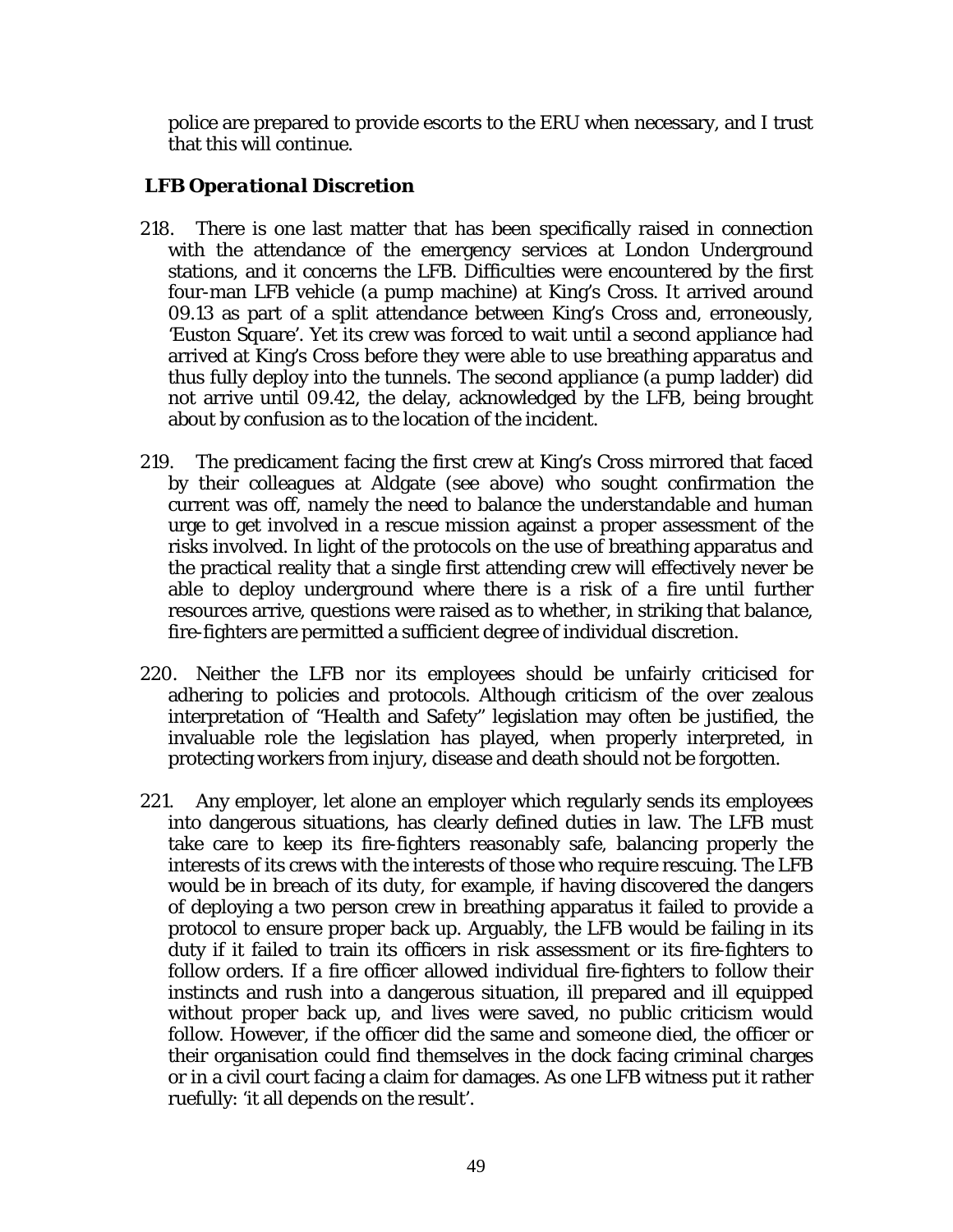- 222. The answer to this problem seems to lie in the use of judgement, common sense and what the LFB call "dynamic risk assessments". I emphasise the word "dynamic". In this context, the use of the word "dynamic" is a reflection of the fact that the situation confronting a fire officer may change from minute to minute, second to second. Risk assessments and decisions may have to be revisited as protocols are overtaken by events.
- 223. At King's Cross, for example, given the situation confronting the first LFB crew on scene, the decision to deploy men in breathing apparatus, at the time it was taken, was an entirely reasonable one. It was also entirely reasonable for the LFB to insist that a back up crew should be available before crews wearing breathing apparatus, with limited oxygen supplies, were sent into a danger zone. The necessary back up was requested very swiftly. Unfortunately the problems of the day meant the back up crew did not arrive until nearly an hour after the bomb had exploded.
- 224. I understand the argument that the first crew could have been permitted to descend to platform level earlier than they were (a little while before the second crew arrived). There were no signs of fire on the platform and many passengers, staff and other emergency responders were plainly able to breathe the air. Thus, it must have become apparent fairly quickly that "the danger zone" was not at platform level and arguably the decision on breathing apparatus could have been re-visited a little sooner than it was. As it happens, the evidence does not suggest the delay in sending fire crew to the platform had any or any significant impact upon the rescue mission.
- 225. However, any delay in the LFB's response at King's Cross was not caused by the breathing apparatus protocol itself or by any lack of operational discretion. It was caused by the late arrival of the second crew and the speed at which the decision to deploy men in breathing apparatus was changed.
- 226. Given the improvements made to communications and the use of unique reference points which should prevent delay in future, there is no reason to suppose that there are any systemic problems which persist in that regard.
- 227. As far as the revisiting of the decision to use breathing apparatus is concerned, the LFB reviews its policies and procedures on a regular basis in the light of operational experience. I am confident it also reviews its training. I would hope that employees are reminded that protocols are designed to save lives. Depending on the dynamics of the situation, which may change rapidly, protocols may be approached with a degree of flexibility, without putting fire crews unnecessarily at risk.
- 228. I do not, therefore, propose to make any recommendations in this regard. Even if this were a matter that fell within Rule 43, it would not be right for me to express any views on the way in which the LFB approaches assessment of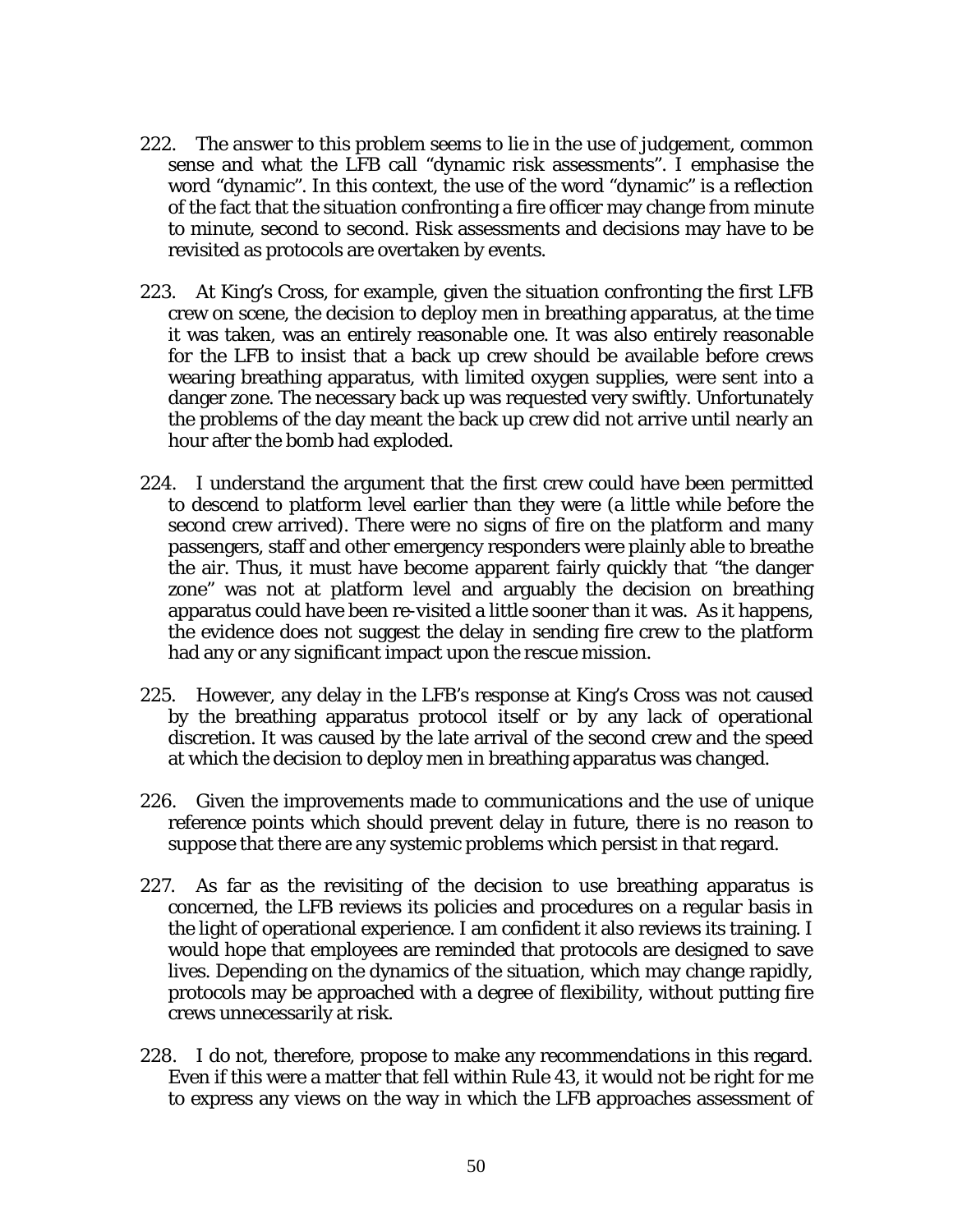operational risks and discharges its health and safety obligations. These are matters for it to determine, provided that its policies and procedures do not unnecessarily restrict the discretion of officers on the ground, which I am assured they do not.

### *First Aid Boxes and Specialist Stretchers*

- 229. I have already referred to evidence of the resourcefulness and quick thinking of those passengers who endeavoured to use improvised tourniquets and makeshift bandages to treat the injured. Many of the witnesses referred to the desperate need for basic medical equipment in the bombed carriages. I also heard graphic evidence of how emergency personnel, in particular the fire-fighters, used boards, blankets, sheets and even pieces of metal to carry the injured and the dying. This was an incredibly difficult task given the treacherous nature of the devastated carriages, the conditions underfoot in the tunnels, and the steepness of the escalators and stairs. Some resorted to carrying passengers in their arms up the escalators and stairs. At Russell Square, that meant a very long climb up the narrow spiral staircase. I do not address here the issue of how medical equipment ran out after the arrival of medical personnel.
- 230. Although first aid kits were provided in every station, in the station supervisor's office or station control room, and some stations had more than one such kit, there were no first aid kits on trains. In addition, although each station had at least one stretcher, and a number of them stocked carry sheets, there was no provision for the supply of stretchers in a multi-casualty incident. Some members of London Underground expressed the view that the first aid boxes were poorly stocked, or that they were badly located and difficult to find.
- 231. The  $7<sup>th</sup>$  July 2005 Review Committee made certain recommendations, at numbers 25 and 26, in relation to the provision of first aid at stations, on trains and on buses, and these were acted upon by TfL. London Underground now stocks multi-casualty first aid kits at over one hundred locations, such as in stations, crew depots, and service control rooms, and the number of available defibrillators has also significantly increased. Furthermore, green emergency dressing packs have been put in place by the Department of Health at key main line rail terminals and at a substantial number of underground stations. These are designed to be made available quickly for use by the injured themselves, by bystanders and survivors or by first-aiders, and contain large numbers of dressings, gloves, scissors etc. Lastly, standing arrangements are now in place for even larger dressing packs to be brought by the LAS in equipment 'pods' to the scene of a major incident. The LAS also has equipment for use by its own personnel in its ambulances and response units, as well as additional oxygen, masks, dressings, torches, stretchers, lighting and other equipment in four Emergency Support Vehicles.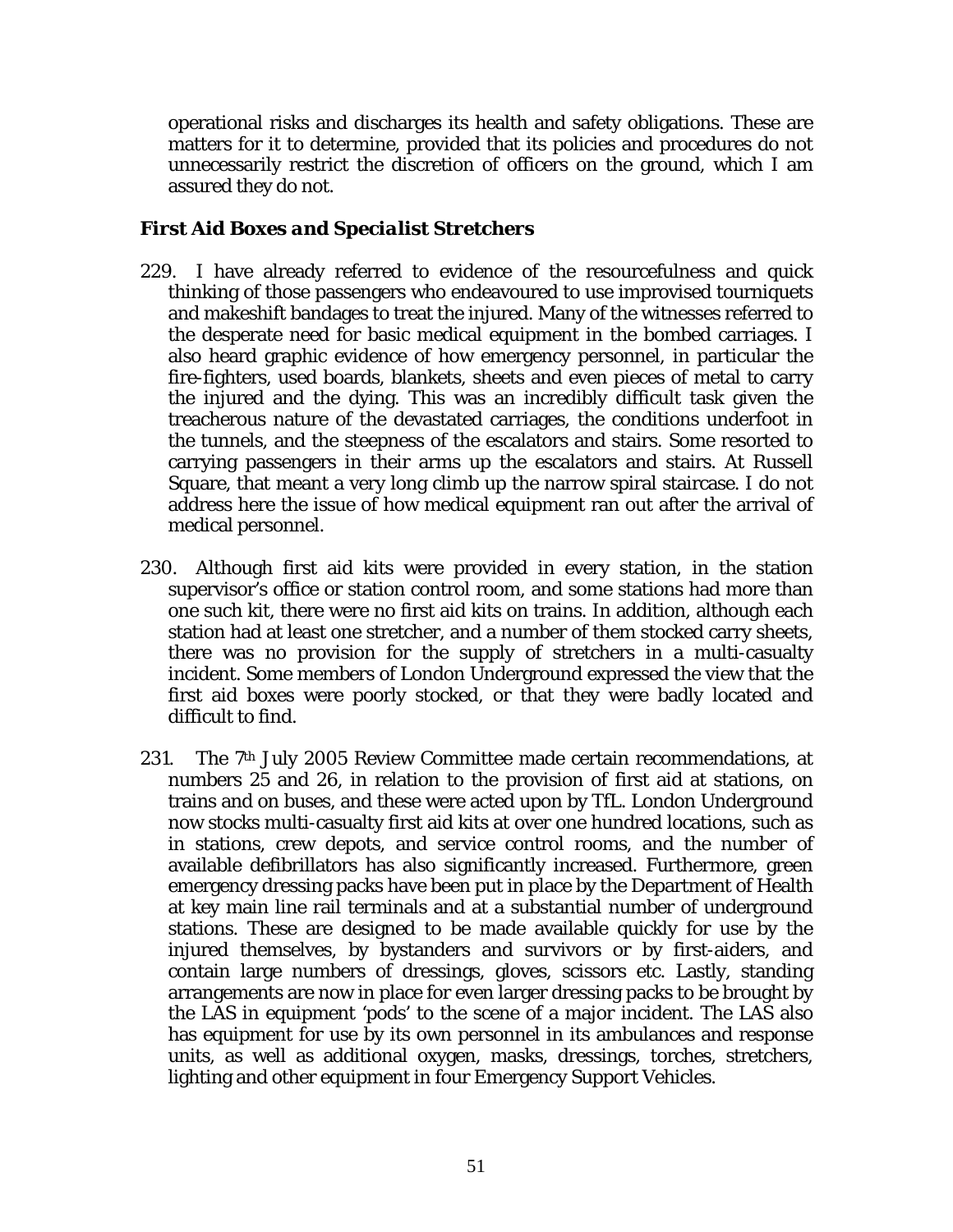- 232. However, there remain, for reasons connected to the difficulty in finding space for them, and because of the risk of vandalism and lack of hygiene, no first aid kits on trains. There is none even in the driver's cab where there is already an emergency pod containing carry sheets, a torch and emergency train related equipment. London Underground expressed concern that if first aid kits are provided in the driver's cab, not only will they not be generally accessible, but that there will be an unrealistic expectation that the drivers are fully medically trained to use them.
- 233. I accept that assistance and medical aid is better provided in a station and by the suitably qualified; so that, in the event of a medical emergency on a train in a tunnel, it is preferable that the train continues to where such aid can more readily be given. Further, there is plainly a limit on the amount of medical equipment that could sensibly be carried on a train. It is not feasible for multi-casualty first aid kits to be installed, for example, and the introduction of the CONNECT and AIRWAVE radio systems means that is more likely that medical equipment can more readily be brought underground.
- 234. Nevertheless, I am concerned that there remains an absence of first aid kits on trains, perhaps in locked cabinets that can be opened by the driver in the event of an emergency. The evidence demonstrated that it took a considerable time for medical personnel and fire-fighters to reach the carriages in such numbers and with sufficient equipment so as to be able to start treating the injured. In the event of a derailment, collision or other emergency in a tunnel, it may simply not be possible for emergency responders to get rapidly to the train with the station-based equipment that is now readily available.
- 235. Passengers should, in my view, have access if at all possible to basic medical dressings and tourniquets so that, perhaps, lives can be saved whilst they wait for the emergency services to arrive. London Underground has assured me that the matter will be reviewed again. I welcome that assurance, and so recommend.
- 236. In relation to the provision of stretchers, some concern was expressed by a number of responders as to whether the stretchers now provided by London Underground (standard and 'scoop' stretchers) are suitable for the particularly difficult conditions likely to be encountered in any major incident in the underground system. I note, however, that following a review of its emergency equipment in November 2006 London Underground replaced all its old stretchers, and they state that the new stretchers are easier to use and more manoeuvrable. This is a technical issue, and not one in relation to which I should be overly prescriptive. It is, nevertheless, an issue that requires reexamination.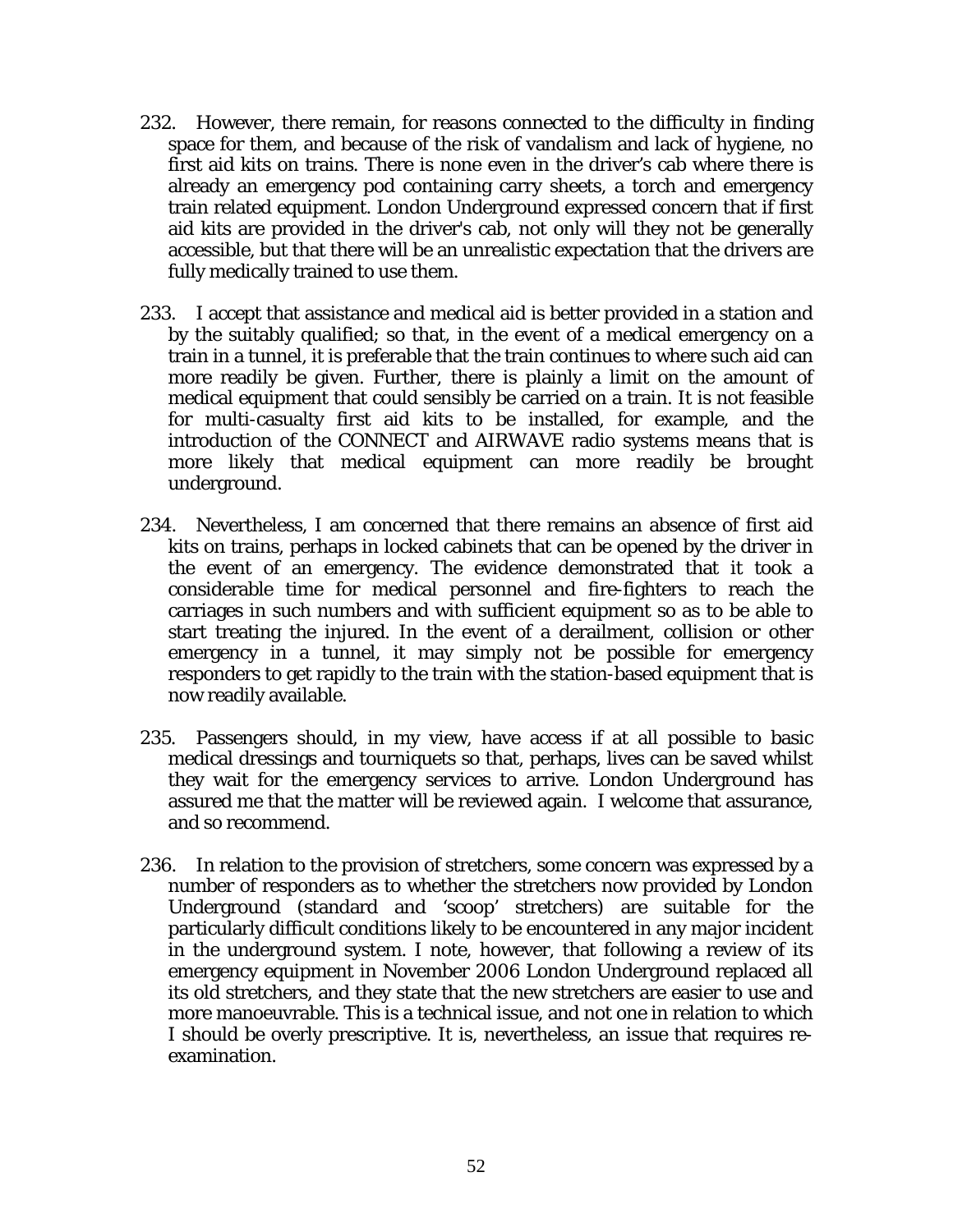**R7. I recommend that TfL (i) reconsider whether it is practicable to provide first aid equipment on underground trains, either in the driver's cab or at some other suitable location, and (ii) carry out a further review of station stretchers to confirm whether they are suitable for use on both stations and trains** 

### *Triage*

- 237. Triage is the process by which patients in mass casualty incidents are assessed by their medical condition in order to ensure that the maximum medical benefit is provided to the greatest number of patients. In essence, where the number of casualties exceeds the number of medical staff available, the process is designed to try and do 'the most for the most'. It is important to emphasise that the process is not appropriate, and is not applied, where there are individual or small numbers of patients, and medical resources can be directed at each patient simultaneously.
- 238. The process, which is set out in the LAS Major Incident Plan, relies upon the use of an algorithm (the triage sieve) and is necessarily rapid. It focuses on robust signs of life (for example breathing, rather than the presence of a pulse) and is designed to distinguish between the dead, Priority 1 (immediate), Priority 2 (urgent) and Priority 3 (delayed/walking wounded). In 2005 the first ambulance crew or responder on the scene of a multiple casualty incident was obliged to ensure that the role of 'primary triage officer' or 'bronze triage' was assigned to commence the triage sieve (which may have to done more than once), and that was usually a member of the second ambulance crew. Under the current process, two paramedics will now usually be assigned to be 'bronze triage'.
- 239. A determination that a casualty is dead is dependent upon a finding that, despite there being an open airway, there is nevertheless no breathing. Once the casualty has been triaged, a triage card is attached which indicates either that the casualty is dead (a white or a black card is used) or, if alive, the priority (P1 is red, P2 is yellow and P3 is green). Then, on the arrival of further resources, patients can be subject to a more refined triage, known as the 'triage sort', based upon respiratory rate, systolic blood pressure and the Glasgow Coma Scale, either in situ or having been moved to a place of safety, such as a casualty clearing station.
- 240. The rapidity of the triage process does not encourage treatment. Nevertheless, the 'action card', or aide-memoire, designed for use by primary triage officers in 2005 made clear that, in addition to carrying a triage pouch that contained the triage cards, the medic should also have 'a selection of dressings' and devices for keeping the airway open. The action card also made clear that the medic should put an unconscious patient into the recovery position and provide 'basic airway management'. If a patient is bleeding profusely externally, a dressing should be applied. This could be done either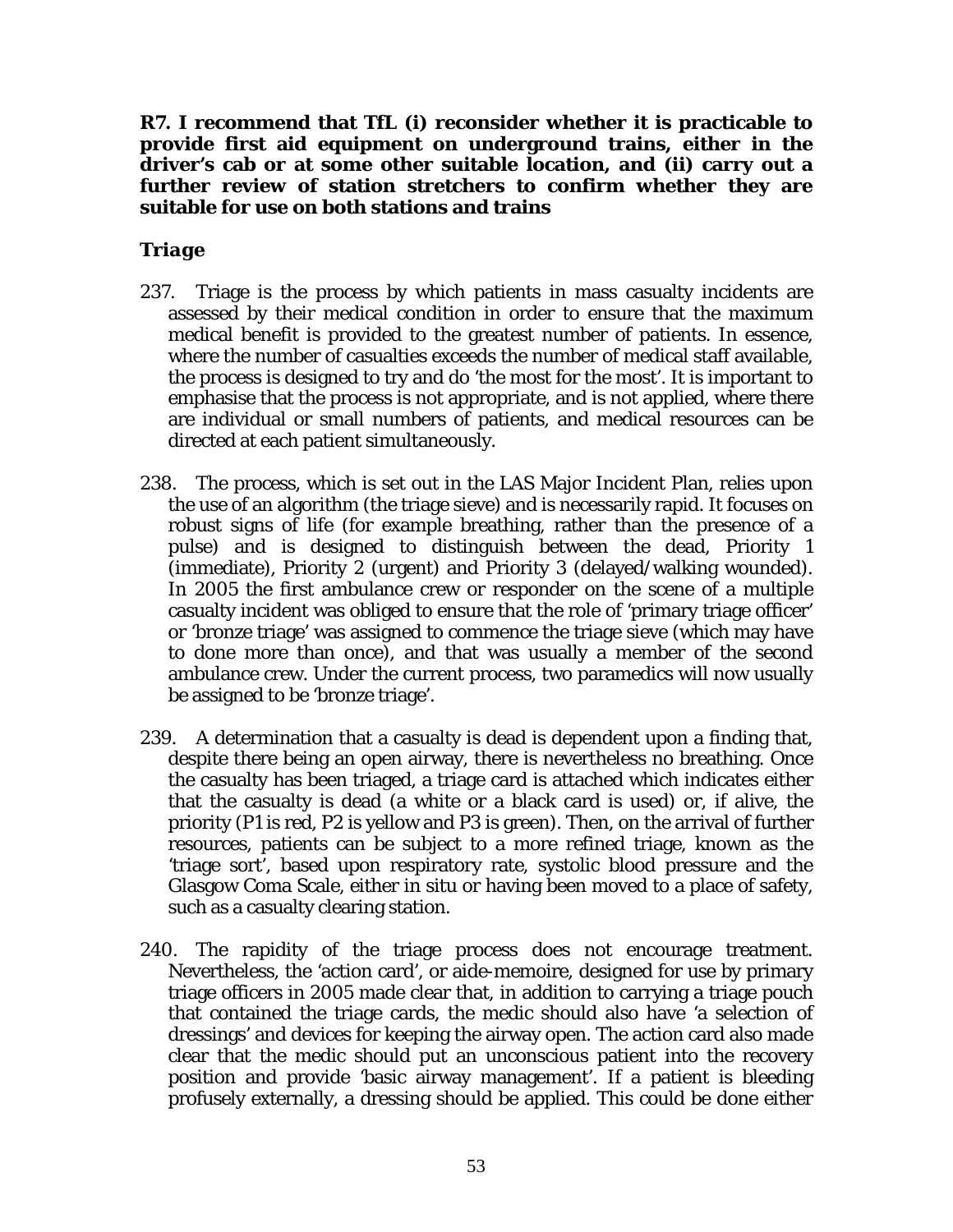by the medic, by the patient or perhaps by a survivor. Accordingly, it was expected that some medical treatment could be speedily, if briefly, applied. That remains the position today.

- 241. Nevertheless, there was evidence that one of the paramedics at King's Cross, who carried out the vital role of bronze triage in the carriage, left his equipment bags, consisting of his paramedic and oxygen bags, and his defibrillator, on the platform. He did this partly so that other crews could use the equipment as they came down, and partly to prevent himself from being drawn into the treatment of patients. He was not alone in this. Another paramedic at Aldgate did likewise. It is not appropriate for me to criticise their individual actions and I would not do so even if I could. They performed an invaluable role. There is, however, evidence of a general sense on the part of some paramedics that triaging medics should not become involved in the treatment of casualties. This was reflected in the way in which some paramedics did not take their equipment all the way into the carriages.
- 242. The Medical Director of the LAS gave evidence, as did the Medical Director of the LAA, that it is useful to have equipment to hand, either for very basic treatment of casualties during triage, or for more substantial treatment once the triage process is finished, or for allowing others on the scene to use the equipment, and because it might be unwise to become separated from the equipment lest the back up treating clinicians do not arrive or are delayed, as was the case in some instances. This is an important issue because concerns were expressed in the course of evidence that some casualties were not treated by the paramedics who were triaging them. Moreover, at Aldgate station there appeared to be a gap between the completion of the triage process in the bombed carriage, and the arrival of sufficient paramedics to treat the injured. Any lack of equipment at that stage could have been particularly significant.
- 243. The bereaved families submitted that I should make a recommendation in relation to the training that is given on this issue. It is fair to say that there is no evidence at all that any casualty suffered, let alone died, on 7/7 from a lack of basic treatment during the triage process or afterwards. I acknowledge that the risk may be reduced by the fact that the LAS has now put in place a predetermined attendance to any major incident so that there is now less chance of treating clinicians not being immediately available to provide fuller treatment following triage. However, the evidence about paramedics believing they should leave equipment behind does cause me concern that circumstances exist which might case a risk of death to occur in the future. Accordingly, I consider it appropriate to encourage the LAS to make it plain in its training that triage does not preclude immediate or basic medical intervention (as made clear by Action Card 4), or the taking of equipment to those casualties in need of triage. To ensure consistency of approach, there should be a proper liaison in this regard with the London Air Ambulance.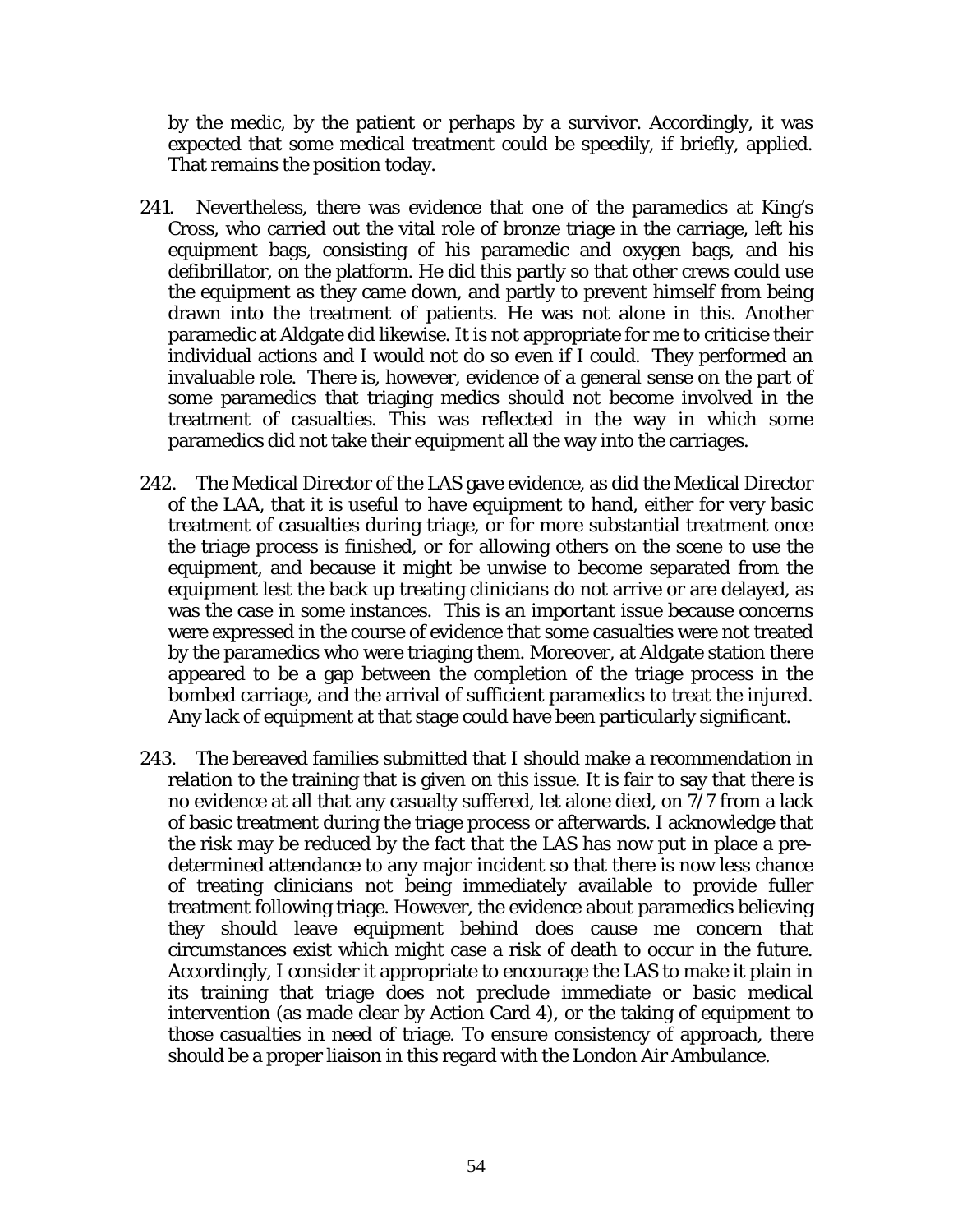#### **R8. I recommend that the LAS, together with the Barts and London NHS Trust (on behalf of the LAA) review existing training in relation to multi casualty triage (ie the process of triage sieve) in particular with respect to the role of basic medical intervention.**

- 244. Concerns were also raised in two others areas. First, whether triage cards were properly used to record the administration of drugs and, second, whether the triage algorithm attaches undue weight to the absence of breathing.
- 245. In relation to the former, the administration of drugs, particularly in the bombed carriage in the southbound Piccadilly line tunnel, does not appear to have been recorded on the relevant triage cards. Indeed paramedics were unable to recall even whether two particular casualties who were treated had triage cards attached at all. In the extremely cramped, ill-lit and dangerous conditions in which the paramedics, emergency medical technicians and doctors were working, such a recording would have been quite impossible. In any event, liaison between the paramedics and doctors at the scene was such that there appears to have been no confusion whatsoever on their part as to what had already been administered.
- 246. I accept that, in theory, the recording of the administration of any drugs at any stage is to be encouraged, and I observe that there is room on the triage card for such a notation as part of secondary assessment, i.e. at the triage sort stage. However, I consider it would not be right for me to recommend that the administration of drugs must be recorded at all times. The scene of a major multi casualty incident is highly likely to be confused and chaotic, and it may simply not be possible. Moreover, I am not persuaded that the absence of notation is such as to give rise to a risk of death in the future. However, I note that the LAS in its response to submissions on Rule 43 has agreed to look at this issue, and to implement a policy of recording the administration of drugs on the triage cards. I am content to leave it at that.
- 247. In relation to the latter issue, I do not consider that it would be right to make any recommendation in relation to the triage sieve algorithm. The emphasis on the absence of breathing, as opposed to the absence of a pulse, which is more difficult to detect, seems to me to be entirely rational. Further, the LAS is best placed to decide which factors should be taken into account in assessing any casualty during triage and in thereafter determining the appropriate priority to be allocated.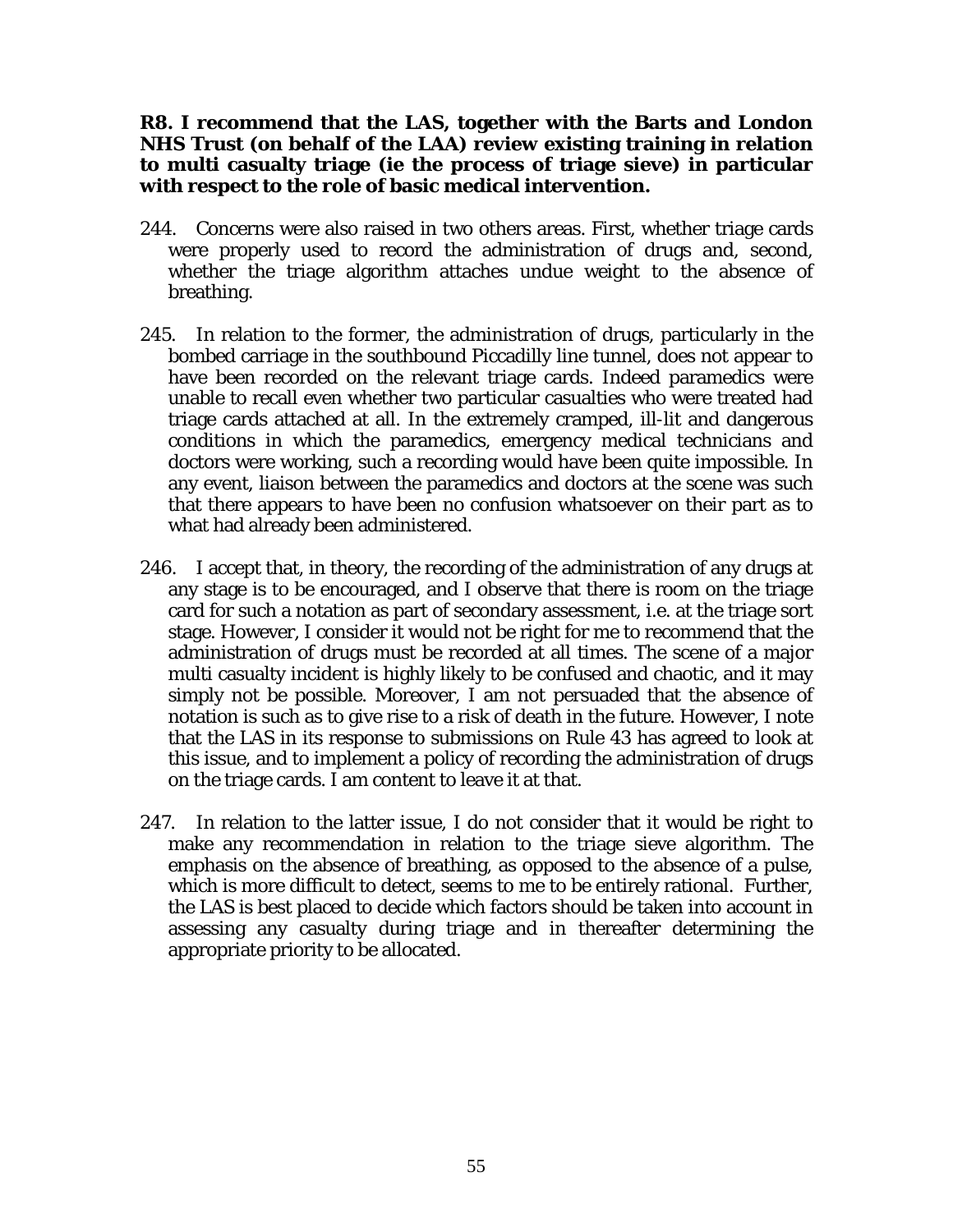#### *Other Medical issues*

- 248. The bereaved families suggested that the issue of whether paramedics should, or should not, carry their equipment to the place where they might expect to have to perform primary triage might be resolved by the establishment of a protocol providing for the setting up of forward equipment dumps.
- 249. I have addressed this issue above in the context of the related issue of whether paramedics should keep their equipment with them for the purposes of providing basic medical attention. I do not consider the question of forward equipment dumps arises for separate consideration in light of the view that I have taken. This is not a matter for Rule 43 in any event.
- 250. In the course of the proceedings I heard evidence of how there have been very significant advances in military trauma care, particularly in relation to trauma caused by bombs and bullets, as a result of the experiences of the armed forces in Iraq and Afghanistan. Some of that knowledge is now reflected in civilian health care and emergency response, although it is important to emphasise how different the wounding mechanisms are in the military sphere from the usual type of trauma encountered in the civilian environment.
- 251. Whereas the well established protocol for the examination and assessment of a casualty is 'ABC', that is to say, Airway, Breathing, Circulation, recently there has been an increased understanding of the need for 'CABC', namely Control, Airway, Breathing, Circulation, where there is a risk of catastrophic haemorrhage resulting from explosive-related penetrative injury. 'Control' denotes the overriding immediate need to control major bleeding.
- 252. I have been invited to make a recommendation in relation to the training of civilian paramedics in connection with bomb blast trauma. I consider that any such recommendation is not now necessary. The evidence established that training in relation to bomb-blast and catastrophic haemorrhage injuries is now included within the basic paramedic training course and within the current refresher training for paramedics and emergency medical technicians (which takes about five days per year). The increased understanding is also reflected in the greater knowledge, and use, in the civilian environment, of combat application tourniquets, which were introduced by the LAS in 2008 to 2009 following a 2007 Inquiry into trauma deaths.

### *Covering of bodies*

253. Some bereaved families also raised concerns about whether there are processes in place for triaging, and then confirming that life is extinct, in respect of casualties whose bodies have already been covered prior to the attendance of the LAS. This is an issue of particular sensitivity, and is derived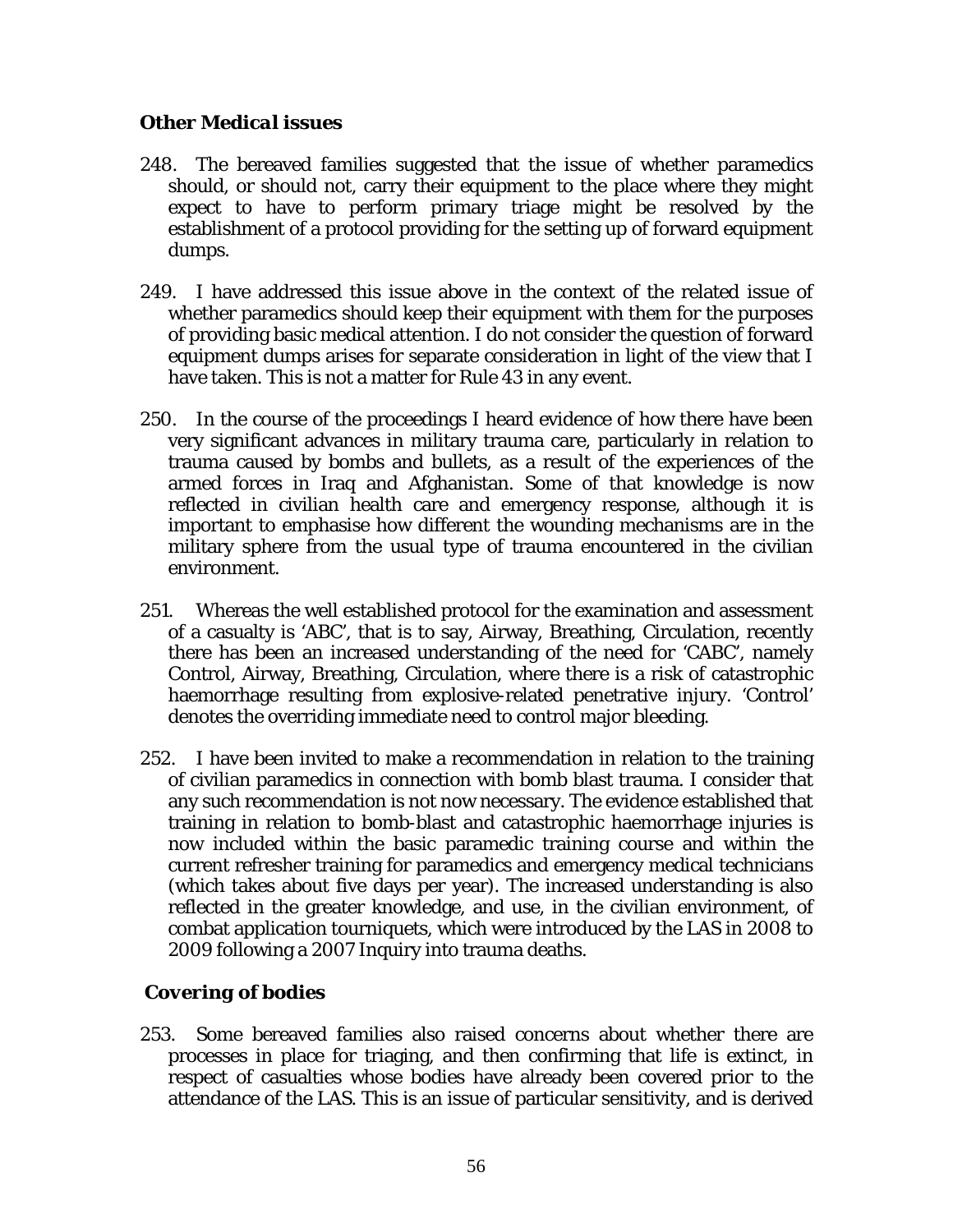from the fear that has been expressed by one bereaved family that their loved one may have been covered by a blanket although not dead.

254. Although I sympathise with the concern that has been expressed, this is not a matter that falls within Rule 43, and I can make no recommendation. I do understand, however, that the LAS is prepared to consider amending its documentation and training on this issue with a view to meeting the families' concerns , and I welcome their approach.

#### *Invasive post-mortems*

255. I have already dealt with this intensely sensitive issue in my introductory remarks. This was an extraordinarily difficult decision, which has not been explored at all in the course of the evidence because it is outside the scope I set for these proceedings. In the absence of any evidence, indeed of any proper basis for this matter to fall within Rule 43, it would not be right for me to make a recommendation.

#### *LAA ('HEMS')/Medical Emergency Response Incident Teams ('MERIT')*

- 256. I have already acknowledged the integral role played by LAA on 7/7. In short, the vast experience and considerable skills of those trained in prehospital care played a significant role in saving lives and limbs on 7/7. LAA is a registered charity that was formed in 1988. Its primary purpose is to support the statutory emergency services by delivering a senior doctor and paramedic, with expertise and experience in trauma, to patients with severe injuries.
- 257. Medical Emergency Response Incident Teams ('MERIT') also reflect the increased recognition of the desirability of having experienced clinicians at the scene of major incidents. Historically, hospitals were required to make available doctors or nurses to attend major incidents, known as mobile medical teams. However guidance issued by the Department of Health now requires the national provision of MERIT to replace the mobile medical teams. In London, the LAS's role in the delivery of MERIT is carried out by LAA. I will return to this further below in considering the funding of these services.
- 258. The specialist skills provided by the physicians who participate in LAA and who participate in MERIT are the exception rather than the rule. Pre-hospital care is not yet recognised as a sub-specialty in the United Kingdom, whereas it is in the United States and other countries. Recognition of pre-hospital care as a sub-specialty is likely to have a number of benefits. Practically, it should increase the training, knowledge and numbers of physicians both at a senior and junior level with relevant expertise. It is likely to benefit the care of patients at major incident scenarios or other traumatic incidents.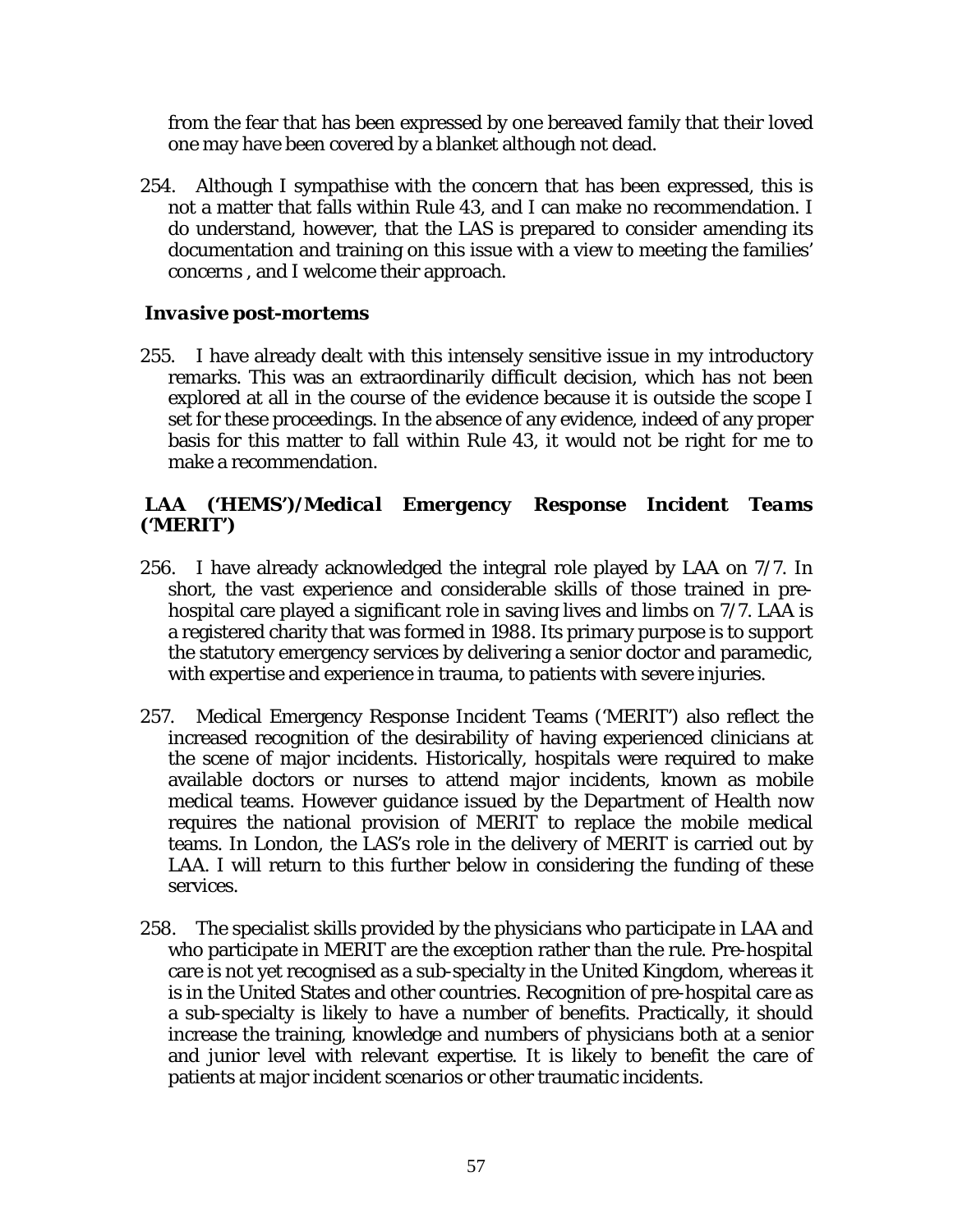- 259. The decision to achieve accreditation rests with the General Medical Council, and an application to secure accreditation is currently underway. Phase one of the application process has been cleared and, although there have been some stumbling blocks at phase two, it is intended that a resubmitted application should be made very shortly (if it has not already been done so). There is optimism that stage two will also then be passed. There is then a third and final stage to be cleared.
- 260. There is considerable support amongst the medical community for accreditation of pre-hospital care as a sub-specialty. The application before the General Medical Council is supported by the College of Surgeons of London, the College of Surgeons of Edinburgh, the College of Emergency Medicine and the Royal College of Anaesthetists.
- 261. The pre-conditions for making a Rule 43 recommendation on accreditation are not, however, met. In any event, it seems to me that accreditation of sub-specialties is properly entrusted to the General Medical Council, which is best placed to assess the merits of any application so as to ensure that if accreditation is achieved, it succeeds in improving medical care. Nevertheless I wish to lend my support to this application and hope that accreditation of pre-hospital care as a sub-speciality will be achieved in the near future.
- 262. Similarly, it was submitted that I should recommend that the Department of Health consider making available funding for research in respect of emergency preparedness for London. I do not propose to do so for two reasons. First, it seems to me that when pre-hospital care is recognised as a sub-specialty, academic research is likely to follow in any event. Second, for reasons set out below, I consider that any additional available monies would be better spent in ensuring that London has an adequate emergency medical care capability.

#### *Formal Recognition of MERIT & public funding for LAA*

- 263. I have grouped the above two matters together, because I consider that in truth they both reflect the same fundamental and important issue: namely, ensuring that London has a properly funded emergency medical care capability of the type provided by LAA and by MERIT.
- 264. It was, as I have mentioned, pure chance that on the morning of the bombings, LAA had twenty seven physicians and paramedics at its disposal to attend the various bomb scenes. It seems that a significant limitation upon LAA is funding. Although the National Health Service and corporate donors provide funding, there remains a deficit of approximately £1,000,000 that needs to be raised from other sources. The evidence was that achieving these additional monies is an 'uphill struggle'. A number of the doctors, who are senior physicians, volunteer their services and the LAS seconds the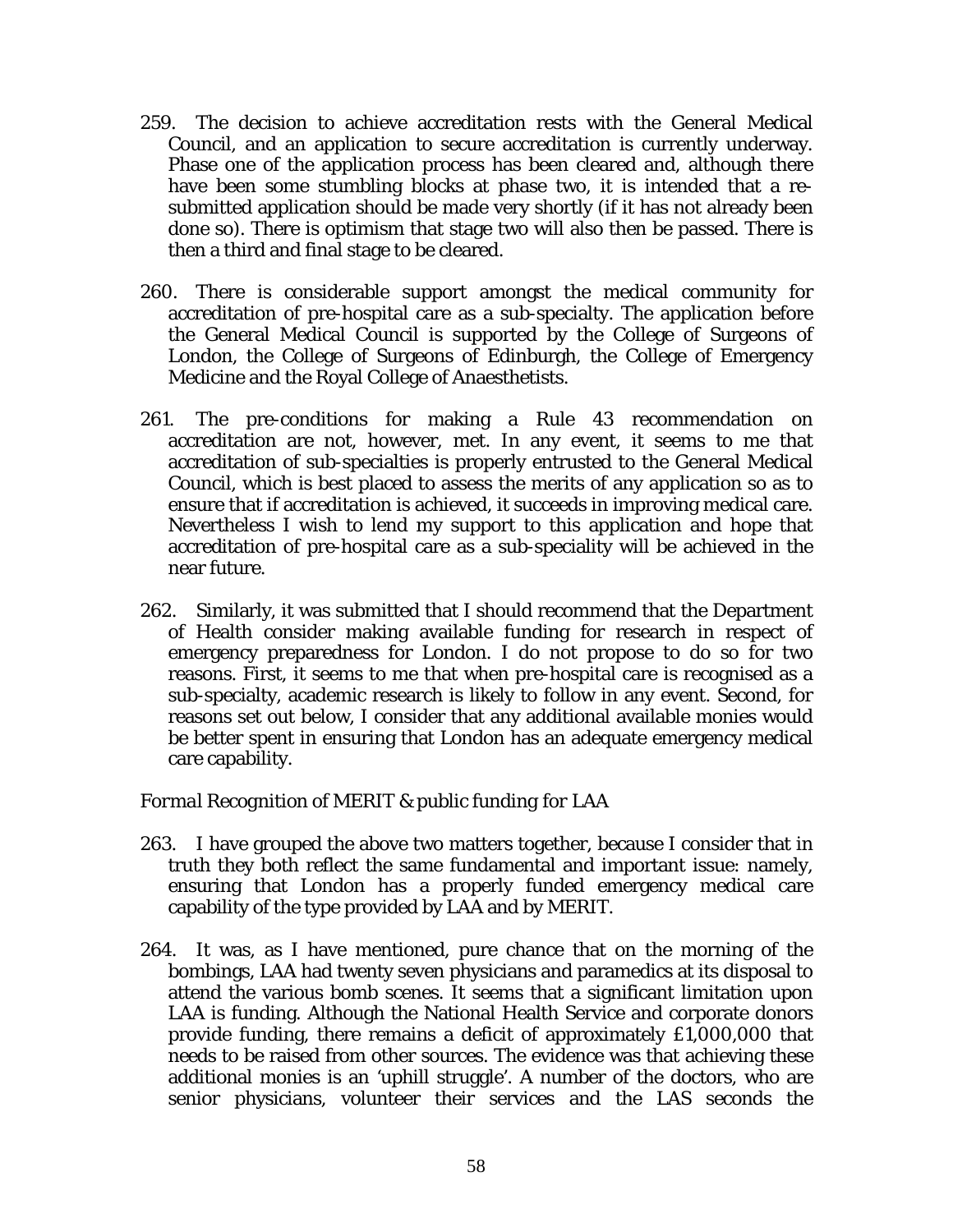paramedics. If, however, such funding were to be achieved, the LAA could then support one team of one doctor and one paramedic on duty in any 24 hour period. That team would then that have at its disposal a single helicopter and five fast response vehicles.

- 265. Despite current financial constraints, LAA has, since its formation, provided an invaluable service to the capital. It has been deployed to numerous major incidents in London including not only the London Bombings, but also the Bishopsgate and Aldwych terrorist attacks as well as the Southall, Paddington and Potters Bar rail crashes. In addition to major incidents, LAA attends on average seven to eight calls per day where its specialist skills are required. In 2009 LAA attended 672 road traffic accidents, 377 falls from heights, 349 stabbings and 69 shootings. However, given its precious resources, LAA, in conjunction with the LAS, has to tailor its attendance to ensure its specialist skills are deployed where they are most needed.
- 266. The coincidental additional resources available to LAA on 7/7 has led me to consider what might have been the position had only one team been available to deploy. Which of these terrible scenes would have had the benefit of their expertise, and which would have been deprived of the specialist skills provided? Would there have been other physicians readily available with the necessary equipment to tend to the injured as well as administering desperately needed pain relief? In the absence of an attending LAA team, who would have filled the post of Medical Incident Officer (the 'Silver Doctor') who has overall medical responsibility at the scene? Whilst the 6<sup>th</sup> and 7<sup>th</sup> Edition of the LESLP Manual provides that the Medical Incident Officer is usually taken to the scene by an Ambulance Service vehicle and that mobilisation of the Medical Incident Officer is the sole responsibility of the Ambulance Service, on 7/7 the post of the Medical Incident Officers at Aldgate, Edgware Road, King's Cross, Russell Square and Tavistock Square was held by LAA personnel.
- 267. I have been informed by the medical director of LAA that plans have been submitted since 7/7 to a number of emergency planning and health care delivery bodies (such as the Strategic Health Authority, London Trauma Office and London Emergency Planning Office) for LAA to have its capability to respond to major incidents enhanced. The response to such proposals has been limited.
- 268. The Department of Health's requirement for MERIT to be available nationally has furthered the emergency medical care provided in the capital in conjunction with the service provided by LAA. However, the evidence indicates that there are also financial limitations that restrict the MERIT resources that can be deployed. I understand that to provide a 24-hour MERIT capability in London, a plan has been proposed whereby physicians will receive an annual retainer (currently proposed to be £1,000) to undertake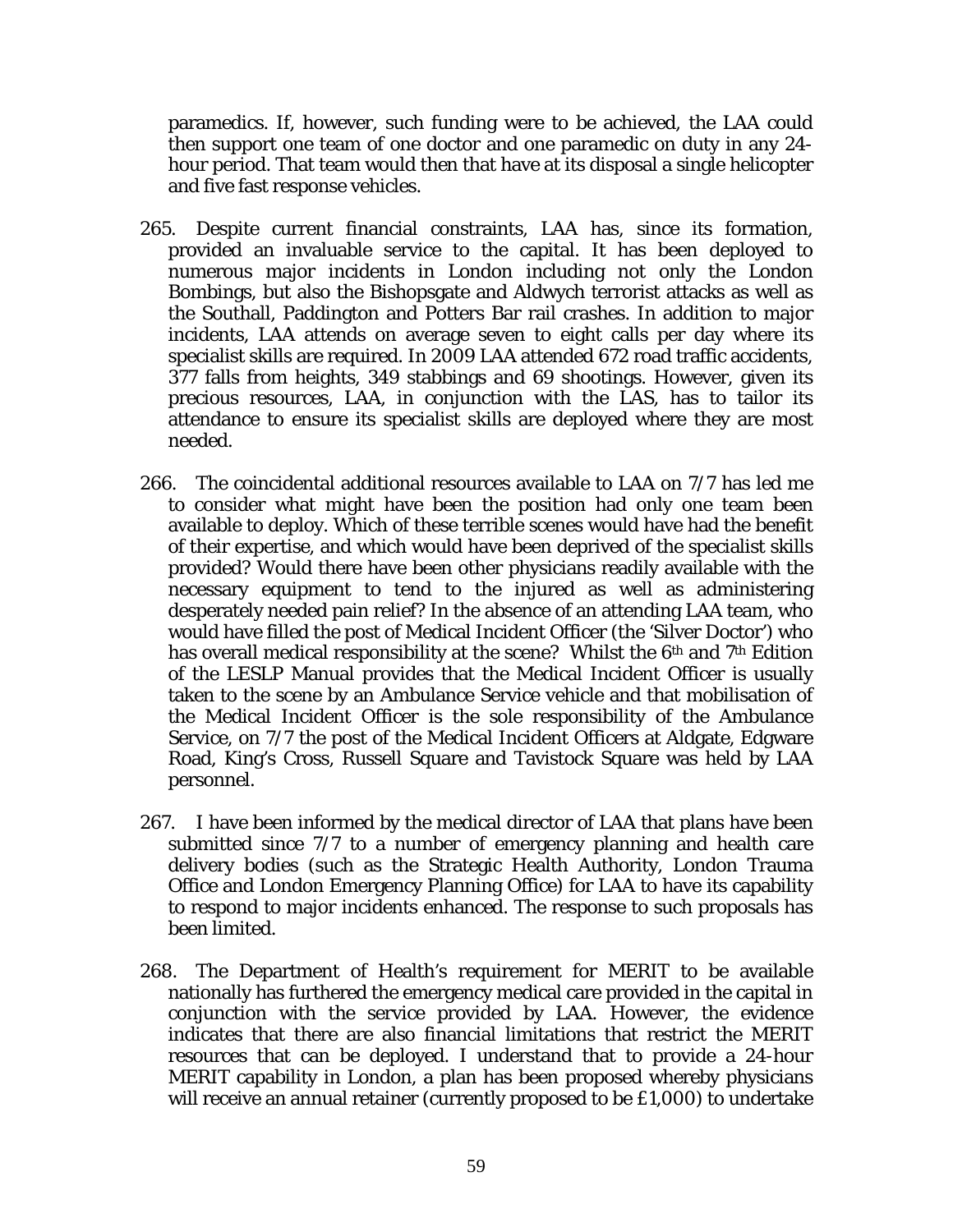on-call duties during the year. It remains to be seen whether this proposal will be accepted and implemented.

- 269. The evidence therefore appears to be that, should London suffer another major incident, it is likely that LAA will only be able to deploy a single team to be backed up by a sole MERIT team to supplement the response. Should further resources be required, a system of volunteers is in place (such as by members of the British Association of Immediate Care). This falls woefully short of the response that LAA was able to muster on 7/7 and this gives me cause for grave concern.
- 270. I am concerned that London, a major global capital, host to the Olympics in 2012 and a prime terrorist target should find itself dependent upon corporate funding and charitable donations, and upon professional volunteers giving up their limited free time in order to provide life-saving emergency medical care. It is equally concerning that the capability to provide such care is limited. I consider that an increased yet proportionate capability is required. It is for others to assess how that emergency medical care should be provided and whether funds are available. I am acutely conscious of the constraints on public resources and the competing demands. However, if at all possible, emergency medical care for London needs to be properly funded.

#### **R9. I recommend that the Department of Health, the Mayor of London, the London Resilience Team and any other relevant bodies review the emergency medical care of the type provided by LAA and MERIT and, in particular (i) its capability and (ii) its funding.**

#### *LAA as Category 1 Responder*

- 271. Pursuant to section 2 of the Civil Contingencies Act 2004, those listed as Category 1 Responders have a duty, amongst other matters, to assess and maintain plans for the purpose of ensuring that if an emergency occurs the Category 1 Responder is able to perform its function to prevent it, reduce, control or mitigate its effects or take other actions in connection with the emergency. Category 1 Responders include BTP, COLP, the MPS, LAS and the LFB, all of whom fulfil their duties by directly contributing to LESLP and the Manual that it publishes. LAA is not a Category 1 Responder.
- 272. Some of the bereaved families submitted that I should recommend that LAA should be made a Category 1 Responder. To do so would require Ministers to exercise the formal powers of amendment under section 13 of the Civil Contingencies Act 2004. After careful consideration, I do not propose to make such a recommendation because this issue is outside the proper scope of Rule 43. Furthermore, I note that the list of those who are Category 1 Responders is primarily limited to local authorities, the emergency services and health bodies; LAA does not fall within these groupings.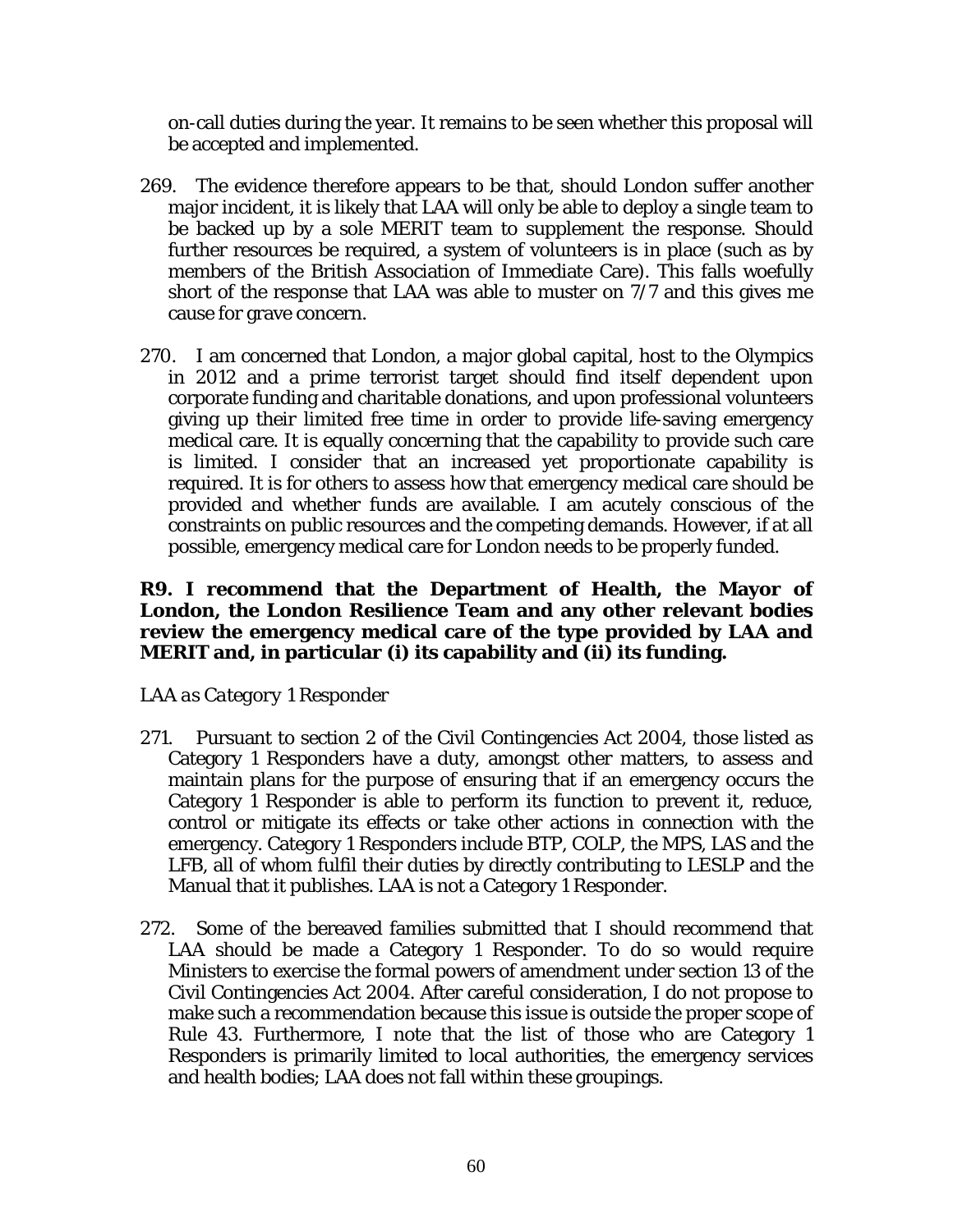- 273. However I was somewhat troubled by evidence of the extent to which LAA appears to have been excluded from the emergency planning process. In particular, the LAA, although referred to in the current LESLP Manual, has not been asked to consult formally on the forthcoming 8th Edition. Further, the reference in the  $6<sup>th</sup>$  and  $7<sup>th</sup>$  edition of the LESLP Manual to LAA somewhat belies their importance. They are mentioned under the chapter headed 'Helicopters' in which it is explained that LAA may be required to transfer casualties to hospital some distance from the scene or to attend any casualty requiring advance trauma life support. While both of these functions are, of course, accurate, the role of LAA on 7/7 was far more involved with, and integral to, the overall emergency response.
- 274. LAA has a valuable knowledge of major incidents as well as a high proportion (approximately 20% – 30%) of doctors with military backgrounds accustomed to working in war zones. Such expertise ensures that LAA is well placed to contribute to London's emergency planning. Although I understand that there is a close and productive relationship between the LAS and LAA, I consider it is desirable that the LESLP should consult LAA and thereby recognise and harness their expertise in the emergency planning process.

### *Retention of Documentation*

- 275. Throughout these proceedings I have received continuous support and cooperation from all of the organisations and agencies involved. This has been particularly apparent in the disclosure process, as a result of which I was provided with of thousands of documents.
- 276. While those representing some of the bereaved families rightly recognise the efforts of the organisations and agencies involved in these proceedings in complying with their disclosure obligations, I have nevertheless been asked to consider making detailed recommendations regarding the retention of documents relating to any future major incident, so that such documents can be collated, stored and then disclosed to any future inquiry.
- 277. Such a recommendation would fall far outside the proper scope of Rule 43. In any event, I do not consider that it would be appropriate to be prescriptive regarding record keeping and disclosure. All of the organisations and agencies before me were plainly aware of their obligations, and I am satisfied that they properly complied with them. In these circumstances a recommendation is neither warranted on the facts nor allowed by law.

### **Conclusion**

278. Given the exceptional circumstances of the case and the legitimate public interest in these inquest proceedings, I am today publishing this report, having previously obtained the agreement of the Lord Chancellor (to whom I am indebted), with whom a power to publish a Rule 43 lies under rule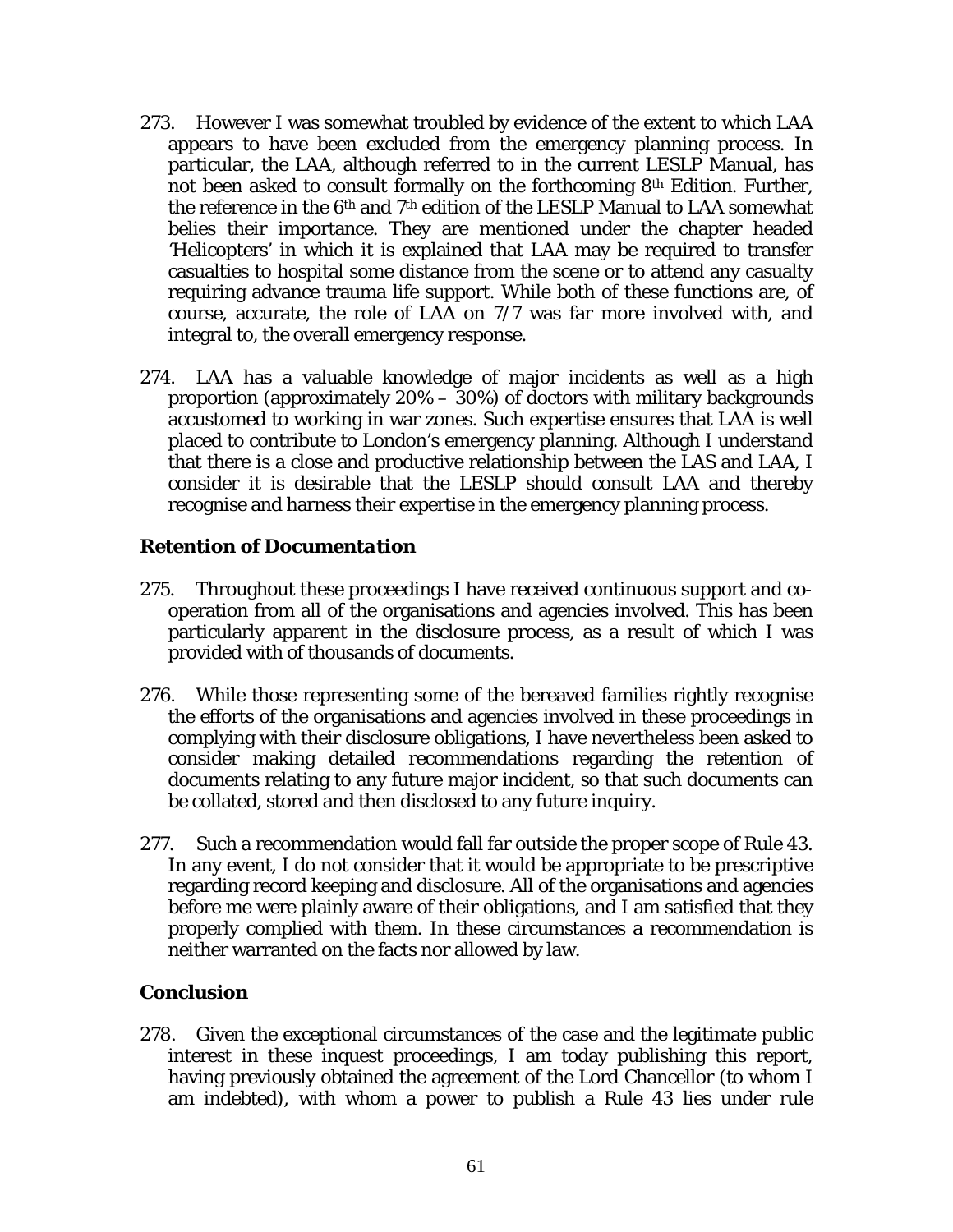$43A(3)(a)$ . I am also sending a copy of it to the persons identified and provided for in the Rules.

279. By virtue of Rule  $43A(1)$ , as a recipient of this report you must provide me with a written response to it, containing details of any action that has been taken or which you propose to take in response to those parts of this report that are addressed to you (as set out in Annex B), or an explanation as to why no such action is proposed. This has to be provided to me within 56 days beginning with the day on which this report is sent. If you wish to request longer than this period to respond, you should write to me requesting an extension of time and giving reasons, as soon as possible.

Yours sincerely

The Rt. Hon Lady Justice Hallett DBE

cc.

Interested Persons Prime Minister Lord Chancellor & Secretary of State for Justice Secretary of State for Transport Secretary of State for Communities & Local Government Clerk to the Intelligence & Security Committee Greater London Authority Mayor of London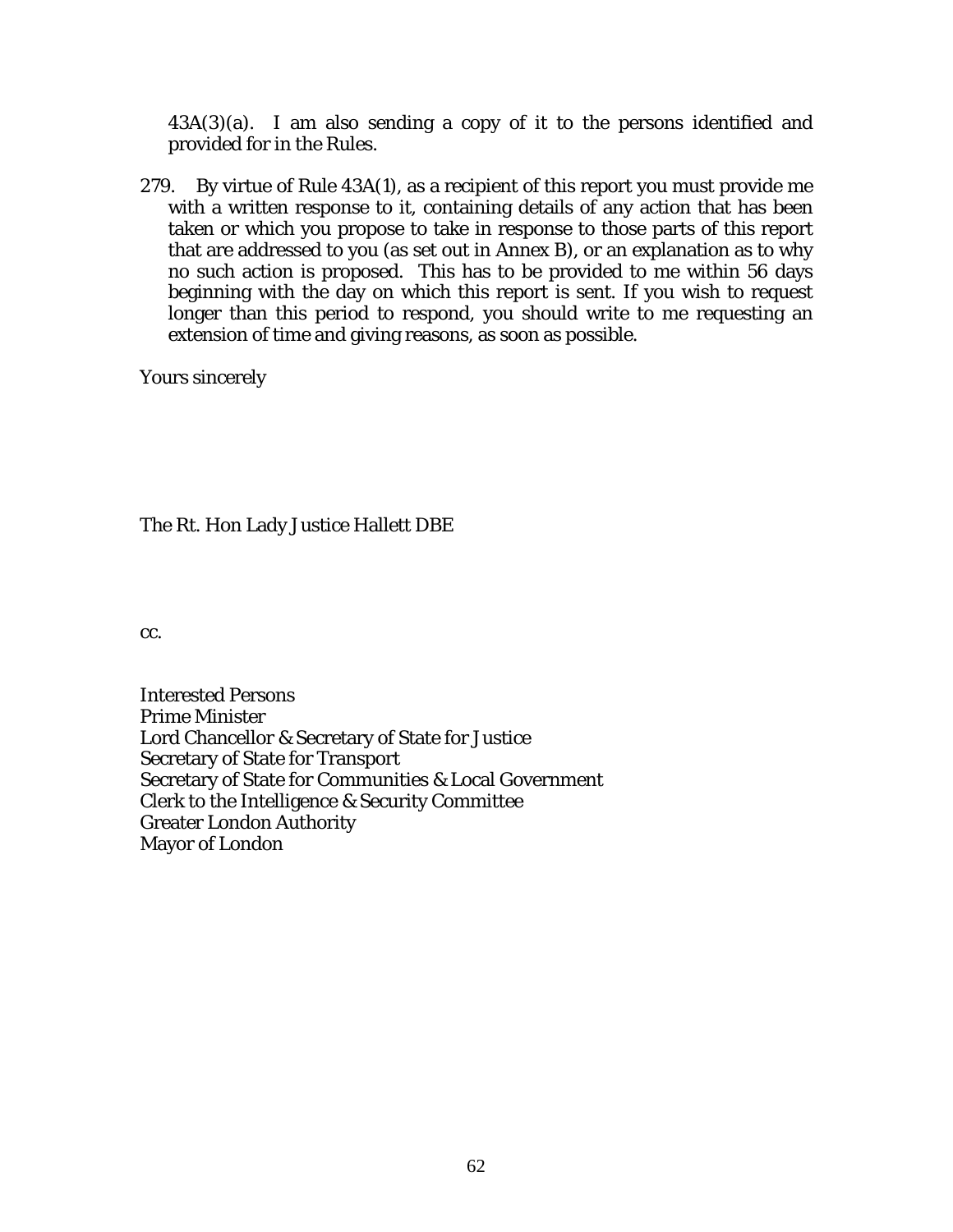#### Annex A – The Deceased

 Badham, Samantha Sharifi, Atique Baisden, Lee Beer. Philip **Brandt, Anna**  Ciaccia, Benedetta Webb, Laura Daplyn, Elizabeth Wise, William Downey, Jonathan Wundowa, Gladys Adams, James Russell, Philip Brewster, Michael Stanley Suchocka, Monika Cassidy, Ciaran Taylor, Carrie Chung for Yuen, Rachelle Trivedi, Mala Ellery, Richard Fatayi-Williams, Anthony Foulkes, David Frederick, Arthur Gluck, Karolina Gordon, Jamie Gray, Richard Gunoral, Gamze Harris, Lee Hart, Giles Hartley, Marie Hyman, Miriam Ikeagwu, Ojara Islam, Shahara Jain, Neetu Jenkins, Emily Johnson, Adrian Jones, Helen Levy, Susan Ly, Sam Mather, Shelley Matsushita, Michael Mayes, James Moffat, Anne Morley, Colin Mozakka, Behnaz Nicholson, Jennifer Otto, Mihaela Parathasangary, Shyanuja Rosenberg, Anat

Slimane, Ihab Small, Christian Stevenson, Fiona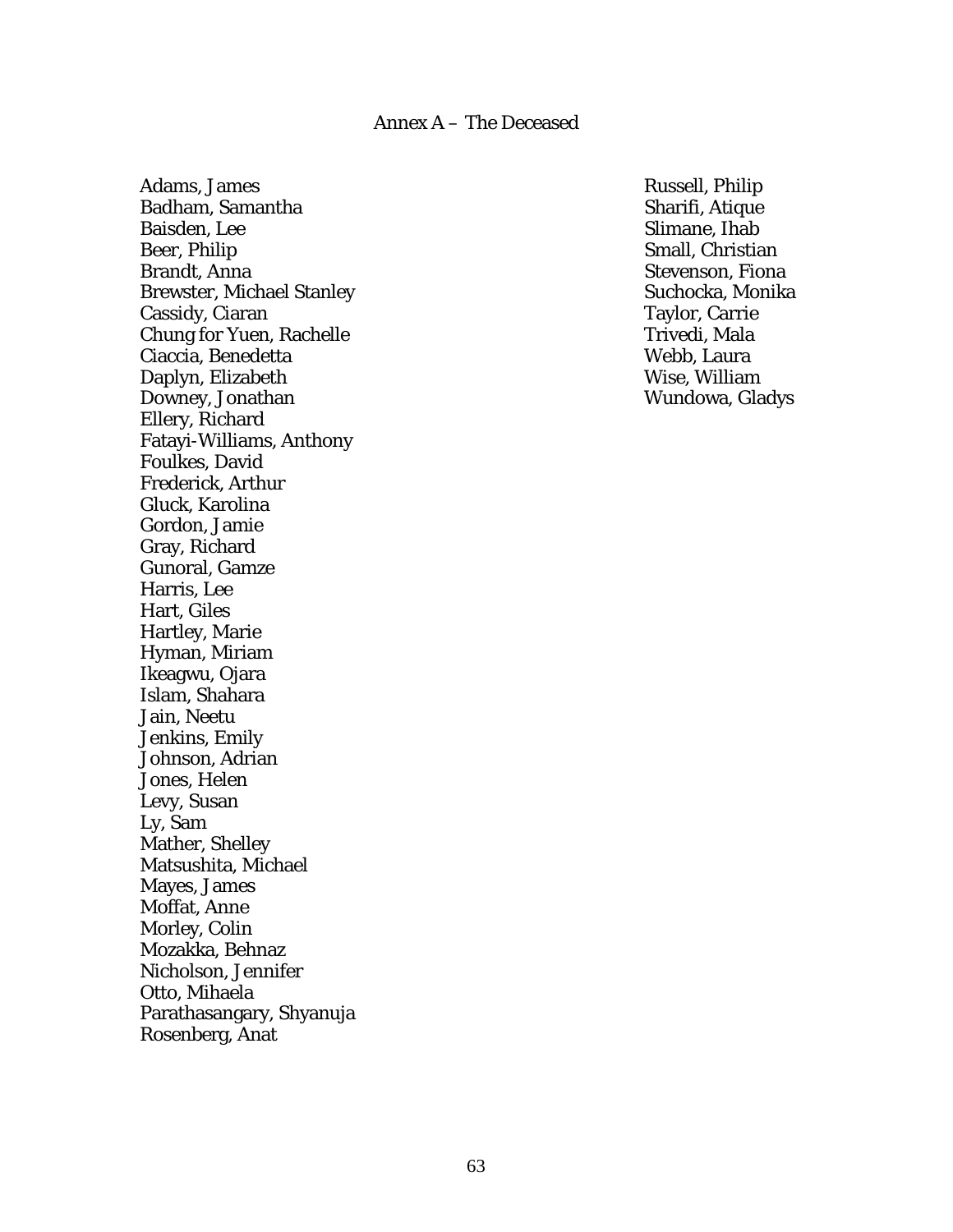## Annex B – Summary of Recommendations

| No.            | Recommendation                                                                                                                                                                                                                                                                                                                                                                                              | Addressee                                                                                                     |
|----------------|-------------------------------------------------------------------------------------------------------------------------------------------------------------------------------------------------------------------------------------------------------------------------------------------------------------------------------------------------------------------------------------------------------------|---------------------------------------------------------------------------------------------------------------|
| R <sub>1</sub> | I recommend that consideration be given to<br>whether the procedures can be improved to<br>ensure that "human sources" who are asked to<br>view photographs are shown copies of the<br>photographs of the best possible quality,<br>consistent with operational sensitivities.                                                                                                                              | <b>Secretary of State for</b><br>the Home Department<br><b>Director General of</b><br><b>Security Service</b> |
| R <sub>2</sub> | I recommend that procedures be examined by<br>the Security Service to establish if there is room<br>for further improvement in the recording of<br>decisions relating to the assessment of targets.                                                                                                                                                                                                         | <b>Secretary of State for</b><br>the Home Department<br><b>Director General of</b><br><b>Security Service</b> |
| R3             | I recommend that the London Resilience Team<br>reviews the provision of inter-agency major<br>incident training for frontline staff, particularly<br>with reference to the London Underground<br>system.                                                                                                                                                                                                    | <b>London Resilience</b><br><b>Team</b>                                                                       |
| R <sub>4</sub> | I recommend that TfL and<br>the<br>London<br>Resilience Team review the protocols by which<br>TfL (i) is alerted to major incidents declared by<br>emergency services that affect<br>the<br>the<br>underground network, and (ii) informs the<br>emergency services of an emergency on its own<br>network (including the issuing of a 'Code Amber'<br>or a 'Code Red', or the ordering of an<br>evacuation). | <b>Tfl</b><br><b>London Resilience</b><br>Team                                                                |
| R <sub>5</sub> | recommend that TfL and the London<br>I<br>Resilience Team review the procedures by which<br>a common initial rendezvous point is<br>(i)<br>established, and its location communicated to all<br>the arriving emergency services (ii) the initial<br>rendezvous point is permanently manned by an<br>appropriate member of London Underground.                                                               | Tfl<br><b>London Resilience</b><br>Team                                                                       |
| R <sub>6</sub> | London<br>that TfL<br>and<br>the<br>recommend<br>I<br>Resilience Team review the procedures by which<br>confirmation is sought on behalf of any or all of<br>the emergency services that the traction current<br>is off, and by which that confirmation is                                                                                                                                                  | <b>TfL</b><br><b>London Resilience</b><br>Team                                                                |